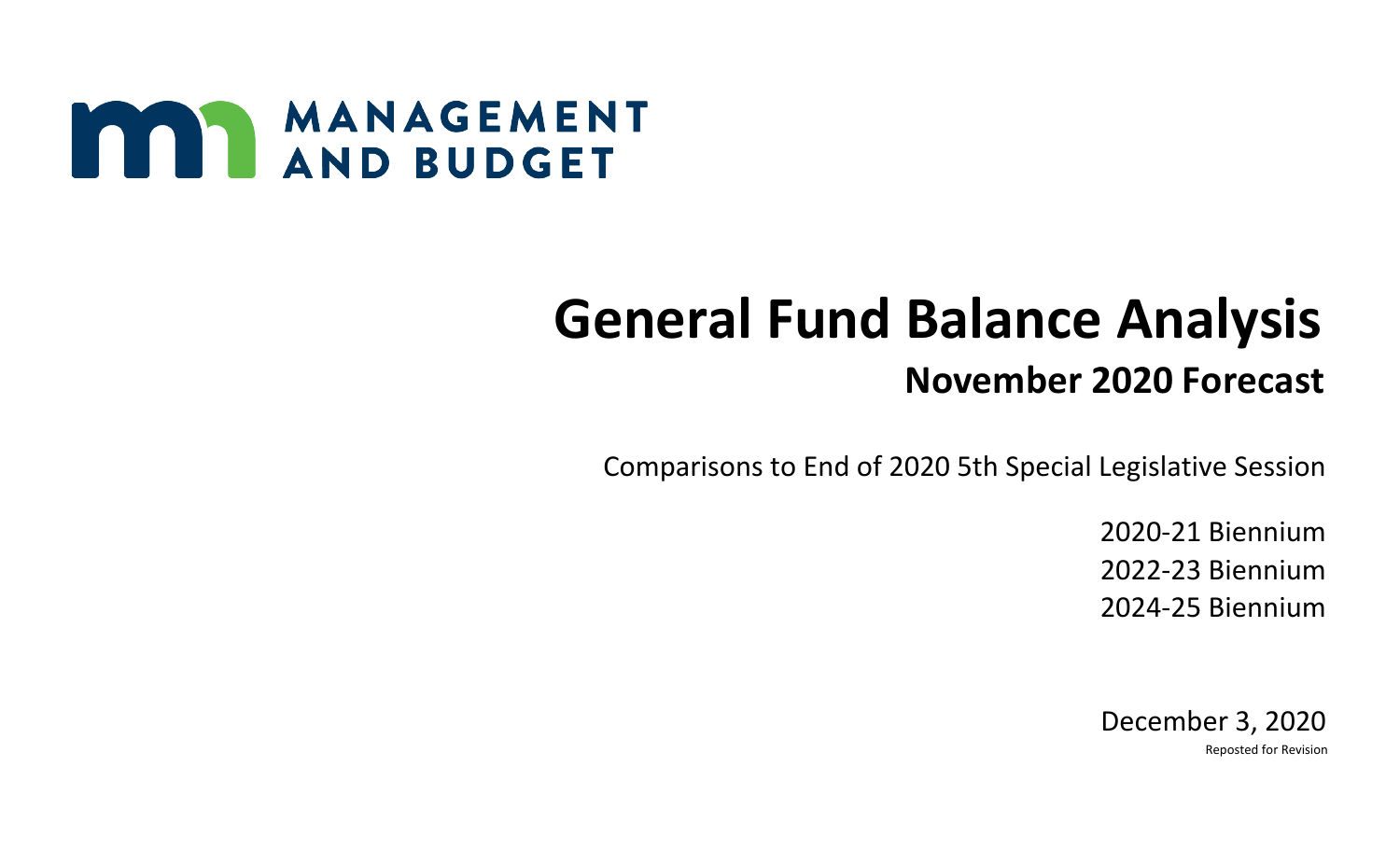## Table of Contents

|                                           | Page           |
|-------------------------------------------|----------------|
| Summary of Resources and Expenditures     | $\mathbf 1$    |
| Revenues/Resources                        |                |
| Non-Dedicated                             | $\overline{2}$ |
| Dedicated                                 | 3              |
| <b>Transfers From Other Funds</b>         | 4              |
| Prior Year Adjustments                    | 5              |
| Expenditures/Uses                         |                |
| E-12 Education                            | 7              |
| <b>Higher Education</b>                   | 8              |
| Property Tax Aids & Credits               | 9              |
| <b>Health &amp; Human Services</b>        | 11             |
| Public Safety & Judiciary                 | 13             |
| Transportation                            | 14             |
| Environment                               | 15             |
| <b>Agriculture &amp; Housing</b>          | 16             |
| Jobs, Economic Development & Commerce     | 16             |
| <b>State Government &amp; Veterans</b>    | 17             |
| Debt Service                              | 20             |
| Capital Projects & Grants                 | 21             |
| <b>Cancellation Estimates</b>             | 21             |
| Reserves & Appropriations Carried Forward | 21             |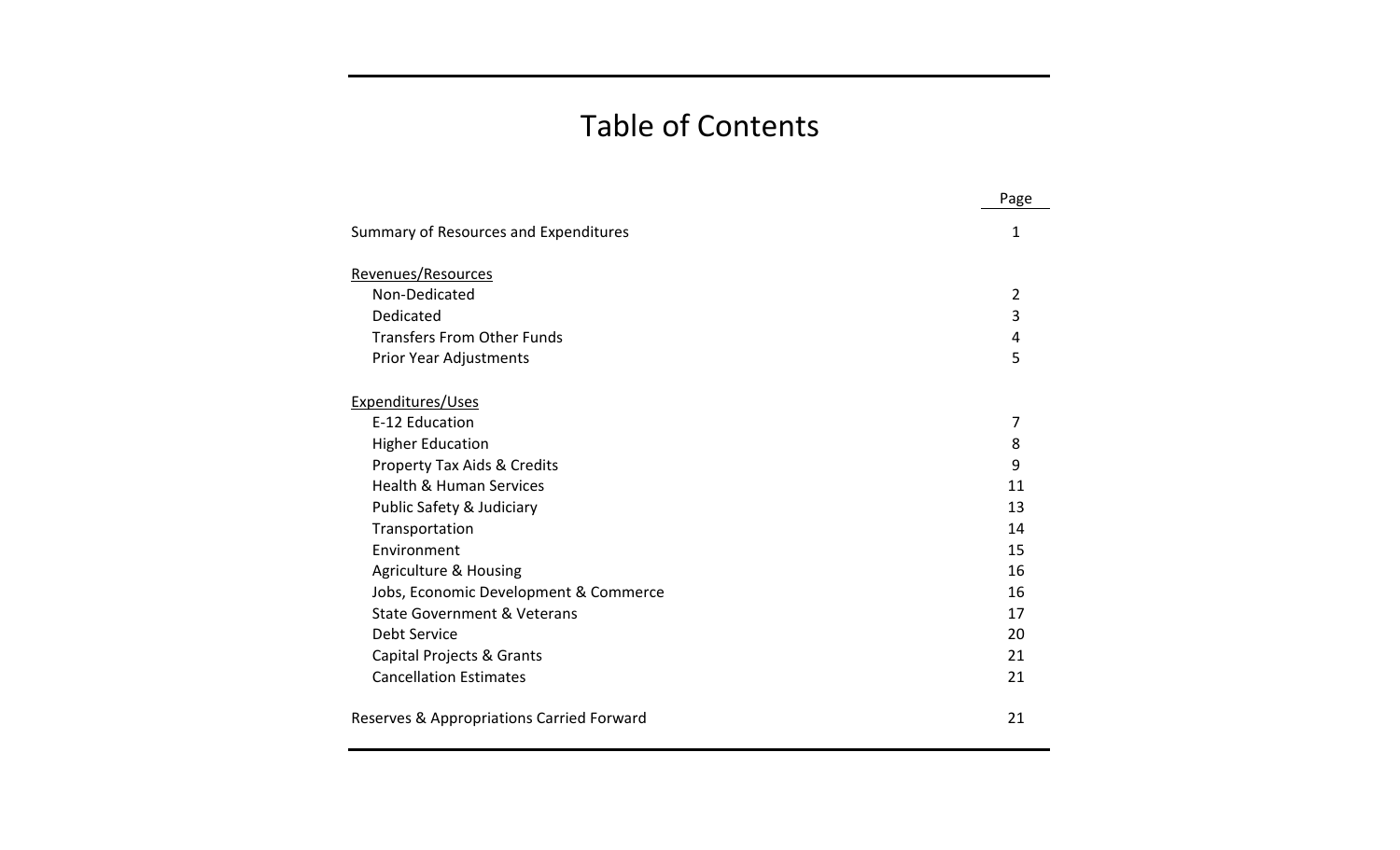| <b>General Fund - Fund Balance Analysis</b><br>(\$ in Thousands) | Oct SS       | Oct SS       | Actual      | Nov        | Nov        | Nov vs Oct SS | Nov        | Nov        | Nov        | Nov vs Oct SS | FY 2022-23 vs<br>FY 2020-21 | Nov          | Nov          | Nov          | FY 2024-25 vs<br>FY 2022-23 |
|------------------------------------------------------------------|--------------|--------------|-------------|------------|------------|---------------|------------|------------|------------|---------------|-----------------------------|--------------|--------------|--------------|-----------------------------|
|                                                                  | FY 2020-21   | FY 2022-23   | FY 2020     | FY 2021    | FY 2020-21 | FY 2020-21    | FY 2022    | FY 2023    | FY 2022-23 | FY 2022-23    |                             | FY 2024      | FY 2025      | FY 2024-25   |                             |
| <b>General Fund Summary</b>                                      |              |              |             |            |            |               |            |            |            |               |                             |              |              |              |                             |
| <b>Actual &amp; Estimated Resources</b>                          |              |              |             |            |            |               |            |            |            |               |                             |              |              |              |                             |
| Balance Forward From Prior Year                                  | 3,971,359    | 479,683      | 3,971,359   | 3,343,865  | 3,971,359  |               | 3,443,990  | 2,398,591  | 3,443,990  | 2,964,307     | $-527,369$                  | 1,828,017    | 1,451,802    | 1,828,017    | $-1,615,973$                |
| <b>Current Resources:</b>                                        |              |              |             |            |            |               |            |            |            |               |                             |              |              |              |                             |
| <b>Tax Revenues</b>                                              | 43,068,324   | 44,880,975   | 22,077,216  | 22,757,721 | 44,834,937 | 1,766,613     | 23,408,950 | 24,292,895 | 47,701,845 | 2,820,870     | 2,866,908                   | 25,271,955   | 26,141,976   | 51,413,931   | 3,712,086                   |
| Non-Tax Revenues                                                 | 1,485,614    | 1,390,004    | 817,106     | 726,181    | 1,543,287  | 57,673        | 706,151    | 712,692    | 1,418,843  | 28,839        | $-124,444$                  | 711,927      | 708,557      | 1,420,484    | 1,641                       |
| Subtotal Non-Dedicated Revenues                                  | 44,553,938   | 46,270,979   | 22,894,322  | 23,483,902 | 46,378,224 | 1,824,28      | 24,115,101 | 25,005,587 | 49,120,688 | 2,849,70      | 2,742,464                   | 25,983,882   | 26,850,533   | 52,834,41    | 3,713,727                   |
| <b>Dedicated Revenue</b>                                         |              |              | 795         |            | 800        | 80            |            |            |            |               | -790                        |              |              |              | $\Omega$                    |
| <b>Transfers From Other Funds</b>                                | 570,986      | 178,222      | 155,643     | 429,440    | 585,083    | 14,097        | 149,147    | 149,277    | 298,424    | 120,202       | $-286,659$                  | 148,782      | 27,251       | 176,033      | $-122,391$                  |
| Prior Year Adjustments                                           | 63,645       | 74,486       | 99,722      | 36,271     | 135,993    | 72,348        | 37,406     | 37,406     | 74,812     | 326           | $-61,181$                   | 37,406       | 37,406       | 74,81        | $\Omega$                    |
| Subtotal Other Revenue                                           | 634,631      | 252,708      | 256,160     | 465,716    | 721,876    | 87,245        | 186,558    | 186,688    | 373,246    | 120,538       | $-348,630$                  | 186,193      | 64,662       | 250,855      | $-122,391$                  |
| <b>Subtotal Current Resources</b>                                | 45,188,569   | 46,523,687   | 23,150,482  | 23,949,618 | 47,100,100 | 1,911,531     | 24,301,659 | 25,192,275 | 49,493,934 | 2,970,247     | 2,393,834                   | 26,170,075   | 26,915,195   | 53,085,270   | 3,591,336                   |
| <b>Total Resources Available</b>                                 | 49,159,928   | 47,003,370   | 27,121,841  | 27,293,483 | 51,071,459 | 1,911,531     | 27,745,649 | 27,590,866 | 52,937,924 | 5,934,554     | 1,866,465                   | 27,998,092   | 28,366,997   | 54,913,287   | 1,975,363                   |
| <b>Actual &amp; Estimated Expenditures</b>                       |              |              |             |            |            |               |            |            |            |               |                             |              |              |              |                             |
| E-12 Education                                                   | 19,998,645   | 20,744,889   | 9,835,739   | 10,045,163 | 19,880,902 | $-117,743$    | 10,189,537 | 10,401,834 | 20,591,371 | $-153,518$    | 710,469                     | 10,580,361   | 10,732,110   | 21,312,47    | 721,100                     |
| <b>Higher Education</b>                                          | 3,406,152    | 3,406,128    | 1,693,377   | 1,713,752  | 3,407,129  | 977           | 1,703,064  | 1,703,064  | 3,406,128  |               | $-1,001$                    | 1,702,914    | 1,702,914    | 3,405,828    | $-300$                      |
| Property Tax Aids & Credits                                      | 3,883,178    | 4,170,073    | 1,866,803   | 2,038,528  | 3,905,331  | 22,153        | 2,087,224  | 2,112,313  | 4,199,537  | 29,464        | 294,206                     | 2,159,185    | 2,195,472    | 4,354,657    | 155,120                     |
| Health & Human Services                                          | 14,691,405   | 16,757,172   | 7,035,367   | 6,736,780  | 13,772,147 | $-919,258$    | 8,166,748  | 8,340,189  | 16,506,937 | $-250,235$    | 2,734,790                   | 8,859,033    | 9,228,593    | 18,087,626   | 1,580,689                   |
| Public Safety & Judiciary                                        | 2,563,954    | 2,542,386    | 1,236,945   | 1,325,253  | 2,562,198  | $-1,756$      | 1,268,931  | 1,268,932  | 2,537,863  | $-4,523$      | $-24,335$                   | 1,268,932    | 1,268,932    | 2,537,864    |                             |
| Transportation                                                   | 352,796      | 249,552      | 174,820     | 174,550    | 349,370    | $-3,426$      | 124,996    | 124,556    | 249,552    |               | $-99,818$                   | 124,556      | 124,556      | 249,11       | $-440$                      |
| Environment                                                      | 344,292      | 332,276      | 166,422     | 178,172    | 344,594    | 302           | 165,894    | 165,769    | 331,663    | $-613$        | $-12,931$                   | 165,651      | 165,467      | 331,118      | $-545$                      |
| Agriculture & Housing                                            | 248,959      | 242,842      | 129,729     | 122,030    | 251,759    | 2,800         | 121,421    | 121,421    | 242,842    |               | $-8,91$                     | 121,421      | 121,421      | 242,842      | $\Omega$                    |
| Jobs, Economic Development & Commerce                            | 382,384      | 329,082      | 174,251     | 192,727    | 366,978    | $-15,406$     | 154,252    | 160,956    | 315,208    | $-13,874$     | $-51,770$                   | 164,197      | 163,152      | 327,34       | 12,141                      |
| State Government & Veterans                                      | 1,415,693    | 1,172,213    | 794,715     | 642,864    | 1,437,579  | 21,886        | 586,063    | 588,575    | 1,174,638  | 2,425         | $-262,941$                  | 596,625      | 588,799      | 1,185,424    | 10,786                      |
| Debt Service                                                     | 1,097,953    | 1,276,337    | 540,081     | 515,544    | 1,055,625  | $-42,328$     | 631,510    | 625,435    | 1,256,945  | $-19,392$     | 201,320                     | 638,836      | 643,718      | 1,282,554    | 25,609                      |
| Capital Projects & Grants                                        | 314,834      | 316,412      | 129,727     | 179,130    | 308,857    | $-5,97$       | 152,418    | 164,805    | 317,223    | 81            | 8,366                       | 169,579      | 170,630      | 340,209      | 22,986                      |
| <b>Cancellation Estimates</b>                                    | $-20,000$    | $-20,000$    | $\mathbf 0$ | $-15,000$  | $-15,000$  | 5,000         | $-5,000$   | $-15,000$  | $-20,000$  |               | $-5,000$                    | $-5,000$     | $-15,000$    | $-20,000$    | 0                           |
| Subtotal by Appropriation Bill                                   | 48,680,245   | 51,519,362   | 23,777,976  | 23,849,493 | 47,627,469 | $-1,052,770$  | 25,347,058 | 25,762,849 | 51,109,907 | $-409,455$    | 3,482,438                   | 26,546,290   | 27,090,764   | 53,637,054   | 2,527,147                   |
| <b>Total Expenditures &amp; Transfers</b>                        | 48,680,245   | 51,519,362   | 23,777,976  | 23,849,493 | 47,627,469 | $-1,052,776$  | 25,347,058 | 25,762,849 | 51,109,907 | -409,455      | 3,482,438                   | 26,546,290   | 27,090,764   | 53,637,054   | 2,527,147                   |
| <b>Balance Before Reserves</b>                                   | 479,683      | $-4,515,992$ | 3,343,865   | 3,443,990  | 3,443,990  | 2,964,307     | 2,398,591  | 1,828,017  | 1,828,017  | 6,344,009     | $-1,615,973$                | 1,451,802    | 1,276,233    | 1,276,233    | $-551,784$                  |
| Cash Flow Account                                                | 350,000      | 350,000      | 350,000     | 350,000    | 350,000    |               | 350,000    | 350,000    | 350,000    |               |                             | 350,000      | 350,000      | 350,000      |                             |
| <b>Budget Reserve</b>                                            | 2,377,319    | 1,885,950    | 2,358,698   | 2,377,319  | 2,377,319  |               | 1,885,950  | 1,885,950  | 1,885,950  |               | $-491,369$                  | 1,885,950    | 1,885,950    | 1,885,950    |                             |
| Stadium Reserve                                                  | 66,255       | 100,942      | 55,700      | 80,861     | 80,861     | 14,606        | 150,319    | 229,662    | 229,662    | 128,720       | 148,801                     | 319,182      | 418,674      | 418,674      | 189,012                     |
| <b>Appropriations Carried Forward</b>                            |              |              | 246,058     |            |            |               | 0          |            |            |               |                             |              |              |              | $\mathbf 0$                 |
| <b>Budgetary Balance</b>                                         | $-2,313,891$ | $-6,852,884$ | 333,409     | 635,810    | 635,810    | 2,949,701     | 12,322     | $-637,595$ | $-637,595$ | 6,215,289     | $-1,273,405$                | $-1,103,330$ | $-1,378,391$ | $-1,378,391$ | $-740,796$                  |

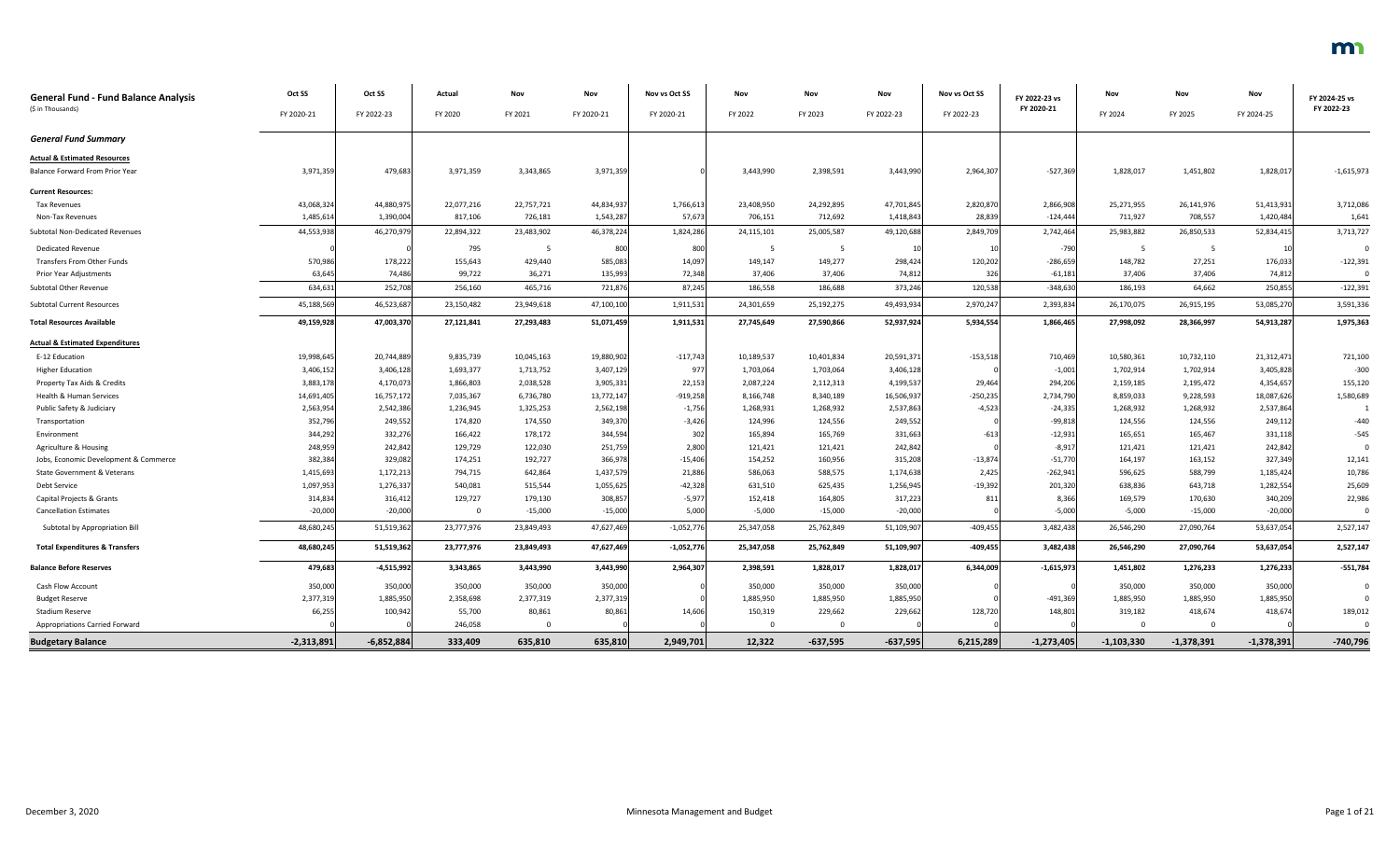| <b>General Fund - Fund Balance Analysis</b><br>(\$ in Thousands) | Oct SS<br>FY 2020-21 | Oct SS<br>FY 2022-23 | Actual<br>FY 2020 | Nov<br>FY 2021 | Nov<br>FY 2020-21 | Nov vs Oct SS<br>FY 2020-21 | Nov<br>FY 2022 | Nov<br>FY 2023 | Nov<br>FY 2022-23 | Nov vs Oct SS<br>FY 2022-23 | FY 2022-23 vs<br>FY 2020-21 | Nov<br>FY 2024 | Nov<br>FY 2025 | Nov<br>FY 2024-25 | FY 2024-25 vs<br>FY 2022-23 |
|------------------------------------------------------------------|----------------------|----------------------|-------------------|----------------|-------------------|-----------------------------|----------------|----------------|-------------------|-----------------------------|-----------------------------|----------------|----------------|-------------------|-----------------------------|
|                                                                  |                      |                      |                   |                |                   |                             |                |                |                   |                             |                             |                |                |                   |                             |
| <b>Non-Dedicated Revenue</b>                                     |                      |                      |                   |                |                   |                             |                |                |                   |                             |                             |                |                |                   |                             |
| <b>Tax Revenues:</b>                                             |                      |                      |                   |                |                   |                             |                |                |                   |                             |                             |                |                |                   |                             |
| Individual Income Tax                                            | 27,519,000           | 27,700,000           | 13,992,086        | 14,392,904     | 28,384,990        | 865,990                     | 15,025,966     | 15,577,705     | 30,603,671        | 2,903,671                   | 2,218,681                   | 16,277,974     | 16,866,642     | 33,144,616        | 2,540,945                   |
| Individual Income Tax Refunds                                    | $-3,255,100$         | $-2,594,900$         | $-1,897,957$      | $-1,723,495$   | $-3,621,452$      | $-366,352$                  | $-1,996,931$   | $-2,035,640$   | $-4,032,572$      | $-1,437,671$                | $-411,119$                  | $-2,140,504$   | $-2,225,744$   | $-4,366,248$      | $-333,677$                  |
| <b>Individual Income Tax</b>                                     | 24,263,900           | 25,105,100           | 12,094,129        | 12,669,409     | 24,763,538        | 499,638                     | 13,029,035     | 13,542,065     | 26,571,100        | 1,466,000                   | 1,807,562                   | 14,137,470     | 14,640,898     | 28,778,368        | 2,207,268                   |
| Corporate Income Tax                                             | 3,186,628            | 3,218,430            | 1,797,433         | 1,681,213      | 3,478,646         | 292,018                     | 1,632,970      | 1,680,760      | 3,313,730         | 95,300                      | $-164,916$                  | 1,778,406      | 1,829,347      | 3,607,753         | 294,023                     |
| Corporate Income Tax Refunds                                     | $-502,427$           | $-356,071$           | $-217,158$        | $-187,601$     | $-404,759$        | 97,668                      | $-187,071$     | $-182,111$     | $-369,182$        | $-13,111$                   | 35,577                      | $-176,917$     | $-184,055$     | $-360,97$         | 8,210                       |
| <b>Corporate Income Tax</b>                                      | 2,684,201            | 2,862,359            | 1,580,275         | 1,493,612      | 3,073,887         | 389,686                     | 1,445,899      | 1,498,649      | 2,944,548         | 82,189                      | $-129,339$                  | 1,601,489      | 1,645,292      | 3,246,781         | 302,233                     |
| Sales Tax                                                        | 11,051,614           | 11,733,512           | 5,946,441         | 6,050,788      | 11,997,229        | 945,615                     | 6,286,607      | 6,543,800      | 12,830,407        | 1,096,895                   | 833,178                     | 6,777,144      | 7,029,250      | 13,806,394        | 975,987                     |
| Sales Tax Refunds                                                | $-355,203$           | $-352,002$           | $-187,765$        | $-295,702$     | $-483,467$        | $-128,264$                  | $-190,601$     | $-181,501$     | $-372,102$        | $-20,100$                   | 111,365                     | $-190,501$     | $-190,501$     | $-381,002$        | $-8,900$                    |
| Sales Tax Refunds, Indian Sales Tax                              | $-25,000$            | $-25,800$            | $-15,290$         | $-10,000$      | $-25,290$         | $-290$                      | $-12,800$      | $-13,000$      | $-25,800$         |                             | $-510$                      | $-13,200$      | $-13,400$      | $-26,600$         | $-800$                      |
| 12, CH 299 MPLS Sales Tax to MSFA                                | 4,543                | 5,503                | 2,118             | 0              | 2,118             | $-2,425$                    |                | 1,919          | 1,919             | $-3,584$                    | $-199$                      | 2,226          | 2,610          | 4,836             | 2,917                       |
| MPLS Sales Tax w/Holding for NFL Stadium                         | 17,183               | 36,737               | $\Omega$          | 10,662         | 10,662            | $-6,521$                    | 21,215         | 21,635         | 42,850            | 6,113                       | 32,188                      | 22,031         | 22,366         | 44,39             | 1,547                       |
| <b>Sales Tax</b>                                                 | 10,693,137           | 11,397,950           | 5,745,504         | 5,755,748      | 11,501,252        | 808,115                     | 6,104,421      | 6,372,853      | 12,477,274        | 1,079,324                   | 976,022                     | 6,597,700      | 6,850,325      | 13,448,025        | 970,751                     |
| <b>Statewide Property Tax</b>                                    | 1,550,106            | 1,535,635            | 753,318           | 800,723        | 1,554,041         | 3,935                       | 772,462        | 767,776        | 1,540,238         | 4,603                       | $-13,803$                   | 767,957        | 767,970        | 1,535,92          | $-4,311$                    |
| <b>Statewide Property Tax</b>                                    | 1,550,106            | 1,535,635            | 753,318           | 800,723        | 1,554,041         | 3,935                       | 772,462        | 767,776        | 1,540,238         | 4,603                       | $-13,803$                   | 767,957        | 767,970        | 1,535,927         | $-4,311$                    |
| Estate Tax                                                       | 336,000              | 362,700              | 153,460           | 170,800        | 324,260           | $-11,740$                   | 175,300        | 187,000        | 362,300           | $-400$                      | 38,040                      | 198,800        | 210,600        | 409,400           | 47,100                      |
| Estate Tax Refunds                                               | $-11,900$            | $-17,000$            | $-6,721$          | $-4,600$       | $-11,321$         | 579                         | $-4,900$       | $-5,200$       | $-10,100$         | 6,900                       | 1,221                       | $-5,500$       | $-5,800$       | $-11,300$         | $-1,200$                    |
| <b>Estate Tax</b>                                                | 324,100              | 345,700              | 146,739           | 166,200        | 312,939           | $-11,161$                   | 170,400        | 181,800        | 352,200           | 6,500                       | 39,261                      | 193,300        | 204,800        | 398,100           | 45,900                      |
| Liquor, Wine & Beer Tax                                          | 193,470              | 200,440              | 95,132            | 101,830        | 196,962           | 3,492                       | 103,970        | 106,760        | 210,730           | 10,290                      | 13,768                      | 109,310        | 111,940        | 221,250           | 10,520                      |
| Liquor, Wine & Beer Tax Refunds                                  | $-1,600$             | $-1,500$             | -893              | $-900$         | $-1,793$          | $-193$                      | -870           | -830           | $-1,700$          | $-200$                      | 93                          | -790           | $-800$         | $-1,590$          | 110                         |
| Liquor, Wine & Beer Tax                                          | 191,870              | 198,940              | 94,239            | 100,930        | 195,169           | 3,299                       | 103,100        | 105,930        | 209,030           | 10,090                      | 13,861                      | 108,520        | 111,140        | 219,660           | 10,630                      |
| Cigarette & Tobacco Products Tax                                 | 1,165,350            | 1,136,140            | 591,752           | 590,680        | 1,182,432         | 17,082                      | 587,240        | 587,270        | 1,174,510         | 38,370                      | $-7,922$                    | 585,570        | 583,940        | 1,169,510         | $-5,000$                    |
| Cigarette & Tobacco Products Tax Refunds                         | $-20,900$            | $-21,400$            | $-10,730$         | $-8,450$       | $-19,180$         | 1,720                       | $-10,500$      | $-10,600$      | $-21,100$         | 300                         | $-1,920$                    | $-10,600$      | $-10,700$      | $-21,300$         | $-200$                      |
| <b>Cigarette &amp; Tobacco Products Tax</b>                      | 1,144,450            | 1,114,740            | 581,022           | 582,230        | 1,163,252         | 18,802                      | 576,740        | 576,670        | 1,153,410         | 38,670                      | $-9,842$                    | 574,970        | 573,240        | 1,148,210         | $-5,200$                    |
| <b>Taconite Occupation Tax</b>                                   | 39,400               | 38,700               | 15,654            | 15,100         | 30,754            | $-8,646$                    | 19,100         | 20,900         | 40,000            | 1,300                       | 9,246                       | 18,000         | 18,000         | 36,000            | $-4,000$                    |
| <b>Mortgage Registry Tax</b>                                     | 273,894              | 256,435              | 170,364           | 184,148        | 354,512           | 80,618                      | 153,997        | 150,855        | 304,852           | 48,417                      | $-49,660$                   | 152,678        | 158,176        | 310,854           | 6,002                       |
| Deed Transfer Tax                                                | 299,175              | 317,775              | 134,582           | 153,532        | 288,114           | $-11,061$                   | 157,536        | 157,070        | 314,606           | $-3,169$                    | 26,492                      | 156,958        | 160,767        | 317,725           | 3,119                       |
| <b>Deed Transfer Tax</b>                                         | 299,175              | 317,775              | 134,582           | 153,532        | 288,114           | $-11,061$                   | 157,536        | 157,070        | 314,606           | $-3,169$                    | 26,492                      | 156,958        | 160,767        | 317,725           | 3,119                       |
| Insurance Gross Earn & Fire Marshall                             | 849,429              | 896,183              | 418,835           | 449,108        | 867,943           | 18,514                      | 452,701        | 474,919        | 927,620           | 31,437                      | 59,677                      | 497,316        | 521,517        | 1,018,833         | 91,213                      |
| Insurance Gross Earn & Fire Marshall Refunds                     | $-4,500$             | $-5,000$             | $-1,990$          | $-2,500$       | $-4,490$          |                             | $-2,500$       | $-2,500$       | $-5,000$          |                             | $-510$                      | $-2,500$       | $-2,500$       | $-5,000$          |                             |
| <b>Insurance Gross Earn &amp; Fire Marshall</b>                  | 844,929              | 891,183              | 416,845           | 446,608        | 863,453           | 18,524                      | 450,201        | 472,419        | 922,620           | 31,437                      | 59,167                      | 494,816        | 519,017        | 1,013,833         | 91,213                      |
| <b>Controlled Substance Tax</b>                                  |                      |                      |                   | -5             |                   |                             |                | -5             |                   |                             |                             | - 5            |                |                   |                             |
| <b>Other Gross Earnings</b>                                      | 100                  | 100                  | 53                | 50             | 103               |                             | 50             | 50             | 100               |                             |                             | 50             | 50             | 100               |                             |
| Lawful Gambling Taxes                                            | 152,300              | 157,400              | 78,842            | 93,700         | 172,542           | 20,242                      | 128,200        | 138,200        | 266,400           | 109,000                     | 93,858                      | 148,400        | 158,500        | 306,900           | 40,500                      |
| <b>Gambling Tax Refunds</b>                                      | $-500$               | $-500$               | $-243$            | $-250$         | $-493$            |                             | $-250$         | $-250$         | $-500$            |                             |                             | $-250$         | $-250$         | $-500$            |                             |
| <b>Lawful Gambling Taxes</b>                                     | 151,800              | 156,900              | 78,599            | 93,450         | 172,049           | 20,249                      | 127,950        | 137,950        | 265,900           | 109,000                     | 93,851                      | 148,150        | 158,250        | 306,400           | 40,500                      |

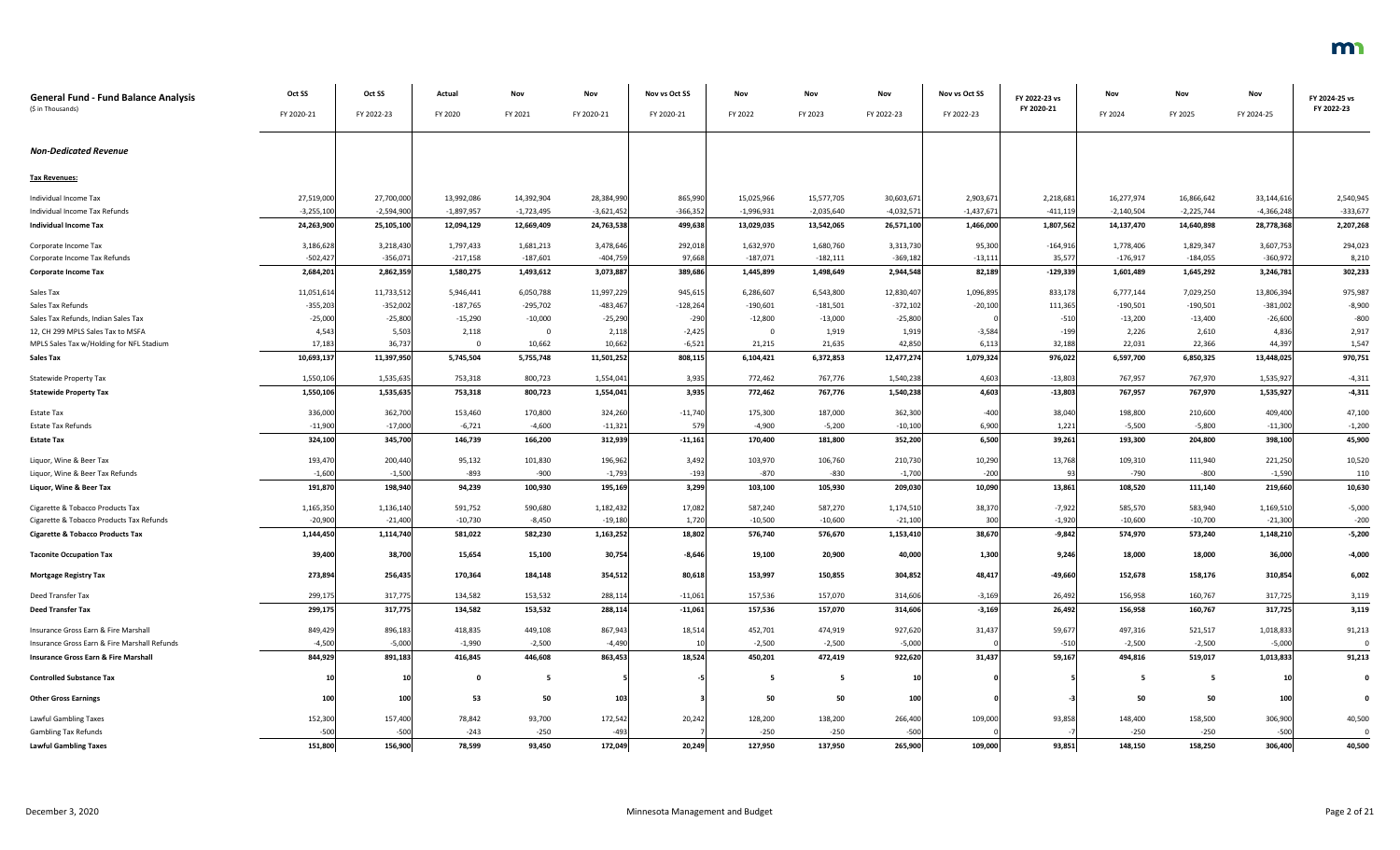| <b>General Fund - Fund Balance Analysis</b> | Oct SS     | Oct SS     | Actual     | Nov        | Nov        | Nov vs Oct SS | Nov        | Nov        | Nov        | Nov vs Oct SS | FY 2022-23 vs | Nov        | Nov        | Nov        | FY 2024-25 vs  |
|---------------------------------------------|------------|------------|------------|------------|------------|---------------|------------|------------|------------|---------------|---------------|------------|------------|------------|----------------|
| (\$ in Thousands)                           | FY 2020-21 | FY 2022-23 | FY 2020    | FY 2021    | FY 2020-21 | FY 2020-21    | FY 2022    | FY 2023    | FY 2022-23 | FY 2022-23    | FY 2020-21    | FY 2024    | FY 2025    | FY 2024-25 | FY 2022-23     |
| Lawful Gambling Taxes - February 2012 Base  | [73,800]   | [73, 800]  | [36,900]   | [36,900]   | [73, 800]  |               | [36,900]   | [36,900]   | [73, 800]  | [0]           |               | [36,900]   | [36,900]   | [73, 800]  | [0]            |
| Lawful Gambling Taxes - Stadium             | [78,000]   | [83, 100]  | [42, 494]  | [56, 550]  | [99, 044]  | [21, 044]     | [91,050]   | [101, 050] | [192, 100] | [109,000]     | [93,056]      | [111, 250] | [121, 350] | [232, 600] | [40, 500]      |
| <b>Medical Assistance Surcharges</b>        | 618,608    | 670,154    | 272,736    | 299,829    | 572,565    | $-46,043$     | 303,057    | 313,206    | 616,263    | $-53,891$     | 43,698        | 325,195    | 339,349    | 664,544    | 48,281         |
| <b>Other Tax Refunds</b>                    | $-11,356$  | $-10,706$  | $-6,843$   | $-3,853$   | $-10,696$  | 660           | $-5,003$   | $-5,303$   | $-10,306$  | 400           | 390           | $-5,303$   | $-5,303$   | $-10,606$  | $-300$         |
| <b>Tax Revenues</b>                         | 43,068,324 | 44,880,975 | 22,077,216 | 22,757,721 | 44,834,937 | 1,766,613     | 23,408,950 | 24,292,895 | 47,701,845 | 2,820,870     | 2,866,908     | 25,271,955 | 26,141,976 | 51,413,931 | 3,712,086      |
| <b>Non-Tax Revenues:</b>                    |            |            |            |            |            |               |            |            |            |               |               |            |            |            |                |
| <b>Investment Income</b>                    | 80,000     | 20,000     | 74,055     | 22,000     | 96,055     | 16,055        | 22,000     | 22,000     | 44,000     | 24,000        | $-52,055$     | 22,000     | 22,000     | 44,000     | $\mathbf 0$    |
| <b>Lottery Revenue</b>                      | 124,755    | 127,102    | 70,752     | 62,964     | 133,716    | 8,961         | 60,897     | 61,495     | 122,392    | $-4,710$      | $-11,324$     | 61,495     | 61,495     | 122,990    | 598            |
| <b>Tobacco Settlements</b>                  | 308,495    | 303,239    | 152,282    | 153,817    | 306,099    | $-2,396$      | 150,939    | 148,180    | 299,119    | $-4,120$      | $-6,980$      | 145,371    | 142,665    | 288,036    | $-11,083$      |
| <b>Fees</b>                                 |            |            |            |            |            |               |            |            |            |               |               |            |            |            |                |
| <b>Departmental Earnings</b>                | 408,356    | 399,732    | 213,869    | 208,603    | 422,472    | 14,116        | 209,664    | 214,425    | 424,089    | 24,357        | 1,617         | 216,029    | 215,951    | 431,980    | 7,891          |
| <b>Departmental Earnings</b>                | 408,356    | 399,732    | 213,869    | 208,603    | 422,472    | 14,116        | 209,664    | 214,425    | 424,089    | 24,357        | 1,617         | 216,029    | 215,951    | 431,980    | 7,891          |
| <b>DHS MSOP Collections</b>                 | 28,000     | 28,000     | 16,399     | 14,000     | 30,399     | 2,399         | 14,000     | 14,000     | 28,000     |               | $-2,399$      | 14,000     | 14,000     | 28,000     | $\overline{0}$ |
| <b>DHS MSOP Collections</b>                 | 28,000     | 28,000     | 16,399     | 14,000     | 30,399     | 2,399         | 14,000     | 14,000     | 28,000     |               | $-2,399$      | 14,000     | 14,000     | 28,000     | $\mathbf 0$    |
| DHS SOS Collections                         | 163,409    | 162,300    | 92,124     | 78,150     | 170,274    | 6,865         | 79,550     | 79,550     | 159,100    | $-3,200$      | $-11,174$     | 79,550     | 79,550     | 159,100    | $\mathbf 0$    |
| <b>DHS SOS Collections</b>                  | 163,409    | 162,300    | 92,124     | 78,150     | 170,274    | 6,865         | 79,550     | 79,550     | 159,100    | $-3,200$      | $-11,174$     | 79,550     | 79,550     | 159,100    | $\bf{0}$       |
| Fines & Surcharges                          | 147,990    | 150,576    | 66,379     | 68,345     | 134,724    | $-13,266$     | 70,686     | 75,170     | 145,856    | $-4,720$      | 11,132        | 75,067     | 75,023     | 150,090    | 4,234          |
| Fine & Surcharges                           | 147,990    | 150,576    | 66,379     | 68,345     | 134,724    | $-13,266$     | 70,686     | 75,170     | 145,856    | $-4,720$      | 11,132        | 75,067     | 75,023     | 150,090    | 4,234          |
| <b>Fees</b>                                 | 747,755    | 740,608    | 388,771    | 369,098    | 757,869    | 10,114        | 373,900    | 383,145    | 757,045    | 16,437        | $-824$        | 384,646    | 384,524    | 769,170    | 12,125         |
| <b>Other Non-Dedicated Revenue</b>          |            |            |            |            |            |               |            |            |            |               |               |            |            |            |                |
| Assigned Risk Plan Surplus                  | 18,621     |            | $\Omega$   | 18,621     | 18,621     |               |            | 0          |            |               | $-18,621$     | 0          | - 0        |            |                |
| All Other Non-Dedicated Revenue             | 205,988    | 199,055    | 131,246    | 99,681     | 230,927    | 24,939        | 98,415     | 97,872     | 196,287    | $-2,768$      | $-34,640$     | 98,415     | 97,873     | 196,288    |                |
| All Other Non-Dedicated Revenue             | 224,609    | 199,055    | 131,246    | 118,302    | 249,548    | 24,939        | 98,415     | 97,872     | 196,287    | $-2,768$      | $-53,261$     | 98,415     | 97,873     | 196,288    | 1              |
| <b>Non-Tax Revenues</b>                     | 1,485,614  | 1,390,004  | 817,106    | 726,181    | 1,543,287  | 57,673        | 706,151    | 712,692    | 1,418,843  | 28,839        | $-124,444$    | 711,927    | 708,557    | 1,420,484  | 1,641          |
| <b>Net Non-Dedicated Revenue</b>            | 44,553,938 | 46,270,979 | 22,894,322 | 23,483,902 | 46,378,224 | 1,824,286     | 24,115,101 | 25,005,587 | 49,120,688 | 2,849,709     | 2,742,464     | 25,983,882 | 26,850,533 | 52,834,415 | 3,713,727      |
| <b>Dedicated Revenues</b>                   |            |            |            |            |            |               |            |            |            |               |               |            |            |            |                |
| All Other Dedicated Revenues                |            |            | 795        |            | 800        | 800           |            |            |            |               | -790          |            |            |            |                |
| <b>Dedicated Revenue</b>                    |            |            | 795        | -5         | 800        | 800           | 5          | -5         | 10         | 10            | $-790$        | 5          | - 5        | 10         |                |

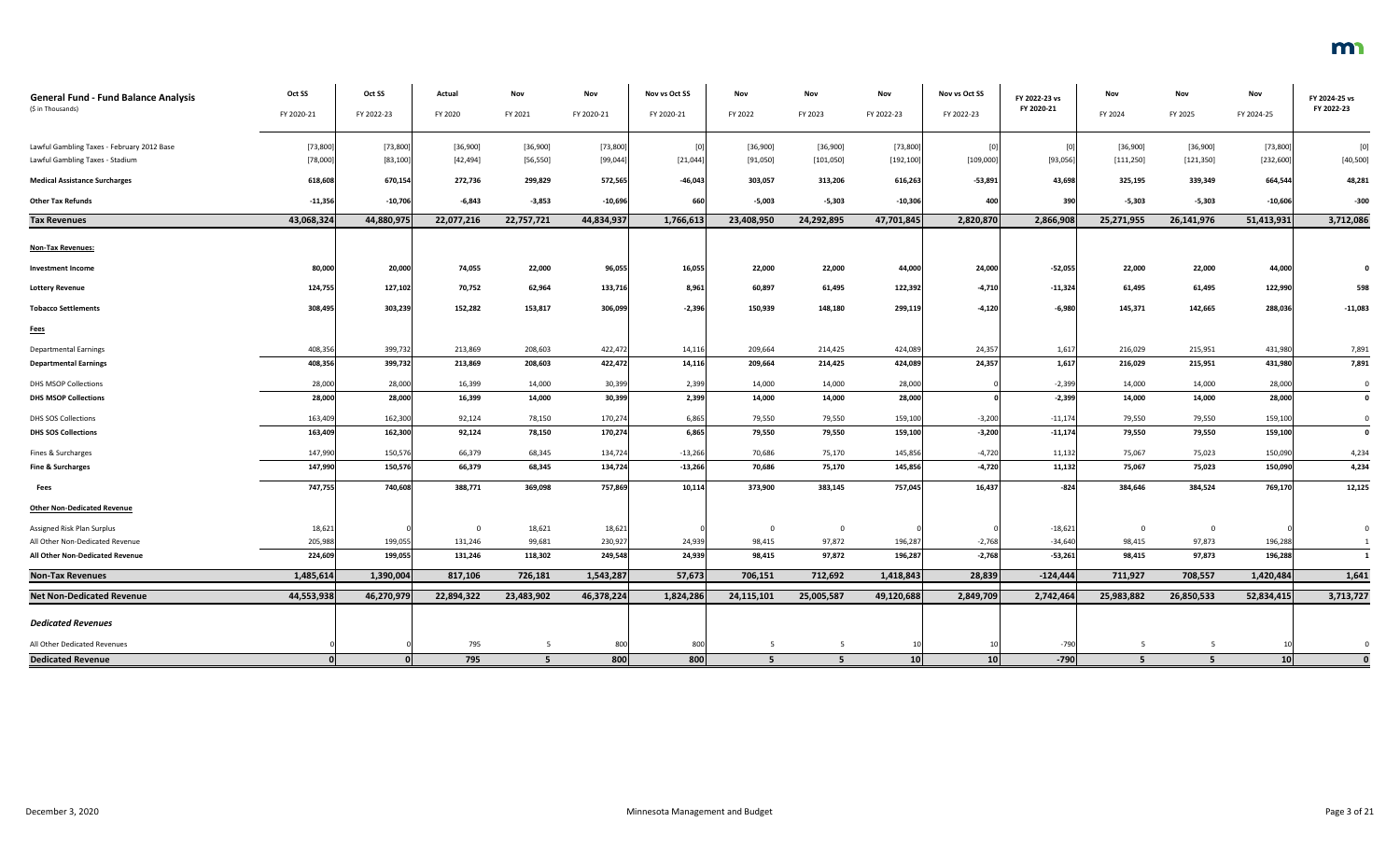| <b>General Fund - Fund Balance Analysis</b>                       | Oct SS     | Oct SS     | Actual  | Nov     | Nov        | Nov vs Oct SS | Nov      | Nov     | Nov        | Nov vs Oct SS | FY 2022-23 vs | Nov     | Nov     | Nov        | FY 2024-25 vs |
|-------------------------------------------------------------------|------------|------------|---------|---------|------------|---------------|----------|---------|------------|---------------|---------------|---------|---------|------------|---------------|
| (\$ in Thousands)                                                 | FY 2020-21 | FY 2022-23 | FY 2020 | FY 2021 | FY 2020-21 | FY 2020-21    | FY 2022  | FY 2023 | FY 2022-23 | FY 2022-23    | FY 2020-21    | FY 2024 | FY 2025 | FY 2024-25 | FY 2022-23    |
| <b>Transfers From Other Funds</b>                                 |            |            |         |         |            |               |          |         |            |               |               |         |         |            |               |
| Other special Revenue Funds                                       | 5,666      | 5,734      | 3,003   | 9,877   | 12,880     | 7,214         | 2,751    | 2,883   | 5,634      | $-100$        | $-7,246$      | 2,751   | 2,791   | 5,542      | $-92$         |
| <b>Other Special Revenue Funds</b>                                | 5,666      | 5,734      | 3,003   | 9,877   | 12,880     | 7,214         | 2,751    | 2,883   | 5,634      | $-100$        | $-7,246$      | 2,751   | 2,791   | 5,542      | $-92$         |
| <b>All Other Transfers</b>                                        | 19,280     | 19,280     | 10,162  | 18,441  | 28,603     | 9,323         | 7,704    | 7,704   | 15,408     | $-3,872$      | $-13,195$     | 7,704   | 7,704   | 15,408     | $\mathbf 0$   |
| <b>Admin Dept-Plant Mgmt</b>                                      | 5,774      | 6,012      | 2,887   | 2,887   | 5,774      |               | 2,932    | 2,932   | 5,864      | $-148$        | 90            | 2,998   | 2,998   | 5,996      | 132           |
| 97, CH 239-Public Safety Alcohol Monitoring                       | 17,994     | 17,926     | 8,044   | 7,936   | 15,980     | $-2,014$      | 7,936    | 7,936   | 15,872     | $-2,054$      | $-108$        | 7,936   | 7,936   | 15,872     | $\Omega$      |
| Laws 1997, Transfer In                                            | 17,994     | 17,926     | 8,044   | 7,936   | 15,980     | $-2,014$      | 7,936    | 7,936   | 15,872     | $-2,054$      | $-108$        | 7,936   | 7,936   | 15,872     | $\mathbf 0$   |
| M.S 16B.24 - Admin FR&R Transfers                                 | 9,176      | 9,176      | 4,588   | 4,577   | 9,165      | $-11$         | 4,582    | 4,582   | 9,164      | $-12$         |               | 4,582   | 4,582   | 9,164      |               |
| 08, CH 364 - MDH Tr fr SGSR Fund                                  | 154        | 154        | 77      | 77      | 154        |               | 77       | 77      | 154        |               |               | 77      | 77      | 154        |               |
| Laws 2008, Transfers In                                           | 154        | 154        | 77      | 77      | 154        |               | 77       | 77      | 154        |               |               | 77      | 77      | 154        | $\mathbf 0$   |
| 10, CH 215 - DNR Tr fr Spec Rev Fund                              | 1,193      | 1,190      | 569     | 214     | 783        | $-410$        | 174      | 172     | 346        | $-844$        | $-437$        | 172     | 172     | 344        | $-2$          |
| Laws 2010, Transfers In                                           | 1,193      | 1,190      | 569     | 214     | 783        | $-410$        | 174      | 172     | 346        | $-844$        | $-437$        | 172     | 172     | 344        | $-2$          |
| M.S 16A. 724 - Tr fr HCAF Fund                                    | 244,000    |            | 122,000 | 122,000 | 244,000    |               | $\Omega$ |         |            |               | $-244,000$    |         |         |            | $\Omega$      |
| 19, SS1, Ch 6 - Extend Provider Tax - Tr fr HCAF                  |            | 122,000    |         |         |            |               | 122,000  | 122,000 | 244,000    | 122,000       | 244,000       | 121,571 |         | 121,571    | $-122,429$    |
| 20, SS5, Reduced Tr fr HCAF - EO Extension of MNCare Coverage Mod |            | $-5,238$   |         |         |            |               | $\Omega$ |         |            | 5,238         |               |         |         |            | $\Omega$      |
| M.S 16A. 724 - Tr fr HCAF Fund                                    | 244,000    | 116,762    | 122,000 | 122,000 | 244,000    |               | 122,000  | 122,000 | 244,000    | 127,238       |               | 121,571 | 0       | 121,571    | $-122,429$    |
| 15, CH 77 - Parking Internal Service Fund                         | 1,988      | 1,988      | 991     | 992     | 1,983      |               | 991      | 991     | 1,982      |               |               | 991     | 991     | 1,982      | $\mathbf 0$   |
| Laws 2015, Transfers In                                           | 1,988      | 1,988      | 991     | 992     | 1,983      |               | 991      | 991     | 1,982      |               |               | 991     | 991     | 1,982      | $\mathbf 0$   |
| 19, SS1, Ch 9 - Transfer from Premium Security Plan Account       | 142,000    |            |         | 142,000 | 142,000    |               |          |         |            |               | $-142,000$    |         |         |            |               |
| 19, Ch 60 - Tr from Opiate Epidemic Response Account              | 5,439      |            |         | 5,439   | 5,439      |               |          |         |            |               | $-5,439$      |         |         |            |               |
| 19, SS1, CH 9 - Transfer from Long Term Care Options Account      | 3,242      |            | 3,242   |         | 3,242      |               |          |         |            |               | $-3,242$      |         |         |            |               |
| 19, SS1, CH11 - PELSB Licensure Fees (SPRECREV)                   |            |            | 80      |         |            |               |          |         |            |               |               |         |         |            |               |
| Laws 2019, Transfer In                                            | 150,761    |            | 3,322   | 147,439 | 150,761    |               |          |         |            |               | $-150,761$    |         |         |            |               |
| 20, SS5, CH 3 - Spec Rev Fund Premium Security Account (Tr In)    | 105,000    |            |         | 105,000 | 105,000    |               |          |         |            |               | $-105,000$    |         |         |            |               |
| 20, SS5, CH 3 - Refinance Health Response Fund to CRF, GF Cancl   | 10,000     |            |         | 10,000  | 10,000     |               |          |         |            |               | $-10,000$     |         |         |            |               |
| Laws 2020, Transfer In                                            | 115,000    |            |         | 115,000 | 115,000    |               |          |         |            |               | $-115,000$    |         |         |            |               |
| <b>Transfers From Other Funds</b>                                 | 570,986    | 178,222    | 155,643 | 429,440 | 585,083    | 14,097        | 149,147  | 149,277 | 298,424    | 120,202       | $-286,659$    | 148,782 | 27,251  | 176,033    | $-122,391$    |

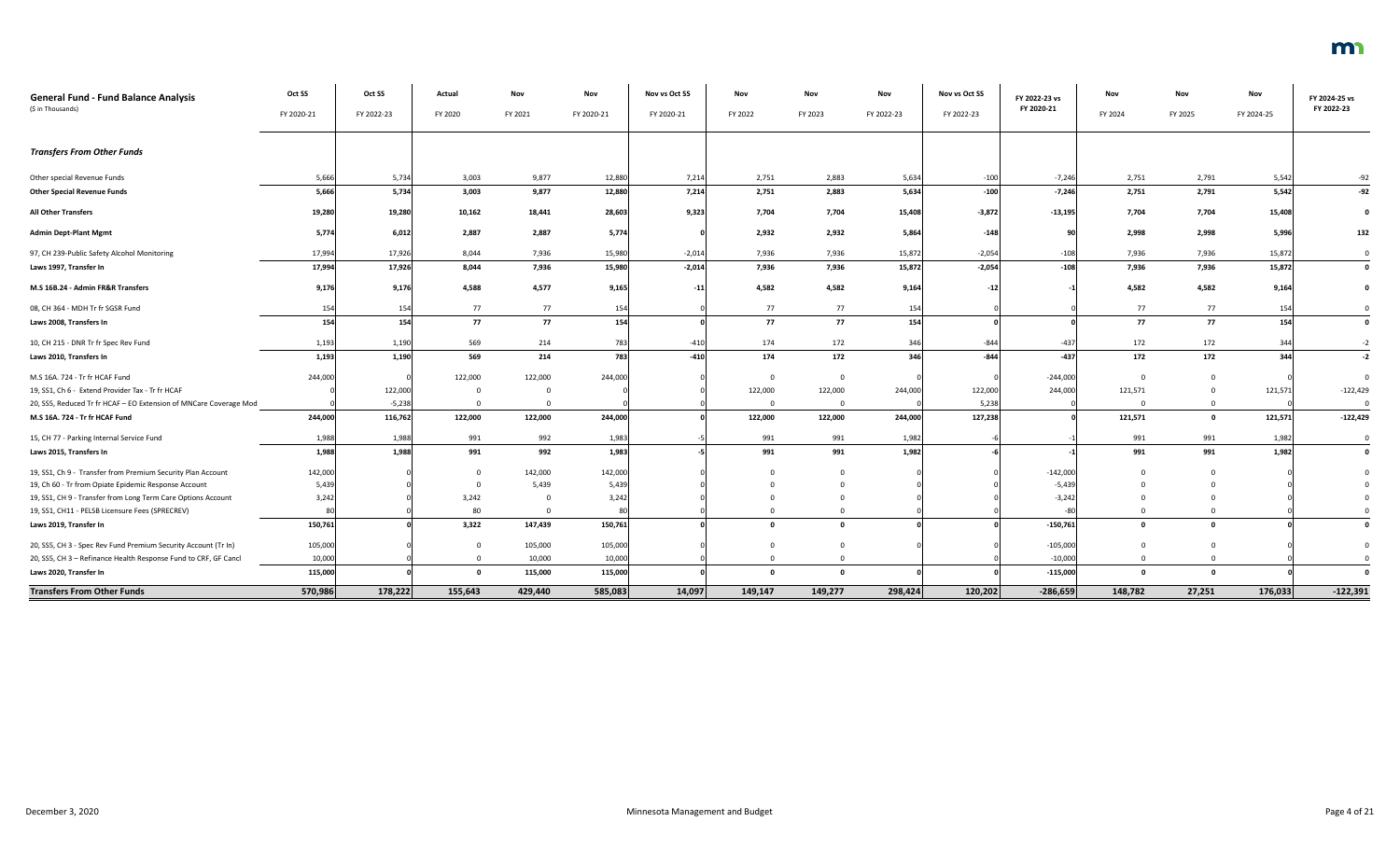| <b>General Fund - Fund Balance Analysis</b>                   | Oct SS     | Oct SS     | Actual   | <b>Nov</b> | Nov        | Nov vs Oct SS | Nov      | Nov      | Nov        | Nov vs Oct SS | FY 2022-23 vs | Nov      | Nov      | Nov        | FY 2024-25 vs |
|---------------------------------------------------------------|------------|------------|----------|------------|------------|---------------|----------|----------|------------|---------------|---------------|----------|----------|------------|---------------|
| (\$ in Thousands)                                             | FY 2020-21 | FY 2022-23 | FY 2020  | FY 2021    | FY 2020-21 | FY 2020-21    | FY 2022  | FY 2023  | FY 2022-23 | FY 2022-23    | FY 2020-21    | FY 2024  | FY 2025  | FY 2024-25 | FY 2022-23    |
| <b>Prior Year Adjustment and Other Financial Transactions</b> |            |            |          |            |            |               |          |          |            |               |               |          |          |            |               |
| <b>Cancel of Prior Year Encumbrances</b>                      | 70,000     | 70,000     | 86,872   | 35,000     | 121,872    | 51,872        | 35,000   | 35,000   | 70,000     |               | $-51,872$     | 35,000   | 35,000   | 70,000     |               |
| <b>Cancel of Prior Year Encumbrances</b>                      | 70,000     | 70,000     | 86,872   | 35,000     | 121,872    | 51,872        | 35,000   | 35,000   | 70,000     |               | $-51,872$     | 35,000   | 35,000   | 70,000     | $\mathbf{0}$  |
| <b>Prior Yr Revenue &amp; Transfers</b>                       |            |            | 21,385   |            | 21,385     | 21,385        | $\Omega$ |          |            |               | $-21,385$     |          |          |            |               |
| Loan Receipts                                                 | 2,418      | 2,418      | 1,037    |            | 1,03       | $-1,381$      | 1,209    | 1,209    | 2,418      |               | 1,381         | 1,209    | 1,209    | 2,418      |               |
| Loan Issuances                                                | $-2,576$   | $-2,576$   | $-1,311$ |            | $-1,311$   | 1,265         | $-1,345$ | $-1,345$ | $-2,690$   | $-11$         | $-1,379$      | $-1,345$ | $-1,345$ | $-2,690$   |               |
| 19, SS1, CH 6 - Senior Property Tax Deferral app due date chg |            |            |          |            |            |               |          |          |            |               |               |          |          |            |               |
| <b>Net Loan Activity</b>                                      | $-218$     | $-158$     | $-274$   |            | $-274$     |               | $-136$   | $-136$   | $-272$     | $-114$        |               | $-136$   | $-136$   | $-272$     |               |
| Cash Advance (to MSFA for MPLS NFL Stadium Obligation)        | $-8,261$   |            | $-8,261$ |            | $-8,261$   |               |          |          |            |               | 8,261         |          |          |            |               |
| Advance Reimbursement (from MPLS)                             | 2,124      | 4,644      |          | 1,271      | 1,271      | $-853$        | 2,542    | 2,542    | 5,084      |               | 3,813         | 2,542    | 2,542    | 5,084      |               |
| Net Cash Advance & Reimbursement                              | $-6,137$   | 4,644      | $-8,261$ | 1,271      | $-6,990$   | $-853$        | 2,542    | 2,542    | 5,084      | 44            | 12,074        | 2,542    | 2,542    | 5,084      |               |
| Other                                                         |            |            |          |            |            |               | $\Omega$ |          |            |               |               |          |          |            |               |
| Other                                                         |            |            |          |            |            |               |          |          |            |               |               |          |          |            |               |
| <b>Prior Year Adjustments</b>                                 | 63,645     | 74,486     | 99,722   | 36,271     | 135,993    | 72,348        | 37,406   | 37,406   | 74,812     | 326           | $-61,181$     | 37,406   | 37,406   | 74,812     |               |
|                                                               |            |            |          |            |            |               |          |          |            |               |               |          |          |            |               |

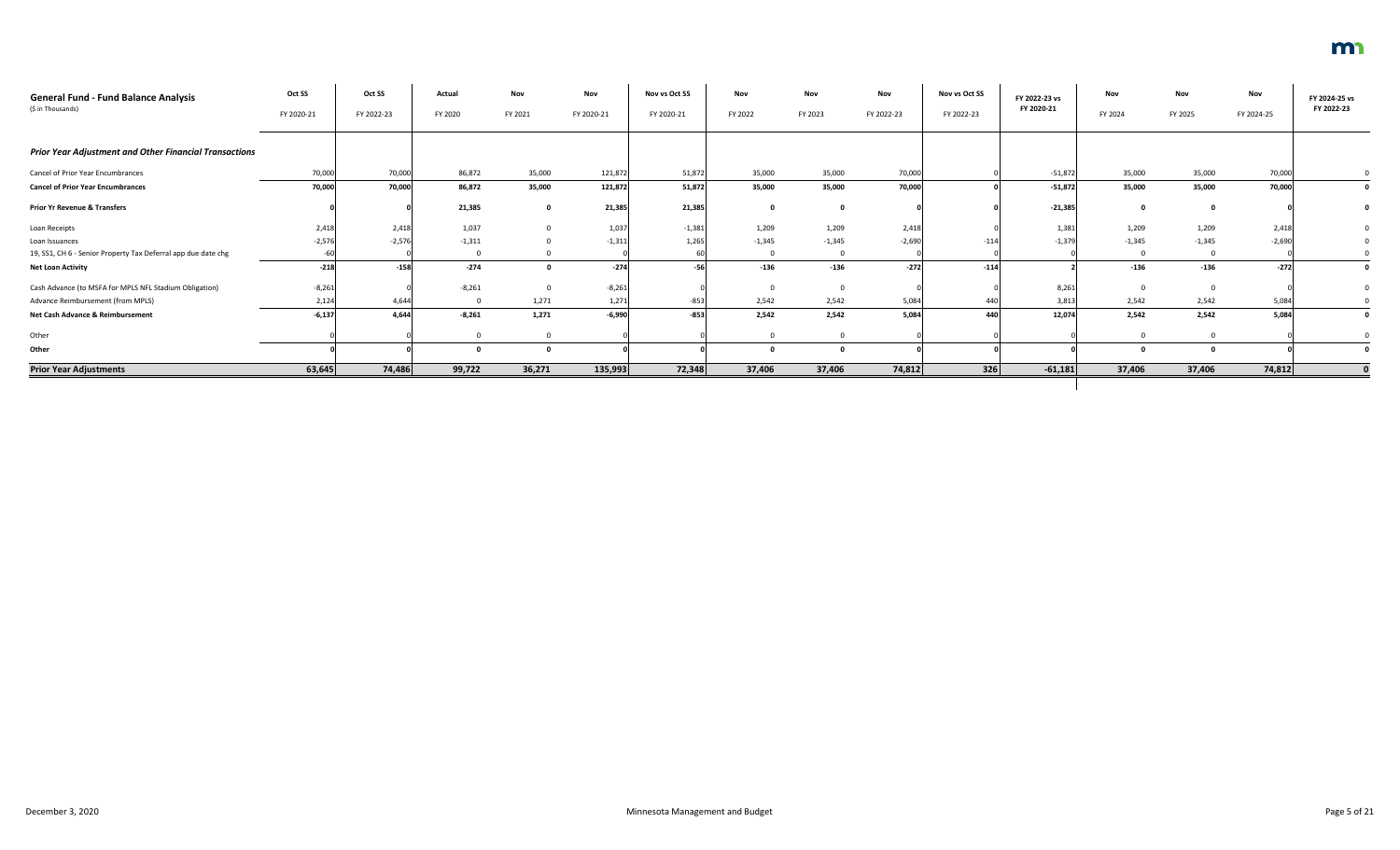| <b>General Fund - Fund Balance Analysis</b>             | Oct SS     | Oct SS     | Actual      | Nov       | Nov        | Nov vs Oct SS | Nov          | Nov         | Nov        | Nov vs Oct SS | FY 2022-23 vs | Nov       | Nov       | Nov        | FY 2024-25 vs |
|---------------------------------------------------------|------------|------------|-------------|-----------|------------|---------------|--------------|-------------|------------|---------------|---------------|-----------|-----------|------------|---------------|
| (\$ in Thousands)                                       | FY 2020-21 | FY 2022-23 | FY 2020     | FY 2021   | FY 2020-21 | FY 2020-21    | FY 2022      | FY 2023     | FY 2022-23 | FY 2022-23    | FY 2020-21    | FY 2024   | FY 2025   | FY 2024-25 | FY 2022-23    |
| <b>E-12 Education</b>                                   |            |            |             |           |            |               |              |             |            |               |               |           |           |            |               |
| <b>General Education</b>                                | 14,857,975 | 15,073,628 | 7,338,212   | 7,435,400 | 14,773,612 | $-84,363$     | 7,457,402    | 7,532,914   | 14,990,316 | $-83,312$     | 216,704       | 7,563,186 | 7,566,330 | 15,129,516 | 139,200       |
| <b>Enrollment Options Transportation</b>                |            |            | 11          | 12        |            | -16           | 12           | 13          | 25         | $-20$         |               | 14        | 16        |            |               |
| Abatement Aid                                           | 4,597      | 6,716      | 1,770       | 2,595     | 4,365      | $-232$        | 2,897        | 3,558       | 6,455      | $-261$        | 2,090         | 4,546     | 4,512     | 9,058      | 2,603         |
| <b>Consolidation Transition Aid</b>                     | 270        | 450        | $\mathbf 0$ | 270       | 270        |               | 309          | 373         | 682        | 232           | 412           | 443       | 450       | 893        | 211           |
| Nonpublic Pupil Aid                                     | 36,607     | 40,251     | 17,456      | 19,755    | 37,211     | 604           | 20,243       | 20,626      | 40,869     | 618           | 3,658         | 21,540    | 22,546    | 44,086     | 3,217         |
| Nonpublic Transportation                                | 39,179     | 40,418     | 18,809      | 19,590    | 38,399     | $-780$        | 19,620       | 19,610      | 39,230     | $-1,188$      | 831           | 19,973    | 20,289    | 40,262     | 1,032         |
| Spec Prov for Select Districts                          | 130        | 130        | 65          | 65        | 130        |               | 65           | 65          | 130        |               |               | 65        | 65        | 130        | $\Omega$      |
| Career and Technical Aid                                | 7,268      | 5,059      | 3,857       | 3,291     | 7,148      | $-120$        | 2,586        | 2,064       | 4,650      | $-409$        | $-2,498$      | 1,735     | 1,542     | 3,277      | $-1,373$      |
| 19, SS1, CH 11 - Pregnant/Parenting Pupil Trans         | 112        | 111        | $\Omega$    | 112       | 112        |               | 56           | 55          | 111        |               |               | 55        | 55        | 110        | $-1$          |
| <b>Other General Education Programs</b>                 | 88,202     | 93,180     | 41,968      | 45,690    | 87,658     | $-544$        | 45,788       | 46,364      | 92,152     | $-1,028$      | 4,494         | 48,371    | 49,475    | 97,846     | 5,694         |
| <b>General Education</b>                                | 14,946,177 | 15,166,808 | 7,380,180   | 7,481,090 | 14,861,270 | $-84,907$     | 7,503,190    | 7,579,278   | 15,082,468 | $-84,340$     | 221,198       | 7,611,557 | 7,615,805 | 15,227,362 | 144,894       |
| Charter School Lease Aid                                | 171,544    | 193,622    | 83,171      | 87,617    | 170,788    | $-756$        | 93,732       | 99,701      | 193,433    | $-189$        | 22,645        | 105,397   | 110,886   | 216,283    | 22,850        |
| Recovery Programs                                       | 1,500      | 1,500      | 712         | 788       | 1,500      |               | 750          | 750         | 1,500      |               |               | 750       | 750       | 1,500      | $\mathbf 0$   |
| New Integration Program                                 | 158,358    | 166,199    | 76,848      | 78,703    | 155,551    | $-2,807$      | 80,626       | 82,978      | 163,604    | $-2,595$      | 8,053         | 84,325    | 85,598    | 169,923    | 6,319         |
| Interdistrict Desegregation Transportation              | 29,193     | 32,272     | 14,231      | 14,962    | 29,193     |               | 12,290       | 14,660      | 26,950     | $-5,322$      | $-2,243$      | 15,414    | 16,206    | 31,620     | 4,670         |
| <b>Education Excellence - Choice Programs</b>           | 360,595    | 393,593    | 174,962     | 182,070   | 357,032    | $-3,563$      | 187,398      | 198,089     | 385,487    | $-8,106$      | 28,455        | 205,886   | 213,440   | 419,326    | 33,839        |
| Indian Education Formula Aid                            | 20,716     | 22,603     | 9,685       | 10,786    | 20,471     | $-245$        | 11,191       | 11,670      | 22,861     | 258           | 2,390         | 12,142    | 12,606    | 24,748     | 1,887         |
| <b>Indian Teacher Preparation Grants</b>                | 920        | 920        | 460         | 460       | 920        |               | 460          | 460         | 920        |               |               | 460       | 460       | 920        | $\mathbf 0$   |
| <b>Tribal Contract Schools</b>                          | 5,740      | 6,858      | 2,766       | 2,903     | 5,669      |               | 2,953        | 3,207       | 6,160      | $-698$        | 491           | 3,405     | 3,633     | 7,038      | 878           |
| Early Childhood Programs at Tribal Schools              | 136        | 136        | 68          | 68        | 136        |               | 68           | 68          | 136        |               |               | 68        | 68        | 136        | $\Omega$      |
| <b>Education Excellence - Indian Programs</b>           | 27,512     | 30,517     | 12,979      | 14,217    | 27,196     | $-316$        | 14,672       | 15,405      | 30,077     | $-440$        | 2,881         | 16,075    | 16,767    | 32,842     | 2,765         |
| <b>Statewide Testing</b>                                | 21,604     | 21,784     | 10,712      | 10,892    | 21,604     |               | 10,892       | 10,892      | 21,784     |               | 180           | 10,892    | 10,892    | 21,784     | $\Omega$      |
| Alternative Compensation Roll Out                       | 178,017    | 177,164    | 89,125      | 88,805    | 177,930    |               | 88,599       | 88,508      | 177,107    | -5.           | $-823$        | 88,463    | 88,442    | 176,905    | $-202$        |
| Principal Academy                                       | 400        | 400        | 200         | 200       | 400        |               | 200          | 200         | 400        |               |               | 200       | 200       | 400        |               |
| <b>ACT Reimbursements</b>                               | 3,022      | 3,022      | 1,511       | 1,511     | 3,022      |               | 1,511        | 1,511       | 3,022      |               |               | 1,511     | 1,511     | 3,022      |               |
| <b>Singing Based Pilot</b>                              | 230        |            | 230         |           | 230        |               | $\mathbf{0}$ | $\Omega$    |            |               | $-230$        | $\Omega$  |           |            |               |
| <b>Education Excellence - Innovation Accountability</b> | 203,273    | 202,370    | 101,778     | 101,408   | 203,186    |               | 101,202      | 101,111     | 202,313    | $-57$         | $-873$        | 101,066   | 101,045   | 202,111    | $-202$        |
| Advanced Placement / Intl Baccalaureate                 | 9,000      | 9,000      | 4,498       | 4,502     | 9,000      |               | 4,500        | 4,500       | 9,000      |               |               | 4,500     | 4,500     | 9,000      |               |
| <b>Concurrent Enrollment</b>                            | 8,000      | 8,000      | 4,000       | 4,000     | 8,000      |               | 4,000        | 4,000       | 8,000      |               |               | 4,000     | 4,000     | 8,000      |               |
| Literacy Incentive Aid                                  | 89,634     | 91,043     | 44,498      | 44,604    | 89,102     | $-53.$        | 45,075       | 45,968      | 91,043     |               | 1,941         | 44,442    | 44,149    | 88,591     | $-2,452$      |
| Serve Minnesota                                         | 1,800      | 1,800      | 900         | 900       | 1,800      |               | 900          | 900         | 1,800      |               |               | 900       | 900       | 1,800      |               |
| Early Childhood Literacy Programs                       | 15,900     | 15,900     | 7,950       | 7,950     | 15,900     |               | 7,950        | 7,950       | 15,900     |               |               | 7,950     | 7,950     | 15,900     |               |
| <b>Student Organizations</b>                            | 1,536      | 1,536      | 768         | 768       | 1,536      |               | 768          | 768         | 1,536      |               |               | 768       | 768       | 1,536      |               |
| Minnesota Math Corps                                    | 1,000      | 1,000      | 500         | 500       | 1,000      |               | 500          | 500         | 1,000      |               |               | 500       | 500       | 1,000      |               |
| <b>Civics Education</b>                                 | 150        |            | 75          | 75        | 150        |               |              |             |            |               | $-150$        |           |           |            |               |
| Starbase MN                                             | 2,350      | 1,000      | 1,850       | 500       | 2,350      |               | 500          | 500         | 1,000      |               | $-1,350$      | 500       | 500       | 1,000      |               |
| Museums and Educational Centers                         | 920        |            | 460         | 460       | 920        |               | 460          | 460         | 920        |               |               | 460       | 460       | 920        |               |
| Race 2 Reduce Water Conservation Grants                 |            |            | 45          |           |            |               |              |             |            |               |               |           |           |            |               |
| NW Regional Partnership                                 | 1,000      |            | 1,000       |           | 1,000      |               |              |             |            |               | $-1,000$      |           |           |            |               |
| Support Our Schools                                     |            |            | 6,402       | 19        | 6,421      | 6,42          |              |             |            |               | $-6,421$      |           |           |            |               |
| Statewide Concurrent Enrollment Teacher Training        | 1,150      | 750        | 775         | 375       | 1,150      |               | 375          | 375         | 750        |               | $-400$        | 375       | 375       | 750        |               |
| Grow Your Own                                           | 3,000      | 3,000      | 1,455       | 1,455     | 2,910      |               | 1,500        | 1,500       | 3,000      |               | 90            | 1,500     | 1,500     | 3,000      |               |
| Certificate Incentive Program                           | 860        |            | 134         | 726       | 860        |               | $\Omega$     | $\mathbf 0$ |            |               | -860          | $\Omega$  |           |            |               |

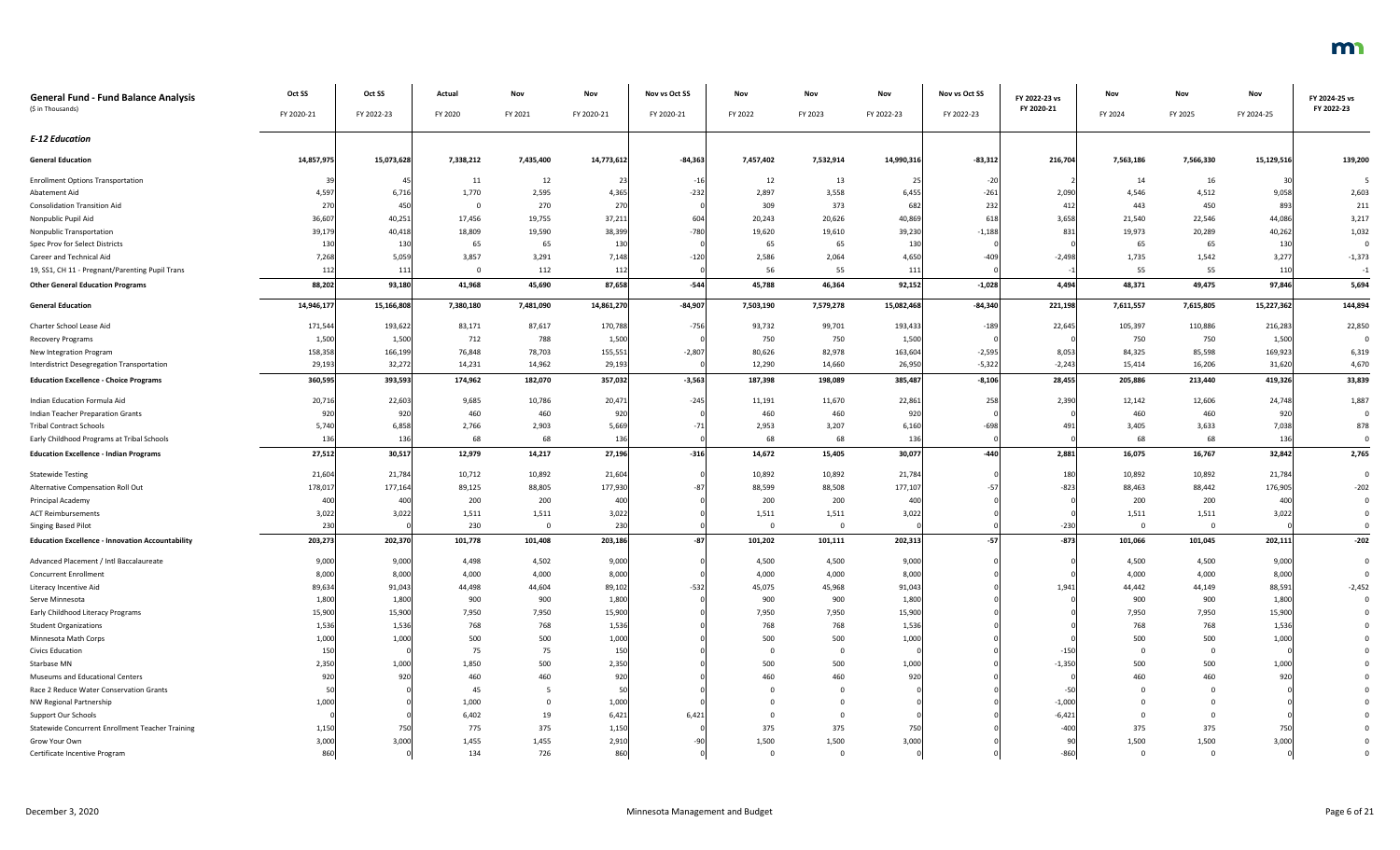| <b>General Fund - Fund Balance Analysis</b><br>(\$ in Thousands)    | Oct SS<br>FY 2020-21 | Oct SS<br>FY 2022-23 | Actual<br>FY 2020 | <b>Nov</b><br>FY 2021 | Nov<br>FY 2020-21 | Nov vs Oct SS<br>FY 2020-21 | Nov<br>FY 2022 | Nov<br>FY 2023 | Nov<br>FY 2022-23 | Nov vs Oct SS<br>FY 2022-23 | FY 2022-23 vs<br>FY 2020-21 | Nov<br>FY 2024 | Nov<br>FY 2025 | Nov<br>FY 2024-25 | FY 2024-25 vs<br>FY 2022-23 |
|---------------------------------------------------------------------|----------------------|----------------------|-------------------|-----------------------|-------------------|-----------------------------|----------------|----------------|-------------------|-----------------------------|-----------------------------|----------------|----------------|-------------------|-----------------------------|
|                                                                     |                      |                      |                   |                       |                   |                             |                |                |                   |                             |                             |                |                |                   |                             |
| Ag Educators                                                        | 500                  | 500                  | 250               | 250                   | 500               |                             | 250            | 250            | 500               |                             |                             | 250            | 250            | 500               |                             |
| AP/IB STEM Grants                                                   | 50                   | 500                  | 250               | 250                   | 500               |                             | 250            | 250            | 500               |                             |                             | 250            | 250            | 500               |                             |
| <b>Expanded Concurrent Enrollment Grants</b>                        |                      |                      | 343               | 369                   |                   |                             | 375            | 375            |                   |                             |                             | 375            | 375            | 750               |                             |
| Minnesota Center for the Book                                       |                      |                      | 125               | 125                   | 250               |                             |                |                |                   |                             | $-250$                      |                |                |                   |                             |
| Rural Career and Technical Education Consortium                     | 6,000                | 6,000                | 5,185             | 3,000                 | 8,18              | 2,185                       | 3,000          | 3,000          | 6,000             |                             | $-2,185$                    | 3,000          | 3,000          | 6,000             |                             |
| 19, SS1, CH 11 - Suicide Prevention Training for Teachers           |                      |                      | 190               | 75                    | 265               |                             |                |                |                   |                             | $-265$                      |                |                |                   |                             |
| 19, SS1, CH 11 - Minnesota Council on Economic Education            | 235                  |                      | 117               | 118                   | 235               |                             |                |                |                   |                             | $-235$                      |                |                |                   |                             |
| 19, SS1, CH 11 - P-TECH Schools                                     | 1,000                | 1,582                | 500               | 500                   | 1,000             |                             | 791            | 791            | 1,582             |                             | 582                         | 791            | 791            | 1,582             |                             |
| 19, SS1, CH 11 - Online Access to Music Education Grants            | 200                  |                      | 100               | 100                   | 200               |                             |                |                |                   |                             | $-200$                      |                |                |                   |                             |
| 19, SS1, CH 11 - MN Indep Life College/Community (Tr to OHE)        | 1,125                | 1,250                |                   |                       |                   | $-1,125$                    | 625            | 625            | 1,250             |                             | 1,250                       | 625            | 625            | 1,250             |                             |
| 19, SS1, CH 11 - Construction & Skilled Trades Counseling & Rpt     | 150                  |                      |                   |                       |                   | $-150$                      |                |                |                   |                             |                             | $\cap$         | $\Omega$       |                   |                             |
| <b>Education Excellence - Special Student &amp; Teacher Program</b> | 147,325              | 144,531              | 82,370            | 71,626                | 153,996           | 6,671                       | 71,819         | 72,712         | 144,531           |                             | $-9,465$                    | 71,186         | 70,893         | 142,079           | $-2,452$                    |
| <b>Education Excellence</b>                                         | 738,705              | 771,011              | 372,089           | 369,321               | 741,410           | 2,705                       | 375,091        | 387,317        | 762,408           | $-8,603$                    | 20,998                      | 394,213        | 402,145        | 796,358           | 33,950                      |
| <b>Regular Special Education</b>                                    | 3,347,734            | 3,866,229            | 1,596,279         | 1,740,689             | 3,336,968         | $-10,766$                   | 1,845,521      | 1,973,384      | 3,818,905         | $-47,324$                   | 481,937                     | 2,108,226      | 2,244,192      | 4,352,418         | 533,513                     |
| Children with Disabilities Aid                                      | 2,376                | 3,074                | 1,489             | 1,644                 | 3,133             | 757                         | 1,818          | 2,010          | 3,828             | 754                         | 695                         | 2,220          | 2,450          | 4,67              | 842                         |
| Travel for Home Based Services                                      |                      | 1,001                | 445               | 467                   | -912              |                             | 489            | 512            | 1,001             |                             |                             | 536            | 559            | 1,095             |                             |
| Court Placed Special Education Revenue                              |                      |                      |                   | 23                    |                   |                             | 24             | 25             |                   |                             |                             | 26             | 27             |                   |                             |
| Out-of-State Tuition for Special Education Students                 | 500                  | 500                  | 250               | 250                   | 500               |                             | 250            | 250            |                   |                             |                             | 250            | 250            | 500               |                             |
| <b>Special Education</b>                                            | 3,351,548            | 3,870,853            | 1,598,463         | 1,743,073             | 3,341,536         | $-10,012$                   | 1,848,102      | 1,976,181      | 3,824,283         | $-46,570$                   | 482,747                     | 2,111,258      | 2,247,478      | 4,358,736         | 534,453                     |
| Debt Service Equalization                                           | 46,064               | 49,339               | 20,684            | 25,388                | 46,072            |                             | 23,940         | 20,001         | 43,941            | $-5,398$                    | $-2,131$                    | 20,880         | 20,673         | 41,553            | $-2,388$                    |
| <b>Telecommunications Access</b>                                    | 7,500                | 7,500                | 3,750             | 3,750                 | 7,500             |                             | 3,750          | 3,750          | 7,500             |                             |                             | 3,750          | 3,750          | 7,500             |                             |
| Long-Term Maintenance Equalization Aid                              | 212,211              | 221,989              | 103,331           | 107,416               | 210,747           | $-1,464$                    | 108,577        | 109,605        | 218,182           | $-3,807$                    | 7,435                       | 110,614        | 112,404        | 223,018           | 4,836                       |
| Maximum Effort Early Repayment Incentive Aid                        | 4,700                |                      | 2,350             | 2,350                 | 4,700             |                             |                |                |                   |                             | $-4,700$                    |                |                |                   |                             |
| Maximum Effort Loan Aid                                             | 6,556                | 3,265                | 3,290             | 3,265                 | 6,55!             |                             | 3,306          |                | 3,306             |                             | $-3,249$                    |                |                |                   | $-3,306$                    |
| 19, SS1, CH 11 - Safe Schools Supplemental Aid                      | 30,000               |                      | 30,000            |                       | 30,000            |                             |                |                |                   |                             | $-30,000$                   |                |                |                   |                             |
| <b>Facilities &amp; Technology</b>                                  | 307,031              | 282,093              | 163,405           | 142,169               | 305,574           | $-1,457$                    | 139,573        | 133,356        | 272,929           | $-9,164$                    | $-32,645$                   | 135,244        | 136,827        | 272,071           | $-858$                      |
| School Lunch                                                        | 32,759               | 33,686               | 11,155            | 4,796                 | 15,951            | $-16,808$                   | 15,949         | 16,109         | 32,058            | $-1,628$                    | 16,107                      | 16,270         | 16,433         | 32,703            | 645                         |
| School Breakfast                                                    | 23,274               | 24,694               | 8,051             | 3,276                 | 11,327            | $-11,947$                   | 10,958         | 11,106         | 22,064            | $-2,630$                    | 10,737                      | 11,222         | 11,383         | 22,60             | 541                         |
| Summer School Service Repl Aid                                      | 300                  | 300                  | 8,818             | 150                   | 8,968             | 8,668                       | 150            | 150            | 300               |                             | $-8,668$                    | 150            | 150            | 300               |                             |
| Kindergarten Milk                                                   | 1,316                | 1,316                | 457               | 96                    | 553               | $-763$                      | 659            | 659            | 1,318             |                             | 765                         | 659            | 659            | 1,318             |                             |
| <b>Nutrition Programs</b>                                           | 57,649               | 59,996               | 28,481            | 8,318                 | 36,799            | $-20,850$                   | 27,716         | 28,024         | 55,740            | $-4,256$                    | 18,941                      | 28,301         | 28,625         | 56,926            | 1,186                       |
| <b>Basic Support</b>                                                | 27,140               | 27,140               | 13,570            | 13,570                | 27,140            |                             | 13,570         | 13,570         | 27,140            |                             |                             | 13,570         | 13,570         | 27,140            |                             |
| Multicounty, Multitype Library Systems                              | 2,600                | 2,600                | 1,300             | 1,300                 | 2,600             |                             | 1,300          | 1,300          | 2,600             |                             |                             | 1,300          | 1,300          | 2,600             |                             |
| Electronic Library for Minnesota                                    | 1,800                | 1,800                | 900               | 900                   | 1,800             |                             | 900            | 900            | 1,800             |                             |                             | 900            | 900            | 1,800             |                             |
| Regional Library Telecommunications Aid                             | 4,600                | 4,600                | 2,300             | 2,300                 | 4,600             |                             | 2,300          | 2,300          | 4,600             |                             |                             | 2,300          | 2,300          | 4,600             |                             |
| <b>Library Programs</b>                                             | 36,140               | 36,140               | 18,070            | 18,070                | 36,140            |                             | 18,070         | 18,070         | 36,140            |                             |                             | 18,070         | 18,070         | 36,140            | $\mathbf 0$                 |
| Early Childhood Family Education Aid                                | 65,687               | 68,331               | 32,147            | 33,189                | 65,336            | $-351$                      | 33,769         | 34,055         | 67,824            | $-507$                      | 2,488                       | 34,574         | 34,382         | 68,95             | 1,132                       |
| <b>School Readiness</b>                                             | 67,366               | 67,366               | 33,683            | 33,683                | 67,366            |                             | 33,683         | 33,683         | 67,366            |                             |                             | 33,683         | 33,683         | 67,36             |                             |
| Health & Developmental Screening Aid                                | 7,216                | 7,151                | 3,611             | 3,608                 | 7,219             |                             | 3,582          | 3,562          | 7,144             |                             |                             | 3,527          | 3,500          | 7,02              | $-117$                      |
| <b>Educate Parents Partnership</b>                                  |                      |                      | 48                | 50                    |                   |                             | 49             | 49             |                   |                             |                             | 49             | 49             |                   |                             |
| Kindergarten Entrance Assessment                                    | 562                  | 562                  | 276               | 286                   | 562               |                             | 281            | 281            | 562               |                             |                             | 281            | 281            | 562               |                             |
| Head Start Program                                                  | 50,200               | 50,200               | 25,100            | 25,100                | 50,200            |                             | 25,100         | 25,100         | 50,200            |                             |                             | 25,100         | 25,100         | 50,200            |                             |
| 19, SS1, CH 11 - Early Childhood Scholarships (TR OUT)              | 145,918              | 141,418              | 75,209            | 70,709                | 145,918           |                             | 70,709         | 70,709         | 141,418           |                             | $-4,500$                    | 70,709         | 70,709         | 141,418           |                             |
| Parent Child Home Grant                                             | 1,800                | 1,800                | 900               | 900                   | 1,800             |                             | 900            | 900            | 1,800             |                             |                             | 900            | 900            | 1,800             |                             |

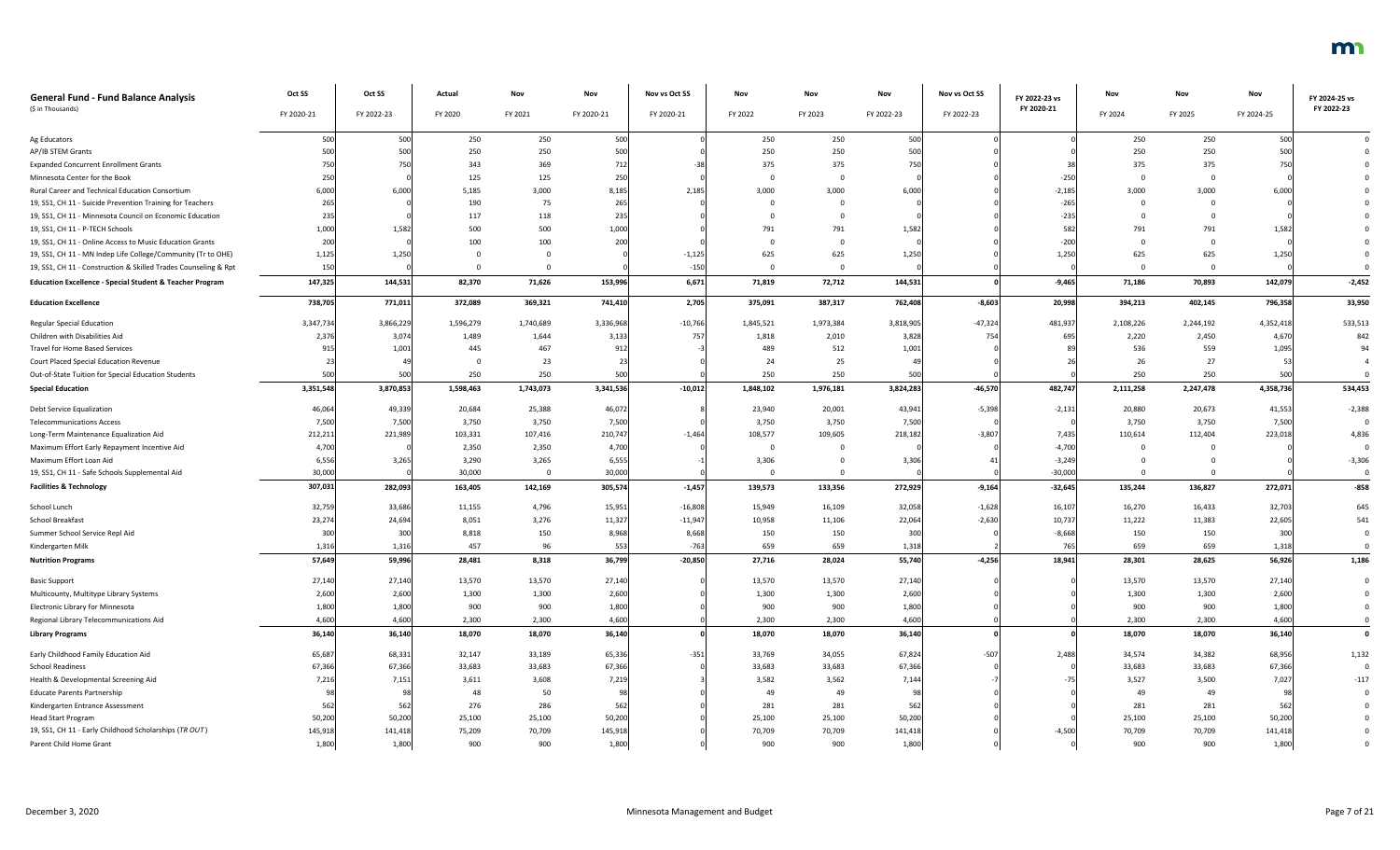| <b>General Fund - Fund Balance Analysis</b>            | Oct SS     | Oct SS     | Actual    | Nov        | Nov        | Nov vs Oct SS | Nov        | Nov        | Nov        | Nov vs Oct SS | FY 2022-23 vs | Nov        | Nov        | Nov        | FY 2024-25 vs |
|--------------------------------------------------------|------------|------------|-----------|------------|------------|---------------|------------|------------|------------|---------------|---------------|------------|------------|------------|---------------|
| (\$ in Thousands)                                      | FY 2020-21 | FY 2022-23 | FY 2020   | FY 2021    | FY 2020-21 | FY 2020-21    | FY 2022    | FY 2023    | FY 2022-23 | FY 2022-23    | FY 2020-21    | FY 2024    | FY 2025    | FY 2024-25 | FY 2022-23    |
| <b>Education Partnerships Coalition</b>                | 7,700      | 6,160      | 3,850     | 3,850      | 7,700      |               | 3,080      | 3,080      | 6,160      |               | $-1,540$      | 3,080      | 3,080      | 6,160      |               |
| Statewide Early Childhood Rating System                | 3,500      | 3,500      | $\Omega$  |            |            | $-3,500$      | 1,750      | 1,750      | 3,500      |               | 3,500         | 1,750      | 1,750      | 3,500      |               |
| Home Visiting Aid                                      | 1,049      | 978        | 521       | 481        | 1,002      |               | 465        | 442        | 90         |               |               | 421        | 402        | 823        |               |
| 19, SS1, CH 11 - College Savings Account Pilot Program | 500        |            | 250       | 250        | 500        |               |            |            |            |               | $-500$        |            |            |            |               |
| 19, SS1, CH 11 - Reach Out and Read Minnesota          |            |            | 75        | 75         | 150        |               |            |            |            |               | $-150$        |            |            |            |               |
| <b>Early Childhood &amp; Family Support</b>            | 351,746    | 347,564    | 175,670   | 172,181    | 347,851    | $-3,895$      | 173,368    | 173,611    | 346,979    | $-585$        | $-872$        | 174,074    | 173,836    | 347,910    | 931           |
| <b>Community Education</b>                             | 574        | 372        | 327       | 236        | 563        |               | 188        | 156        | 344        |               | $-219$        | 133        | 121        | 254        | $-90$         |
| Adults With Disabilities Program Aid                   | 1,420      | 1,420      | 710       | 710        | 1,420      |               | 710        | 710        | 1,420      |               |               | 710        | 710        | 1,420      |               |
| <b>Hearing Impaired Adults</b>                         |            |            | 70        | 70         | 140        |               | 70         | 70         | 140        |               |               | 70         | 70         | 140        |               |
| School Age Care Revenue                                |            |            |           |            |            |               |            |            |            |               |               |            |            |            |               |
| <b>Community Ed &amp; Prevention</b>                   | 2,136      | 1,934      | 1,108     | 1,017      | 2,125      | $-11$         | 969        | 937        | 1,906      | $-28$         | $-219$        | 914        | 902        | 1,816      | $-90$         |
| <b>Adult Basic Education Aid</b>                       | 101,665    | 107,931    | 50,050    | 51,613     | 101,663    |               | 53,191     | 54,768     | 107,959    |               | 6,296         | 56,409     | 58,101     | 114,510    | 6,551         |
| <b>GED Tests</b>                                       |            | 250        | 245       | 245        | 490        |               | 125        | 125        | 250        |               | $-240$        | 125        | 125        | 250        |               |
| Self-Sufficiency & Lifelong Learning                   | 102,155    | 108,181    | 50,295    | 51,858     | 102,153    |               | 53,316     | 54,893     | 108,209    |               | 6,056         | 56,534     | 58,226     | 114,760    | 6,551         |
| <b>Subtotal E-12 Education Aids</b>                    | 19,893,287 | 20,644,580 | 9,787,761 | 9,987,097  | 19,774,858 | $-118,429$    | 10,139,395 | 10,351,667 | 20,491,062 | $-153,518$    | 716,204       | 10,530,165 | 10,681,914 | 21,212,079 | 721,017       |
| Education, Dept of                                     | 54,107     | 49,202     | 23,750    | 29,823     | 53,573     | $-534$        | 24,591     | 24,611     | 49,20      |               | $-4,371$      | 24,629     | 24,629     | 49,258     | 56            |
| FY19 Available/Balance Forward - Education Department  |            |            |           | $\Omega$   |            |               |            |            |            |               |               |            |            |            |               |
| FY21 Administrative Holdback - Education               |            |            |           | 1,252      | 1,252      | 1,252         |            |            |            |               | $-1,252$      |            |            |            |               |
| <b>Education, Dept of</b>                              | 54,139     | 49,202     | 23,750    | 31,075     | 54,825     | 686           | 24,591     | 24,611     | 49,202     |               | $-5,623$      | 24,629     | 24,629     | 49,258     | 56            |
| Prof Educator Licensing Std Bd.                        | 9,111      | 8,930      | 4,345     | 4,766      | 9,111      |               | 4,469      | 4,461      | 8,930      |               | $-181$        | 4,461      | 4,461      | 8,922      | -8            |
| Prof Educator Licensing Std Bd.                        | 9,111      | 8,930      | 4,345     | 4,766      | 9,111      |               | 4,469      | 4,461      | 8,930      |               | $-181$        | 4,461      | 4,461      | 8,922      | -8            |
| Minn State Academies                                   | 27,533     | 27,595     | 13,194    | 14,339     | 27,533     |               | 13,794     | 13,801     | 27,595     |               | 62            | 13,807     | 13,807     | 27,614     | 19            |
| <b>Minn State Academies</b>                            | 27,533     | 27,595     | 13,194    | 14,339     | 27,533     |               | 13,794     | 13,801     | 27,595     |               | 62            | 13,807     | 13,807     | 27,614     | 19            |
| Perpich Center for Arts Education                      | 14,575     | 14,582     | 6,689     | 7,886      | 14,575     |               | 7,288      | 7,294      | 14,582     |               |               | 7,299      | 7,299      | 14,598     | $16\,$        |
| <b>Perpich Center for Arts Education</b>               | 14,575     | 14,582     | 6,689     | 7,886      | 14,575     |               | 7,288      | 7,294      | 14,582     |               |               | 7,299      | 7,299      | 14,598     | 16            |
| <b>E-12 Education</b>                                  | 19,998,645 | 20,744,889 | 9,835,739 | 10,045,163 | 19,880,902 | $-117,743$    | 10,189,537 | 10,401,834 | 20,591,371 | $-153,518$    | 710,469       | 10,580,361 | 10,732,110 | 21,312,471 | 721,100       |

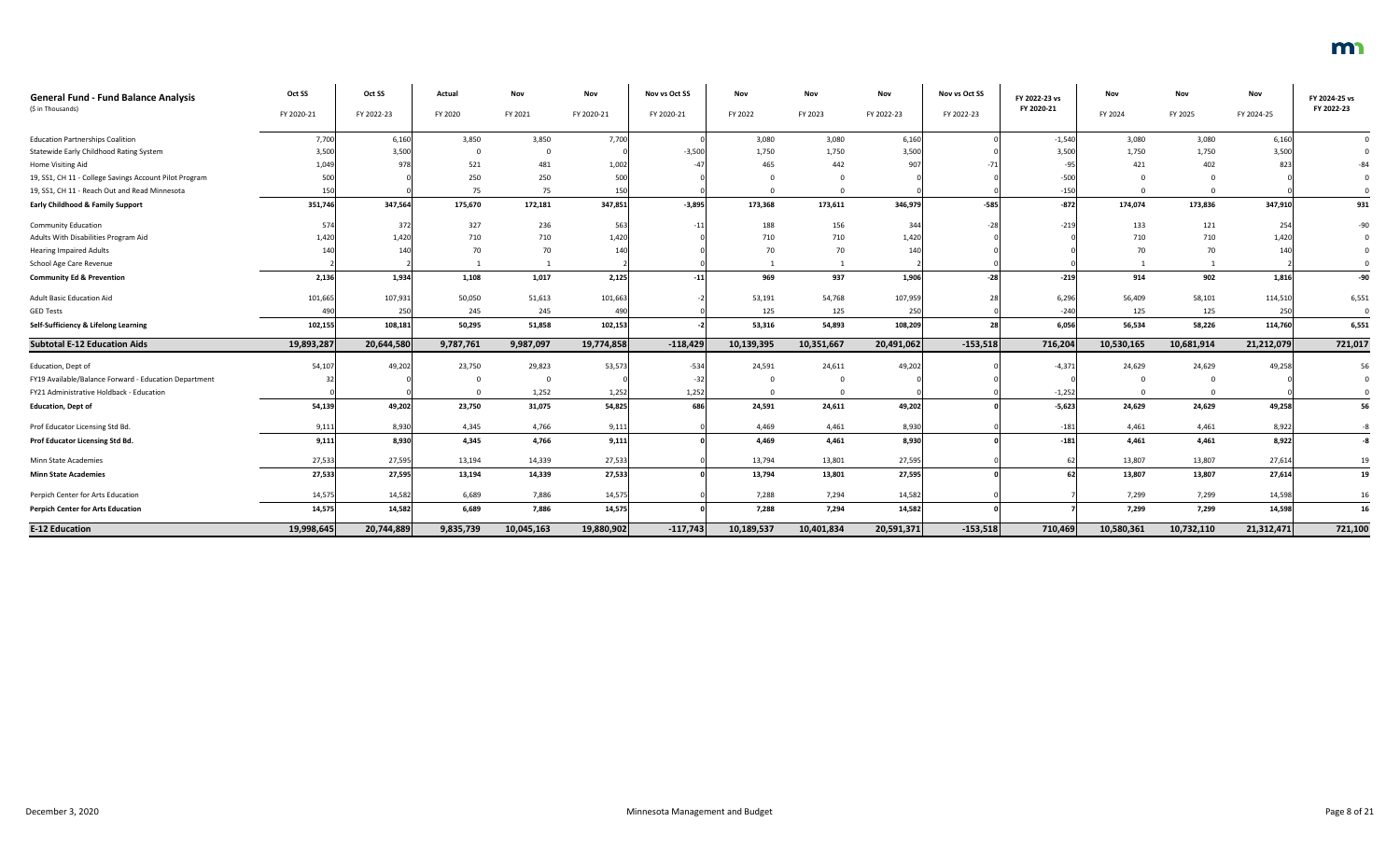| <b>General Fund - Fund Balance Analysis</b><br>(\$ in Thousands) | Oct SS     | Oct SS     | Actual    | Nov       | Nov        | Nov vs Oct SS | Nov       | Nov       | Nov        | Nov vs Oct SS | FY 2022-23 vs<br>FY 2020-21 | Nov       | Nov       | Nov        | FY 2024-25 vs<br>FY 2022-23 |
|------------------------------------------------------------------|------------|------------|-----------|-----------|------------|---------------|-----------|-----------|------------|---------------|-----------------------------|-----------|-----------|------------|-----------------------------|
|                                                                  | FY 2020-21 | FY 2022-23 | FY 2020   | FY 2021   | FY 2020-21 | FY 2020-21    | FY 2022   | FY 2023   | FY 2022-23 | FY 2022-23    |                             | FY 2024   | FY 2025   | FY 2024-25 |                             |
| <b>Higher Education</b>                                          |            |            |           |           |            |               |           |           |            |               |                             |           |           |            |                             |
| Office of Higher Education                                       | 538,016    | 535,546    | 263,681   | 274,996   | 538,677    | 661           | 267,773   | 267,773   | 535,546    |               | $-3,131$                    | 267,773   | 267,773   | 535,546    |                             |
| FY19 Available/Balance Forward - Higher Education                |            |            | 0         |           |            | $-24$         | $\Omega$  |           |            |               |                             |           |           |            |                             |
| FY21 Administrative Holdback - Office of Higher Education        |            |            | $\Omega$  | 340       |            | 340           |           |           |            |               | $-340$                      |           |           |            |                             |
| <b>Office of Higher Education</b>                                | 538,040    | 535,546    | 263,681   | 275,336   | 539,017    | 977           | 267,773   | 267,773   | 535,546    |               | $-3,471$                    | 267,773   | 267,773   | 535,546    | $\mathbf 0$                 |
| University of Minnesota                                          | 1,341,072  | 1,342,812  | 669,666   | 671,406   | 1,341,072  |               | 671,406   | 671,406   | 1,342,812  |               | 1,740                       | 671,256   | 671,256   | 1,342,51   | $-300$                      |
| <b>University of Minnesota</b>                                   | 1,341,072  | 1,342,812  | 669,666   | 671,406   | 1,341,072  |               | 671,406   | 671,406   | 1,342,812  |               | 1,740                       | 671,256   | 671,256   | 1,342,512  | $-300$                      |
| Minnesota State (TR OUT)                                         | 1,524,338  | 1,525,068  | 758,679   | 765,659   | 1,524,338  |               | 762,534   | 762,534   | 1,525,068  |               | 730                         | 762,534   | 762,534   | 1,525,068  | $\mathbf 0$                 |
| <b>Minnesota State</b>                                           | 1,524,338  | 1,525,068  | 758,679   | 765,659   | 1,524,338  |               | 762,534   | 762,534   | 1,525,068  |               | 730                         | 762,534   | 762,534   | 1,525,068  | $\mathbf 0$                 |
| Mayo Medical School                                              | 1,330      | 1,330      | 665       | 665       | 1,330      |               | 665       | 665       | 1,330      |               |                             | 665       | 665       | 1,330      |                             |
| Mayo Family & Residency                                          | 1,372      | 1,372      | 686       | 686       | 1,372      |               | 686       | 686       | 1,372      |               |                             | 686       | 686       | 1,372      |                             |
| <b>Mayo Foundation</b>                                           | 2,702      | 2,702      | 1,351     | 1,351     | 2,702      |               | 1,351     | 1,351     | 2,702      |               |                             | 1,351     | 1,351     | 2,702      | $\mathbf 0$                 |
| <b>Higher Education</b>                                          | 3,406,152  | 3,406,128  | 1,693,377 | 1,713,752 | 3,407,129  | 977           | 1,703,064 | 1,703,064 | 3,406,128  |               | $-1,001$                    | 1,702,914 | 1,702,914 | 3,405,828  | $-300$                      |
| <b>Property Tax Aids &amp; Credits</b>                           |            |            |           |           |            |               |           |           |            |               |                             |           |           |            |                             |
| Homestead Credit Refund                                          | 1,107,200  | 1,199,140  | 531,467   | 584,500   | 1,115,967  | 8,767         | 612,600   | 625,600   | 1,238,200  | 39,060        | 122,233                     | 647,600   | 668,200   | 1,315,800  | 77,600                      |
| Renters Property Tax Refund                                      | 461,100    | 477,400    | 229,888   | 227,300   | 457,188    | $-3,912$      | 243,100   | 245,600   | 488,700    | 11,300        | 31,512                      | 247,700   | 251,700   | 499,400    | 10,700                      |
| Special Property Tax Refund                                      | 14,321     | 10,000     | 10,722    | 11,073    | 21,795     | 7,474         | 1,800     | 5,000     | 6,800      | $-3,200$      | $-14,995$                   | 5,000     | 5,000     | 10,00      | 3,200                       |
| Sustainable Forest Incentive Payments                            | 24,18      | 26,180     | 11,876    | 12,360    | 24,236     |               | 12,880    | 13,400    | 26,280     | 100           | 2,044                       | 13,940    | 14,500    | 28,440     | 2,160                       |
| <b>Property Tax Refunds</b>                                      | 1,606,808  | 1,712,720  | 783,953   | 835,233   | 1,619,186  | 12,378        | 870,380   | 889,600   | 1,759,980  | 47,260        | 140,794                     | 914,240   | 939,400   | 1,853,640  | 93,660                      |
| <b>Political Contribution Refunds (Open)</b>                     | 6,200      | 7,500      | 2,707     | 3,500     | 6,207      |               | 3,000     | 3,500     | 6,500      | $-1,000$      | 293                         | 3,000     | 3,500     | 6,500      | $\mathbf 0$                 |
| Tax Refund Interest (Open)                                       | 36,700     | 22,900     | 25,738    | 18,900    | 44,638     | 7,938         | 14,000    | 12,900    | 26,900     | 4,000         | $-17,738$                   | 13,000    | 13,100    | 26,100     | -800                        |
| Local Government Aid (City Aid)                                  | 1,017,729  | 1,128,796  | 457,137   | 561,353   | 1,018,490  | 761           | 564,398   | 564,398   | 1,128,796  |               | 110,306                     | 564,398   | 564,398   | 1,128,796  |                             |
| County Program Aid                                               | 494,174    | 527,925    | 233,958   | 260,216   | 494,174    |               | 263,971   | 264,012   | 527,983    |               | 33,809                      | 263,954   | 263,954   | 527,908    | -75                         |
| MMB Public Defender Aid (TR OUT)                                 | 1,000      | 1,000      | $\Omega$  |           |            | $-1,000$      | 500       | 500       | 1,000      |               | 1,000                       | 500       | 500       | 1,000      |                             |
| MMB Local Impact Notes (TR OUT)                                  | 414        | 414        |           |           |            | $-414$        | 207       | 207       | 414        |               | 414                         | 207       | 207       | 414        |                             |
| MDE Local Impact Notes (TR OUT)                                  |            |            | $\Omega$  |           |            | $-1$          |           |           |            |               | 14                          |           |           |            |                             |
| <b>County Program Aid</b>                                        | 495,602    | 529,353    | 233,958   | 260,216   | 494,174    | $-1,428$      | 264,685   | 264,726   | 529,411    |               | 35,237                      | 264,668   | 264,668   | 529,336    | $-75$                       |
| <b>Township Aid</b>                                              | 20,000     | 20,000     | 9,997     | 10,000    | 19,997     |               | 10,000    | 10,000    | 20,000     |               |                             | 10,000    | 10,000    | 20,000     | $\mathbf 0$                 |
| Payment in Lieu of Taxes - PILT (Open)                           | 72,079     | 72,979     | 35,940    | 36,090    | 72,030     |               | 36,315    | 36,540    | 72,855     | $-124$        | 825                         | 39,295    | 39,520    | 78,815     | 5,960                       |
| <b>Aquatic Invasive Species Prevention Aid</b>                   | 20,000     | 20,000     | 10,000    | 10,000    | 20,000     |               | 10,000    | 10,000    | 20,000     |               |                             | 10,000    | 10,000    | 20,000     |                             |
| Riparian Protection Aid to BWSR (TR OUT)                         | 2,000      | 2,000      | 745       | 745       | 1,490      | $-510$        | 745       | 745       | 1,490      | $-510$        |                             | 745       | 745       | 1,490      |                             |
| Riparian Protection Aid Local Distribution                       | 14,000     | 14,000     | 7,255     | 7,255     | 14,510     | 510           | 7,255     | 7,255     | 14,510     | 51            |                             | 7,255     | 7,255     | 14,510     |                             |
| <b>Riparian Protection Aid</b>                                   | 16,000     | 16,000     | 8,000     | 8,000     | 16,000     |               | 8,000     | 8,000     | 16,000     |               |                             | 8,000     | 8,000     | 16,000     | $\mathbf 0$                 |
| Indian Family Out-Of-Home Placement Aid                          | 10,000     | 10,000     | 5,000     | 5,000     | 10,000     |               | 4,337     | 5,000     | 9,337      | $-663$        | $-663$                      | 5,000     | 5,000     | 10,000     | 663                         |
| <b>Casino Aid to Counties</b>                                    | 3,194      | 3,194      | 1,614     | 1,614     | 3,228      |               | 1,614     | 1,614     | 3,228      |               |                             | 1,614     | 1,614     | 3,228      |                             |

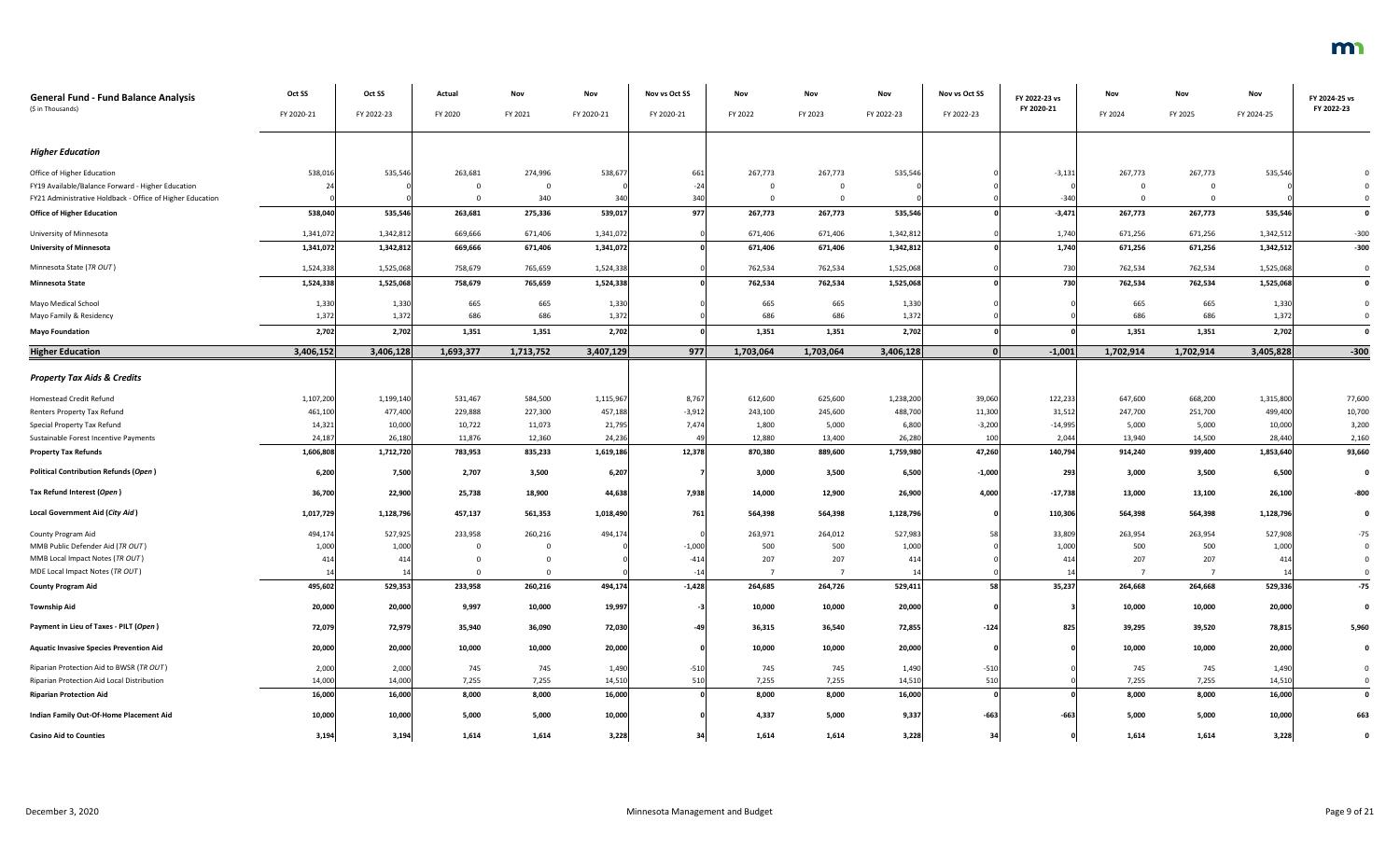| <b>General Fund - Fund Balance Analysis</b><br>(\$ in Thousands) | Oct SS<br>FY 2020-21 | Oct SS<br>FY 2022-23 | Actual<br>FY 2020 | Nov<br>FY 2021 | Nov<br>FY 2020-21 | Nov vs Oct SS<br>FY 2020-21 | Nov<br>FY 2022 | Nov<br>FY 2023 | Nov<br>FY 2022-23 | Nov vs Oct SS<br>FY 2022-23 | FY 2022-23 vs<br>FY 2020-21 | Nov<br>FY 2024 | Nov<br>FY 2025 | Nov<br>FY 2024-25 | FY 2024-25 vs<br>FY 2022-23 |
|------------------------------------------------------------------|----------------------|----------------------|-------------------|----------------|-------------------|-----------------------------|----------------|----------------|-------------------|-----------------------------|-----------------------------|----------------|----------------|-------------------|-----------------------------|
| State Taconite Aid to IRRR (TR OUT)                              | 7,736                | 8,282                | 3,721             | 3,768          | 7,489             | $-247$                      | 3,469          | 3,408          | 6,877             | $-1,405$                    | $-612$                      | 3,710          | 4,093          | 7,80              | 926                         |
| State Taconite Aid Local Distribution                            | 8,656                | 8,526                | 4,298             | 4,266          | 8,564             |                             | 4,077          | 3,984          | 8,061             | $-465$                      | $-503$                      | 4,028          | 4,102          | 8,130             | 69                          |
| <b>State Taconite Aid</b>                                        | 16,392               | 16,808               | 8,019             | 8,034          | 16,053            | $-339$                      | 7,546          | 7,392          | 14,938            | $-1,870$                    | $-1,115$                    | 7,738          | 8,195          | 15,933            | 995                         |
| <b>Production Property Transition Aid</b>                        | 77                   |                      | 56                | 24             |                   |                             |                |                |                   |                             |                             |                |                |                   |                             |
| <b>Utility Valuation Transition Aid</b>                          |                      | 23                   | - 5               |                |                   |                             | 11             |                |                   |                             | 12                          | 11             | 12             | -23               |                             |
| Aid To School Districts                                          | 15,938               | 15,934               | 7,971             | 8,074          | 16,045            | $10^{\circ}$                | 8,086          | 8,086          | 16,172            | 238                         | 127                         | 8,086          | 8,086          | 16,172            |                             |
| Cities, Towns, Counties                                          | 20,246               | 20,246               | 10,105            | 10,214         | 20,319            |                             | 10,214         | 10,214         | 20,428            | 182                         | 109                         | 10,214         | 10,214         | 20,428            | $\mathbf 0$                 |
| <b>Disparity Reduction Aid</b>                                   | 36,184               | 36,180               | 18,076            | 18,288         | 36,364            | <b>180</b>                  | 18,300         | 18,300         | 36,600            | 420                         | 236                         | 18,300         | 18,300         | 36,600            | $\mathbf 0$                 |
| Aid To School Districts                                          | 5,371                | 5,920                | 2,534             | 2,918          | 5,452             |                             | 3,144          | 3,318          | 6,462             | 542                         | 1,010                       | 3,455          | 3,564          | 7,019             | 557                         |
| Cities, Towns, Counties                                          | 21,416               | 23,577               | 9,959             | 10,468         | 20,427            | -989                        | 11,286         | 11,835         | 23,121            | $-456$                      | 2,694                       | 12,312         | 12,675         | 24,98             | 1,866                       |
| <b>Border City Disparity Reduction Credit</b>                    | 26,787               | 29,497               | 12,493            | 13,386         | 25,879            | $-908$                      | 14,430         | 15,153         | 29,583            | 86                          | 3,704                       | 15,767         | 16,239         | 32,006            | 2,423                       |
| Aid To School Districts                                          | 16,879               | 16,314               | 8,635             | 8,437          | 17,072            | 193                         | 8,127          | 8,096          | 16,223            | $-91$                       | $-849$                      | 8,096          | 8,096          | 16,19             | $-31$                       |
| Cities, Towns, Counties                                          | 56,036               | 54,288               | 28,912            | 28,457         | 57,369            | 1,333                       | 27,393         | 27,393         | 54,786            | 498                         | $-2,583$                    | 27,393         | 27,393         | 54,786            | $\mathbf 0$                 |
| <b>Agricultural Homestead Market Value Credit</b>                | 72,915               | 70,602               | 37,547            | 36,894         | 74,441            | 1,526                       | 35,520         | 35,489         | 71,009            | 407                         | $-3,432$                    | 35,489         | 35,489         | 70,978            | $-31$                       |
| <b>School Building Bond Agricultural Credit</b>                  | 93,695               | 145,892              | 37,852            | 55,142         | 92,994            | $-701$                      | 62,141         | 69,652         | 131,793           | $-14,099$                   | 38,799                      | 83,353         | 87,156         | 170,509           | 38,716                      |
| Aid To School Districts                                          | 122                  | 120                  | 85                |                |                   |                             |                |                |                   | $-120$                      | -85                         | റ              | $\Omega$       |                   |                             |
| Cities, Towns, Counties                                          | 283                  | 260                  | 202               | 164            | 366               |                             | 149            | 149            | 298               |                             | -68                         | 149            | 149            | 298               |                             |
| <b>Agriculture Preservation Credit</b>                           | 405                  | 380                  | 287               | 164            | 451               |                             | 149            | 149            | 298               | $-82$                       | $-153$                      | 149            | 149            | 298               | $\mathbf 0$                 |
| <b>Supplemental Taconite Homestead Credit</b>                    | 10,837               | 11,055               | 5,394             | 5,394          | 10,788            |                             | 5,448          | 5,502          | 10,950            | $-105$                      | 162                         | 5,557          | 5,613          | 11,170            | 220                         |
| Aid To School Districts                                          |                      |                      | 38                | 733            | 771               | 734                         | 81             |                |                   |                             | $-690$                      |                |                |                   | $-81$                       |
| Cities, Towns, Counties                                          |                      |                      | 148               | 85             | 233               | 136                         |                |                |                   |                             | $-233$                      |                |                |                   |                             |
| <b>Prior Year Credit Adjustment</b>                              | 134                  |                      | 186               | 818            | 1,004             | 870                         | 81             |                |                   | 81                          | $-923$                      |                |                |                   | $-81$                       |
| <b>Police State Aid</b>                                          | 166,140              | 181,430              | 81,241            | 84,182         | 165,423           | $-717$                      | 88,100         | 92,070         | 180,170           | $-1,260$                    | 14,747                      | 96,210         | 100,540        | 196,750           | 16,580                      |
| <b>Fire State Aid</b>                                            | 61,845               | 65,570               | 30,445            | 32,493         | 62,938            | 1,093                       | 33,480         | 34,460         | 67,940            | 2,370                       | 5,002                       | 35,460         | 36,500         | 71,960            | 4,020                       |
| Fire Insurance Surcharge Aid                                     | 7,910                | 8,640                | 3,775             | 4,130          | 7,905             |                             | 4,260          | 4,380          | 8,640             |                             | 735                         | 4,510          | 4,650          | 9,160             | 520                         |
| <b>Police-Fire Retirement Supp Aid</b>                           | 31,000               | 31,000               | 15,495            | 15,500         | 30,995            |                             | 15,500         | 15,500         | 31,000            |                             |                             | 15,500         | 15,500         | 31,000            | $\mathbf 0$                 |
| <b>Police/Fire Amortization Aid</b>                              | 5,458                | 5,458                | 2,729             | 2,729          | 5,458             |                             | 2,729          | 2,729          | 5,458             |                             |                             | 2,729          | 2,729          | 5,458             |                             |
| Redirected Amortization Aid to SPTRFA/TRA                        | 4,188                | 4,188                | 2,094             | 2,094          | 4,188             |                             | 2,094          | 2,094          | 4,188             |                             |                             | 2,094          | 2,094          | 4,188             |                             |
| Firefighter Supplemental Benefits Reimbursement                  | 1,321                | 1,232                | 606               | 606            | 1,212             | $-109$                      | 612            | 612            | 1,224             |                             | 12                          | 612            | 612            | 1,224             |                             |
| <b>PERA Pension Aid</b>                                          | 13,900               |                      | 13,900            |                | 13,900            |                             |                | - റ            |                   |                             | $-13,900$                   | . വ            | $\Omega$       |                   |                             |
| Aid to School Districts                                          |                      |                      | 28                |                |                   |                             | 525            | 86             | 611               | 552                         | 579                         | 31             | 31             |                   | $-549$                      |
| Aid to Cities, Towns, Counties                                   |                      | 188                  | 72                |                | 74                |                             | 1,750          | 92             | 1,842             | 1,654                       | 1,768                       | 92             | 92             | 184               | $-1,658$                    |
| <b>Disaster Credit</b>                                           | 103                  | 247                  | 100               |                | 106               |                             | 2,275          | 178            | 2,453             | 2,206                       | 2,347                       | 123            | 123            | 246               | $-2,207$                    |
| Aid to School Districts                                          |                      | 50                   | $\Omega$          | 525            | 525               | 502                         | 81             | 25             | 106               |                             | $-419$                      | 25             | 25             | 50                | $-56$                       |
| Aid to Cities, Towns, Counties                                   |                      | 150                  | $\Omega$          | 1,749          | 1,749             | 1,674                       | 74             | 74             | 148               |                             | $-1,601$                    | 74             | 74             | 148               | $\mathbf 0$                 |
| <b>Local Option Disaster Abatement Reimbursement</b>             | 98                   | 200                  | $\Omega$          | 2,274          | 2,274             | 2,176                       | 155            | 99             | 254               | 54                          | $-2,020$                    | 99             | 99             | 198               | $-56$                       |

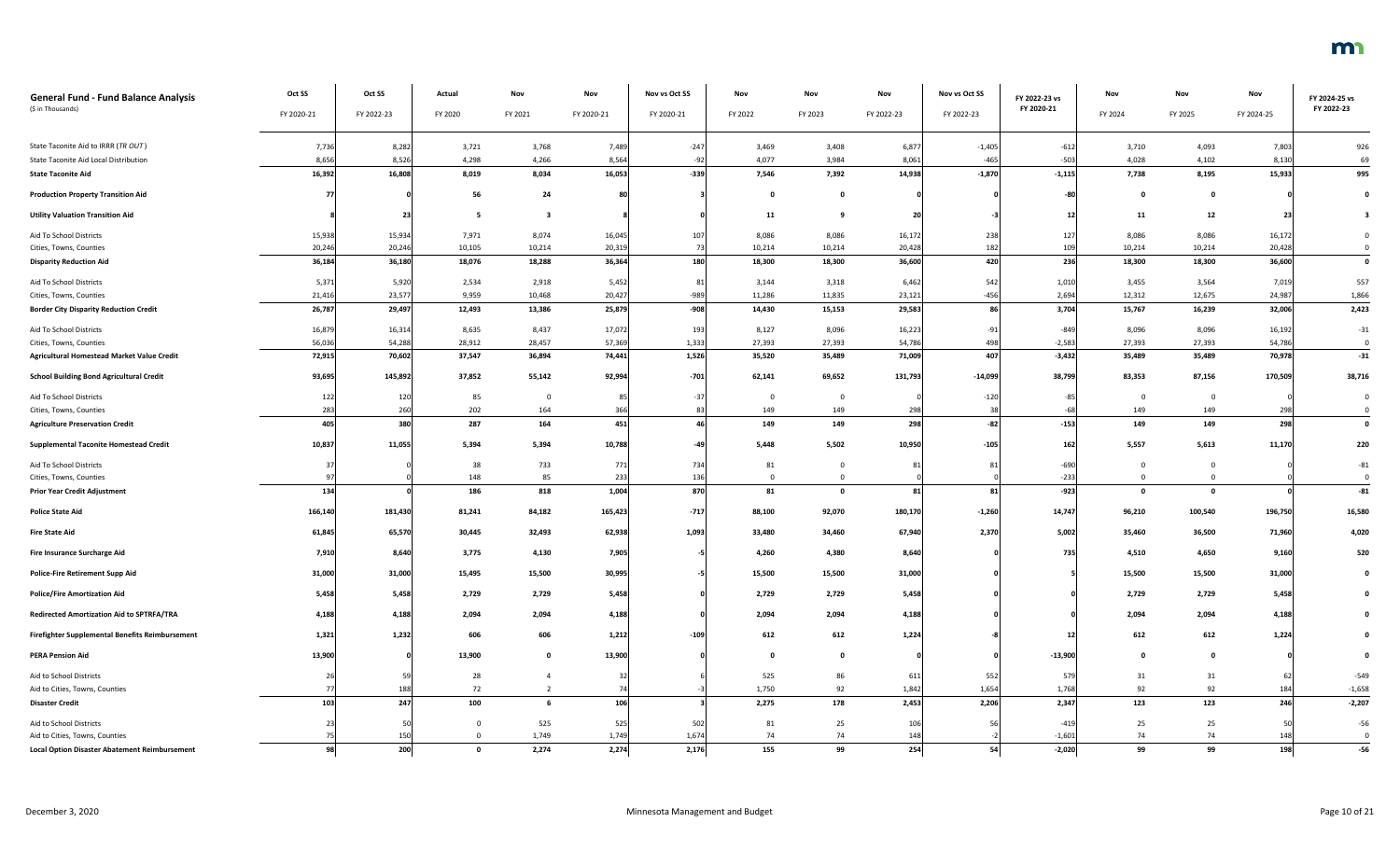| <b>General Fund - Fund Balance Analysis</b><br>(\$ in Thousands) | Oct SS     | Oct SS     | Actual    | Nov       | Nov             | Nov vs Oct SS | Nov       | Nov       | Nov        | Nov vs Oct SS | FY 2022-23 vs<br>FY 2020-21 | Nov       | Nov       | Nov        | FY 2024-25 vs<br>FY 2022-23 |
|------------------------------------------------------------------|------------|------------|-----------|-----------|-----------------|---------------|-----------|-----------|------------|---------------|-----------------------------|-----------|-----------|------------|-----------------------------|
|                                                                  | FY 2020-21 | FY 2022-23 | FY 2020   | FY 2021   | FY 2020-21      | FY 2020-21    | FY 2022   | FY 2023   | FY 2022-23 | FY 2022-23    |                             | FY 2024   | FY 2025   | FY 2024-25 |                             |
| Aid to School District                                           | 280        | 280        | 140       | 140       | 280             |               | 140       | 140       |            |               |                             | 140       | 140       |            |                             |
| Aid to City and County                                           | 2,120      | 2,120      | 1,060     | 1,060     | 2,120           |               | 1,060     | 1,060     | 2,120      |               |                             | 1,060     | 1,060     | 2,120      |                             |
| <b>Mahnomen Property Tax Reimbursement</b>                       | 2,400      | 2,400      | 1,200     | 1,200     | 2,400           |               | 1,200     | 1,200     | 2,400      |               |                             | 1,200     | 1,200     | 2,400      | $\mathbf 0$                 |
| <b>Border City Reimbursement</b>                                 | 125        | 120        | 65        | 32        | 97              |               | 42        | 42        |            | -31           | -13                         | 42        | 42        | -84        |                             |
| <b>Taconite Aid Reimbursement</b>                                | 1,122      | 1,122      | 561       | 561       | 1,122           |               | 561       | 561       | 1,122      |               |                             | 561       | 561       | 1,122      |                             |
| <b>Performance Measurement Reimbursement</b>                     | 935        | 947        | 466       | 458       | 924             |               | 461       | 464       | 925        |               |                             | 466       | 469       | 935        |                             |
| <b>Minneapolis Debt Service Aid</b>                              | 8,240      | 8,240      | 4,120     | 3,610     | 7,730           | $-510$        |           |           |            | $-8,240$      | $-7,730$                    |           |           |            |                             |
| <b>Wadena County Aid</b>                                         | 1,200      |            | 600       | 600       | 1,200           |               |           |           |            |               | $-1,200$                    |           |           |            |                             |
| 19, SS1, CH 6 - Grants to various local governments              | 4,447      |            | 4,447     |           | 4,447           |               |           |           |            |               | $-4,447$                    |           |           |            |                             |
| 19, SS1, CH 6 - Grant to City of Virginia                        |            | 5,400      |           |           |                 |               | 5,400     |           | 5,400      |               | 5,400                       |           |           |            | $-5,400$                    |
| 20, CH 71 - Tribal Nations Grants                                | 11,000     |            | 11,000    |           | 11,000          |               |           |           |            |               | $-11,000$                   |           |           |            |                             |
| <b>Property Tax Aids &amp; Credits</b>                           | 3,883,178  | 4,170,073  | 1,866,803 | 2,038,528 | 3,905,331       | 22,153        | 2,087,224 | 2,112,313 | 4,199,537  | 29,464        | 294,206                     | 2,159,185 | 2,195,472 | 4,354,657  | 155,120                     |
|                                                                  |            |            |           |           |                 |               |           |           |            |               |                             |           |           |            |                             |
| <b>Health &amp; Human Services</b>                               |            |            |           |           |                 |               |           |           |            |               |                             |           |           |            |                             |
| <b>Central Office Operations</b>                                 |            |            |           |           |                 |               |           |           |            |               |                             |           |           |            |                             |
| Finance & Management                                             | 306,658    | 289,728    | 167,960   | 174,627   | 342,587         | 35,929        | 152,267   | 154,303   | 306,570    | 16,842        | $-36,017$                   | 154,303   | 154,303   | 308,606    | 2,036                       |
| Children & Families                                              | 27,982     | 29,333     | 14,494    | 15,464    | 29,958          | 1,976         | 15,176    | 15,429    | 30,605     | 1,272         | 647                         | 15,429    | 15,429    | 30,85      | 253                         |
| <b>Health Care Management</b>                                    | 46,507     | 47,725     | 21,483    | 20,800    | 42,283          | $-4,224$      | 20,740    | 20,740    | 41,480     | $-6,245$      | $-803$                      | 20,740    | 20,740    | 41,480     |                             |
| <b>Continuing Care Management</b>                                | 38,000     | 39,522     | 14,045    | 19,571    | 33,616          | $-4,384$      | 17,261    | 17,261    | 34,522     | $-5,000$      | 906                         | 17,261    | 17,261    | 34,52      |                             |
| <b>Community Support</b>                                         | 71,803     | 71,279     | 32,438    | 32,334    | 64,772          | $-7,031$      | 32,205    | 32,205    | 64,410     | $-6,869$      | $-362$                      | 32,205    | 32,205    | 64,41      |                             |
| Comp. Gambling Chem & Mental Hlth (Standing)                     | 331        | 118        | 53        | 277       | 330             |               | 59        | 59        | 118        |               | $-212$                      | 59        | 59        | 118        |                             |
| Administration, Law Changes (ICWA)                               | 780        | 780        |           | 390       | 390             | $-390$        | 390       | 390       | 780        |               | 390                         | 390       | 390       | 780        | $\Omega$                    |
| <b>Subtotal Central Office Operations</b>                        | 492,061    | 478,485    | 250,473   | 263,463   | 513,936         | 21,875        | 238,098   | 240,387   | 478,485    |               | $-35,451$                   | 240,387   | 240,387   | 480,774    | 2,289                       |
| <b>Forecasted Programs</b>                                       |            |            |           |           |                 |               |           |           |            |               |                             |           |           |            |                             |
| MN Family Inv Plan/Div Work Prog Grants (MFIP/DWP)               | 194,149    | 178,380    | 91,486    | 128,374   | 219,860         | 25,711        | 89,597    | 88,251    | 177,848    | $-532$        | $-42,012$                   | 86,734    | 85,772    | 172,506    | $-5,342$                    |
| MFIP Child Care Asst Grants                                      | 173,835    | 216,822    | 73,445    | 74,084    | 147,529         | $-26,306$     | 103,589   | 110,619   | 214,208    | $-2,614$      | 66,679                      | 146,996   | 148,101   | 295,09     | 80,889                      |
| General Assistance (GA)                                          | 107,468    | 105,332    | 49,778    | 54,287    | 104,065         | $-3,403$      | 52,867    | 52,819    | 105,686    | 354           | 1,621                       | 52,476    | 52,215    | 104,691    | $-995$                      |
| Minnesota Supplemental Aid (MSA)                                 | 92,300     | 101,631    | 43,503    | 51,469    | 94,972          | 2,672         | 51,582    | 52,515    | 104,097    | 2,466         | 9,125                       | 53,431    | 54,923    | 108,354    | 4,257                       |
| <b>Housing Support</b>                                           | 371,602    | 375,627    | 181,977   | 181,867   | 363,844         | $-7,758$      | 182,536   | 189,611   | 372,147    | $-3,480$      | 8,303                       | 196,552   | 204,591   | 401,14     | 28,996                      |
| <b>Medical Assistance</b>                                        | 10,659,432 | 13,026,408 | 4,964,636 | 4,802,256 | 9,766,892       | $-892,540$    | 6,335,016 | 6,468,420 | 12,803,436 | $-222,972$    | 3,036,544                   | 6,889,047 | 7,240,977 | 14,130,024 | 1,326,588                   |
| Alternative Care Program                                         | 91,007     | 90,660     | 15,611    | 45,655    | 61,266          | $-29,741$     | 45,483    | 45,177    | 90,660     |               | 29,394                      | 45,177    | 45,177    | 90,354     | $-306$                      |
| <b>CCDTF Entitlements (TR OUT)</b>                               | 240,796    | 259,311    | 107,943   | 77,471    | 185,414         | $-55,382$     | 106,797   | 123,468   | 230,265    | $-29,046$     | 44,851                      | 123,259   | 124,193   | 247,452    | 17,187                      |
| Northstar Care for Children                                      | 194,321    | 235,484    | 91,064    | 95,829    | 186,893         | $-7,428$      | 113,029   | 121,196   | 234,225    | $-1,259$      | 47,332                      | 128,146   | 135,328   | 263,474    | 29,249                      |
| <b>Subtotal Forecasted Programs</b>                              | 12,124,910 | 14,589,655 | 5,619,443 | 5,511,292 | 11,130,735      | $-994,175$    | 7,080,496 | 7,252,076 | 14,332,572 | $-257,083$    | 3,201,837                   | 7,721,818 | 8,091,277 | 15,813,095 | 1,480,523                   |
| <b>Grant Programs</b>                                            |            |            |           |           |                 |               |           |           |            |               |                             |           |           |            |                             |
| <b>Support Services Grants</b>                                   | 17,430     | 17,430     | 8,693     | 8,715     | 17,408          | $-22$         | 8,715     | 8,715     | 17,430     |               | 22                          | 8,715     | 8,715     | 17,430     |                             |
| Basic Sliding Fee Child Care Asst Grants                         | 98,271     | 107,232    | 44,655    | 53,616    | 98,271          |               | 53,616    | 53,616    | 107,232    |               | 8,961                       | 53,616    | 53,616    | 107,232    |                             |
| Child Care Development                                           | 33,438     | 3,474      | 32,917    | 2,962     | 35,879          | 2,441         | 1,737     | 1,737     | 3,474      |               | $-32,405$                   | 1,737     | 1,737     | 3,474      |                             |
| <b>Child Support Enforcement</b>                                 | 100        | 100        | 50        | 50        | 10 <sub>C</sub> |               | 50        | 50        | 100        |               |                             | 50        | 50        | 100        |                             |
| <b>Children's Services Grants</b>                                | 93,798     | 102,681    | 43,937    | 49,807    | 93,744          |               | 51,483    | 51,198    | 102,681    |               | 8,937                       | 51,198    | 51,198    | 102,396    | $-285$                      |
| Children & Community Svcs                                        | 118,902    | 121,107    | 59,201    | 59,701    | 118,902         |               | 60,251    | 60,856    | 121,107    |               | 2,205                       | 60,856    | 60,856    | 121,712    | 605                         |

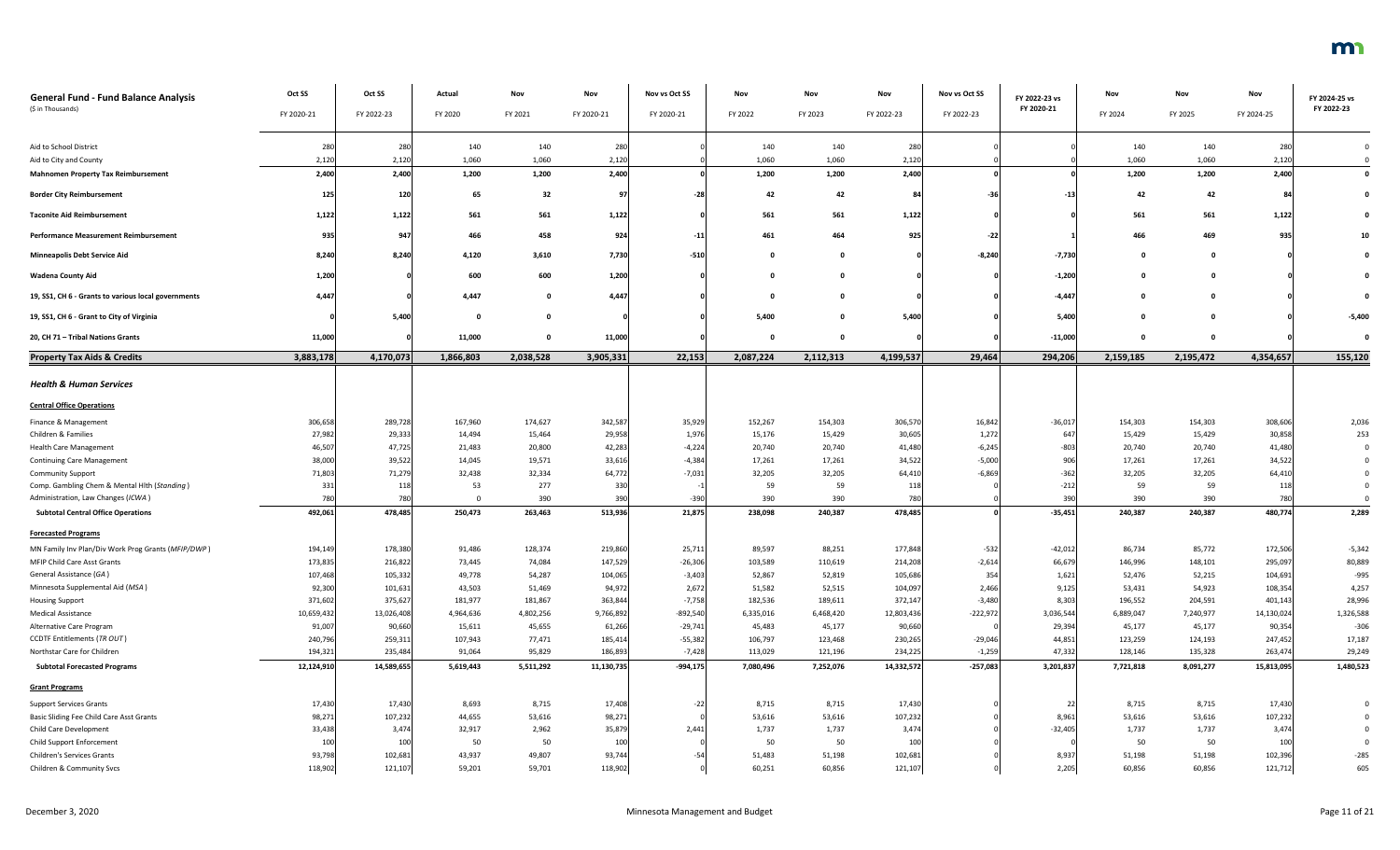| <b>General Fund - Fund Balance Analysis</b><br>(\$ in Thousands) | Oct SS<br>FY 2020-21 | Oct SS<br>FY 2022-23 | Actual<br>FY 2020  | Nov<br>FY 2021 | Nov<br>FY 2020-21 | Nov vs Oct SS<br>FY 2020-21 | Nov<br>FY 2022 | Nov<br>FY 2023 | Nov<br>FY 2022-23 | Nov vs Oct SS<br>FY 2022-23 | FY 2022-23 vs<br>FY 2020-21 | Nov<br>FY 2024     | Nov<br>FY 2025 | Nov<br>FY 2024-25 | FY 2024-25 vs<br>FY 2022-23 |
|------------------------------------------------------------------|----------------------|----------------------|--------------------|----------------|-------------------|-----------------------------|----------------|----------------|-------------------|-----------------------------|-----------------------------|--------------------|----------------|-------------------|-----------------------------|
| Children & Econ Support Grants                                   | 84,167               | 45,630               | 58,721             | 25,312         | 84,033            | $-134$                      | 22,815         | 22,815         | 45,630            |                             | $-38,403$                   | 22,815             | 22,815         | 45,630            |                             |
| Other Health Care Grants                                         | 8,322                | 7,422                | 3,482              | 4,341          | 7,823             | $-499$                      | 3,711          | 3,711          | 7,422             |                             | $-401$                      | 3,711              | 3,711          | 7,42              |                             |
| Other LTC Grants                                                 | 3,850                | 3,850                | 1,893              | 1,925          | 3,818             |                             | 1,925          | 1,925          | 3,850             |                             | 32                          | 1,925              | 1,925          | 3,850             |                             |
| Aging & Adult Services Grants                                    | 64,806               | 64,990               | 31,879             | 32,495         | 64,374            | $-432$                      | 32,495         | 32,495         | 64,990            |                             | 616                         | 32,495             | 32,495         | 64,990            |                             |
| Deaf & Hard of Hearing Grants                                    | 5,772                | 5,772                | 2,784              | 2,886          | 5,670             | $-102$                      | 2,886          | 2,886          | 5,772             |                             | 102                         | 2,886              | 2,886          | 5,77              |                             |
| <b>Disabilities Grants</b>                                       | 45,575               | 44,724               | 54,150             | 61,860         | 116,010           | 70,435                      | 22,556         | 22,168         | 44,724            |                             | $-71,286$                   | 22,168             | 22,168         | 44,33             | $-388$                      |
| <b>Housing Support Grants</b>                                    | 19,628               | 20,728               | 9,264              | 10,364         | 19,62             |                             | 10,364         | 10,364         | 20,728            |                             | 1,100                       | 10,364             | 10,364         | 20,72             |                             |
| <b>Adult Mental Health Grants</b>                                | 164,179              | 166,647              | 81,658             | 79,877         | 161,535           | $-2,644$                    | 83,323         | 83,324         | 166,647           |                             | 5,112                       | 83,324             | 83,324         | 166,648           |                             |
| Children's Mental Health Grants                                  | 43,552               | 51,452               | 22,593             | 21,736         | 44,329            | 77                          | 25,726         | 25,726         | 51,452            |                             | 7,123                       | 25,726             | 25,726         | 51,45             |                             |
| <b>CCDTF Non-Entitlements</b>                                    | 5,772                | 5,272                | 3,056              | 2,636          | 5,69              |                             | 2,636          | 2,636          | 5,272             |                             | $-420$                      | 2,636              | 2,636          | 5,27              |                             |
| <b>Compulsive Gambling Grants (Standing)</b>                     | 2,546                | 1,452                | 539                | 2,492          | 3,031             |                             | 1,221          | 1,321          | 2,542             | 1,090                       | -489                        | 1,423              | 1,524          | 2,94              | 405                         |
| <b>Subtotal Grant Programs</b>                                   | 810,108              | 769,963              | 459,472            | 420,775        | 880,247           | 70,139                      | 385,510        | 385,543        | 771,053           | 1,090                       | $-109,194$                  | 385,645            | 385,746        | 771,39            | 338                         |
| <b>State Operated Services</b>                                   |                      |                      |                    |                |                   |                             |                |                |                   |                             |                             |                    |                |                   |                             |
| MH & Substance Abuse Treatment                                   | 258,410              | 258,394              | 128,646            | 130,888        | 259,534           | 1,124                       | 129,197        | 129,197        | 258,394           |                             | $-1,140$                    | 129,197            | 129,197        | 258,394           |                             |
| <b>Community Based Services</b>                                  | 33,807               | 34,352               | 22,358             | 11,449         | 33,807            |                             | 17,176         | 17,176         | 34,352            |                             | 545                         | 17,176             | 17,176         | 34,35             |                             |
| <b>Forensic Services</b>                                         | 227,468              | 231,888              | 107,414            | 117,808        | 225,222           | $-2,246$                    | 115,644        | 115,644        | 231,288           | -600                        | 6,066                       | 115,644            | 115,644        | 231,288           |                             |
| Sex Offender Program                                             | 194,693              | 196,332              | 88,600             | 98,397         | 186,99            | $-7,696$                    | 96,285         | 96,285         | 192,570           | $-3,762$                    | 5,573                       | 96,285             | 96,285         | 192,570           |                             |
| <b>DCT Operations</b>                                            | 111,084              | 95,312               | 35,976             | 61,700         | 97,676            | $-13,408$                   | 49,837         | 49,837         | 99,674            | 4,362                       | 1,998                       | 49,837             | 49,837         | 99,67             |                             |
| <b>Subtotal State Operated Services</b>                          | 825,462              | 816,278              | 382,994            | 420,242        | 803,236           | $-22,226$                   | 408,139        | 408,139        | 816,278           |                             | 13,042                      | 408,139            | 408,139        | 816,278           | 0                           |
| Subtotal Human Services, Dept of                                 | 14,252,541           | 16,654,381           | 6,712,382          | 6,615,772      | 13,328,154        | $-924,387$                  | 8,112,243      | 8,286,145      | 16,398,388        | $-255,993$                  | 3,070,234                   | 8,755,989          | 9,125,549      | 17,881,538        | 1,483,150                   |
| <b>DHS - Federal Reimbursement</b>                               | $-76,841$            | $-77,976$            | $-35,699$          | $-36,138$      | $-71,837$         | 5,004                       | $-36,109$      | $-36,109$      | $-72,218$         | 5,758                       | $-381$                      | $-36,109$          | $-36,109$      | $-72,218$         |                             |
| 19 SS1, CH 9 - Blue Ribbon Commission                            |                      | $-100,000$           |                    |                |                   |                             | $-50,000$      | $-50,000$      | $-100,000$        |                             | $-100,000$                  |                    |                |                   | 100,000                     |
| <b>Human Services, Dept of</b>                                   | 14,175,700           | 16,476,405           | 6,676,683          | 6,579,634      | 13,256,317        | $-919,383$                  | 8,026,134      | 8,200,036      | 16,226,170        | $-250,235$                  | 2,969,853                   | 8,719,880          | 9,089,440      | 17,809,320        | 1,583,150                   |
|                                                                  |                      |                      |                    |                |                   |                             |                |                |                   |                             |                             |                    |                |                   |                             |
| Health Improvement                                               | 190,442              | 193,650              | 90,674             | 100,761        | 191,435           | 993                         | 96,407         | 96,377         | 192,784           | $-866$                      | 1,349                       | 95,377             | 95,377         | 190,754           | $-2,030$                    |
| 19, CH 63 - Opiate Epidemic Response<br><b>Health Protection</b> | 1,288                |                      |                    |                |                   | $-1,288$                    |                |                |                   | 10,755                      |                             |                    |                |                   |                             |
| 19, Ch 60 - Vulnerable Adult Protection                          | 38,577<br>19,072     | 38,238<br>11,169     | 22,609<br>$\Omega$ | 33,121<br>- 0  | 55,730            | 17,153<br>$-19,072$         | 24,712         | 24,281         | 48,993            | $-11,169$                   | $-6,737$                    | 24,281<br>$\Omega$ | 24,281<br>- 0  | 48,562            | -431                        |
| <b>Health Operations</b>                                         | 20,983               | 21,824               | 9,490              | 13,732         | 23,222            | 2,239                       | 11,552         | 11,552         | 23,104            | 1,280                       | $-118$                      | 11,552             | 11,552         | 23,104            |                             |
| FY19 Available/Balance Forward - Health Department               |                      |                      | $\Omega$           | 0              |                   |                             |                | - 0            |                   |                             |                             | $\Omega$           | $\Omega$       |                   |                             |
| <b>Health, Department of</b>                                     | 270,364              | 264,881              | 122,773            | 147,614        | 270,387           | 23                          | 132,671        | 132,210        | 264,881           |                             | $-5,506$                    | 131,210            | 131,210        | 262,420           | $-2,461$                    |
| 20, CH 66 - Public Health Response Contingency Account (TR OUT)  | 20,889               |                      | 20,889             | 0              | 20,889            |                             |                |                |                   |                             | $-20,889$                   |                    |                |                   |                             |
|                                                                  |                      |                      |                    |                |                   |                             |                |                |                   |                             |                             |                    |                |                   |                             |
| 20, CH 70 - Public Health Response Contingency Account (TR OUT)  | 50,000               |                      | 50,000             |                | 50,000            |                             |                |                |                   |                             | $-50,000$                   |                    |                |                   |                             |
| 20, CH 70 - Health Care Response Fund (TR OUT)                   | 150,000              |                      | 150,000            |                | 150,000           |                             |                |                |                   |                             | $-150,000$                  |                    |                |                   |                             |
| <b>Emergency Medical Services Board</b>                          | 7,556                | 7,552                | 3,012              | 4,646          | 7,658             | 102                         | 3,776          | 3,776          | 7,552             |                             | $-106$                      | 3,776              | 3,776          | 7,552             | 0                           |
| <b>Emergency Medical Services Board</b>                          | 7,556                | 7,552                | 3,012              | 4,646          | 7,658             | 102                         | 3,776          | 3,776          | 7,552             |                             | $-106$                      | 3,776              | 3,776          | 7,552             | $\mathbf 0$                 |
| Council on Disability                                            | 2,020                | 2,012                | 910                | 1,110          | 2,020             |                             | 1,006          | 1,006          | 2,012             |                             |                             | 1,006              | 1,006          | 2,012             | $\mathbf 0$                 |
| <b>Council on Disability</b>                                     | 2,020                | 2,012                | 910                | 1,110          | 2,020             |                             | 1,006          | 1,006          | 2,012             |                             |                             | 1,006              | 1,006          | 2,012             | $\mathbf 0$                 |
| MH/DD Ombudsman                                                  | 4,676                | 4,676                | 2,292              | 2,577          | 4,869             |                             | 2,338          | 2,338          | 4,676             |                             | $-193$                      | 2,338              | 2,338          | 4,676             |                             |
| <b>UMN Drug Trial Monitoring</b>                                 | 200                  | 200                  | 100                | 100            | 200               |                             | 100            | 100            |                   |                             |                             | 100                | 100            | 200               |                             |
| FY19 Available/Balance Forward - MH/DD Ombudsman                 | 193                  |                      |                    |                |                   |                             |                |                |                   |                             |                             |                    |                |                   |                             |
| MH/DD Ombudsman                                                  | 5,069                | 4,876                | 2,392              | 2,677          | 5,069             |                             | 2,438          | 2,438          | 4,876             |                             | $-193$                      | 2,438              | 2,438          | 4,876             |                             |

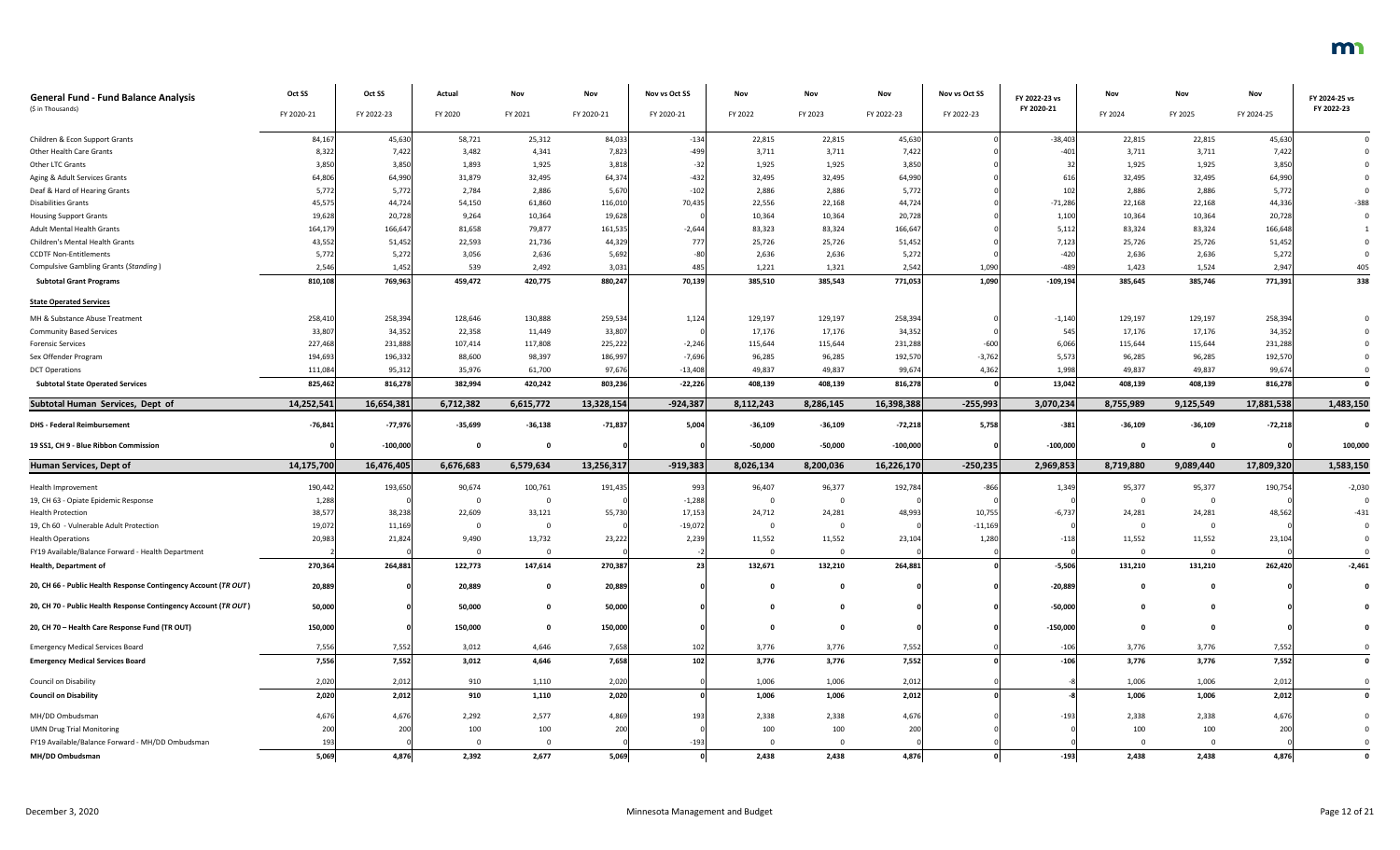| <b>General Fund - Fund Balance Analysis</b><br>(\$ in Thousands) | Oct SS<br>FY 2020-21 | Oct SS<br>FY 2022-23 | Actual<br>FY 2020 | Nov<br>FY 2021 | Nov<br>FY 2020-21 | Nov vs Oct SS<br>FY 2020-21 | Nov<br>FY 2022 | Nov<br>FY 2023 | Nov<br>FY 2022-23 | Nov vs Oct SS<br>FY 2022-23 | FY 2022-23 vs<br>FY 2020-21 | Nov<br>FY 2024 | Nov<br>FY 2025 | Nov<br>FY 2024-25 | FY 2024-25 vs<br>FY 2022-23 |
|------------------------------------------------------------------|----------------------|----------------------|-------------------|----------------|-------------------|-----------------------------|----------------|----------------|-------------------|-----------------------------|-----------------------------|----------------|----------------|-------------------|-----------------------------|
| <b>Ombudsperson for Families</b>                                 | 1,437                | 1,446                | 621               | 816            | 1,43              |                             | 723            | 723            | 1,446             |                             |                             | 723            | 723            | 1,446             |                             |
| <b>Ombudsperson for Families</b>                                 | 1,437                | 1,446                | 621               | 816            | 1,437             |                             | 723            | 723            | 1,446             |                             |                             | 723            | 723            | 1,446             |                             |
| Board of Pharmacy - 19, SS1, Ch 63 - Opiate Epidemic Response    | 370                  |                      | 87                | 283            | 370               |                             |                |                |                   |                             | $-370$                      |                |                |                   |                             |
| 19, SS1, CH 9 - MNsure                                           | 8,000                |                      | 8,000             |                | 8,000             |                             |                | - 0            |                   |                             | $-8,000$                    | . വ            |                |                   |                             |
| <b>Health &amp; Human Services</b>                               | 14,691,405           | 16,757,172           | 7,035,367         | 6,736,780      | 13,772,147        | $-919,258$                  | 8,166,748      | 8,340,189      | 16,506,937        | $-250,235$                  | 2,734,790                   | 8,859,033      | 9,228,593      | 18,087,626        | 1,580,689                   |
| <b>Public Safety &amp; Judiciary</b>                             |                      |                      |                   |                |                   |                             |                |                |                   |                             |                             |                |                |                   |                             |
| <b>Supreme Court Operations</b>                                  | 84,422               | 83,564               | 39,350            | 45,072         | 84,422            |                             | 41,782         | 41,782         | 83,564            |                             | $-858$                      | 41,782         | 41,782         | 83,564            |                             |
| Civil Legal Svcs                                                 | 29,440               | 29,440               | 14,720            | 14,720         | 29,440            |                             | 14,720         | 14,720         | 29,440            |                             |                             | 14,720         | 14,720         | 29,440            |                             |
| <b>Supreme Court</b>                                             | 113,862              | 113,004              | 54,070            | 59,792         | 113,862           |                             | 56,502         | 56,502         | 113,004           |                             | $-858$                      | 56,502         | 56,502         | 113,004           | $\mathbf{0}$                |
| Court of Appeals                                                 | 25,994               | 26,326               | 12,617            | 13,377         | 25,994            |                             | 13,163         | 13,163         | 26,326            |                             | 332                         | 13,163         | 13,163         | 26,326            |                             |
| <b>Court of Appeals</b>                                          | 25,994               | 26,326               | 12,617            | 13,377         | 25,994            |                             | 13,163         | 13,163         | 26,326            |                             | 332                         | 13,163         | 13,163         | 26,326            |                             |
|                                                                  |                      |                      |                   |                |                   |                             |                |                |                   |                             |                             |                |                |                   |                             |
| <b>District Courts</b>                                           | 626,204              | 634,404              | 294,249           | 331,956        | 626,205           |                             | 317,202        | 317,202        | 634,404           |                             | 8,199                       | 317,202        | 317,202        | 634,404           |                             |
| <b>District Courts</b>                                           | 626,204              | 634,404              | 294,249           | 331,956        | 626,205           |                             | 317,202        | 317,202        | 634,404           |                             | 8,199                       | 317,202        | 317,202        | 634,404           |                             |
| State Guardian Ad Litem Board                                    | 43,386               | 44,000               | 18,570            | 24,815         | 43,385            |                             | 22,000         | 22,000         | 44,000            |                             | 615                         | 22,000         | 22,000         | 44,000            |                             |
| <b>State Guardian Ad Litem Board</b>                             | 43,386               | 44,000               | 18,570            | 24,815         | 43,385            |                             | 22,000         | 22,000         | 44,000            |                             | 615                         | 22,000         | 22,000         | 44,000            |                             |
| <b>Tax Court</b>                                                 | 3,615                | 3,616                | 1,325             | 2,290          | 3,615             |                             | 1,808          | 1,808          | 3,616             |                             |                             | 1,808          | 1,808          | 3,616             |                             |
| <b>Tax Court</b>                                                 | 3,615                | 3,616                | 1,325             | 2,290          | 3,615             |                             | 1,808          | 1,808          | 3,616             |                             |                             | 1,808          | 1,808          | 3,616             |                             |
|                                                                  |                      |                      |                   |                |                   |                             |                |                |                   |                             |                             |                |                |                   |                             |
| <b>Uniform Laws Commission</b>                                   | 196                  | 196                  | 98                | 98             | 196               |                             | 98             | 98             | 196               |                             |                             | 98             | 98             | 196               |                             |
| <b>Uniform Laws Commission</b>                                   | 196                  | <b>196</b>           | 98                | 98             | 196               |                             | 98             | 98             | 196               |                             |                             | 98             | 98             | 196               |                             |
| Judicial Standards, Bd of                                        | 1,044                | 1,018                | 409               | 858            | 1,267             | 223                         | 509            | 509            | 1,018             |                             | $-249$                      | 509            | 509            | 1,018             |                             |
| FY19 Available/Balance Forward - Judicial Std Board              | 223                  |                      |                   |                |                   | $-223$                      |                |                |                   |                             |                             | $\overline{0}$ | $\mathbf 0$    |                   |                             |
| Judicial Standards, Bd of                                        | 1,267                | 1,018                | 409               | 858            | 1,267             |                             | 509            | 509            | 1,018             |                             | $-249$                      | 509            | 509            | 1,018             |                             |
| Board of Public Defense                                          | 197,552              | 202,356              | 93,152            | 104,400        | 197,552           |                             | 101,178        | 101,178        | 202,356           |                             | 4,804                       | 101,178        | 101,178        | 202,356           |                             |
| <b>Board of Public Defense</b>                                   | 197,552              | 202,356              | 93,152            | 104,400        | 197,552           |                             | 101,178        | 101,178        | 202,356           |                             | 4,804                       | 101,178        | 101,178        | 202,356           |                             |
|                                                                  |                      |                      |                   |                |                   |                             |                |                |                   |                             |                             |                |                |                   |                             |
| Private Detective Board                                          | 554                  | 554                  | 241               | 313            | 554               |                             | 277            | 277            | 554               |                             |                             | 277            | 277            | 554               |                             |
| <b>Private Detective Board</b>                                   | 554                  | 554                  | 241               | 313            | 554               |                             | 277            | 277            | 554               |                             |                             | 277            | 277            | 554               |                             |
| Peace Officer Standards and Training, Board                      | 20,692               | 8,692                | 10,084            | 10,609         | 20,693            |                             | 4,346          | 4,346          | 8,692             |                             | $-12,001$                   | 4,346          | 4,346          | 8,692             |                             |
| 20, SS2, CH 2 - Police Reform                                    | 3,764                | 13,570               |                   | 3,764          | 3,764             |                             | 6,785          | 6,785          | 13,570            |                             | 9,806                       | 6,785          | 6,785          | 13,570            |                             |
| Peace Officer Standards and Training, Board                      | 24,456               | 22,262               | 10,084            | 14,373         | 24,457            |                             | 11,131         | 11,131         | 22,262            |                             | $-2,195$                    | 11,131         | 11,131         | 22,262            |                             |
| <b>Correctional Institutions</b>                                 | 910,963              | 935,828              | 435,100           | 480,269        | 915,369           | 4,406                       | 465,660        | 465,661        | 931,321           | $-4,507$                    | 15,952                      | 465,661        | 465,661        | 931,322           |                             |
| <b>Community Services</b>                                        | 266,697              | 267,812              | 131,419           | 136,065        | 267,484           | 787                         | 133,906        | 133,906        | 267,812           |                             | 328                         | 133,906        | 133,906        | 267,812           |                             |
| <b>Operations Support</b>                                        | 58,063               | 58,126               | 28,990            | 29,448         | 58,438            | 375                         | 29,063         | 29,063         | 58,126            |                             | $-312$                      | 29,063         | 29,063         | 58,120            |                             |
| 20, SS5, CH 3 - Compensation Costs and Continuity of Operations  | 7,500                |                      |                   | $\Omega$       |                   | $-7,500$                    |                | $\Omega$       |                   |                             |                             | $\Omega$       | 0              |                   |                             |
| <b>Corrections, Dept of</b>                                      | 1,243,223            | 1,261,766            | 595,509           | 645,782        | 1,241,291         | $-1,932$                    | 628,629        | 628,630        | 1,257,259         | $-4,507$                    | 15,968                      | 628,630        | 628,630        | 1,257,260         |                             |
| 19, CH 51 - Claims Bill                                          |                      |                      |                   |                |                   |                             |                |                |                   |                             |                             | റ              | 0              |                   |                             |
| Sentencing Guidelines Comm                                       | 1,366                | 1,374                | 673               | 693            | 1,366             |                             | 687            | 687            | 1,374             |                             |                             | 687            | 687            | 1,374             |                             |
| <b>Sentencing Guidelines Comm</b>                                | 1,366                | 1,374                | 673               | 693            | 1,366             |                             | 687            | 687            | 1,374             |                             |                             | 687            | 687            | 1,374             |                             |

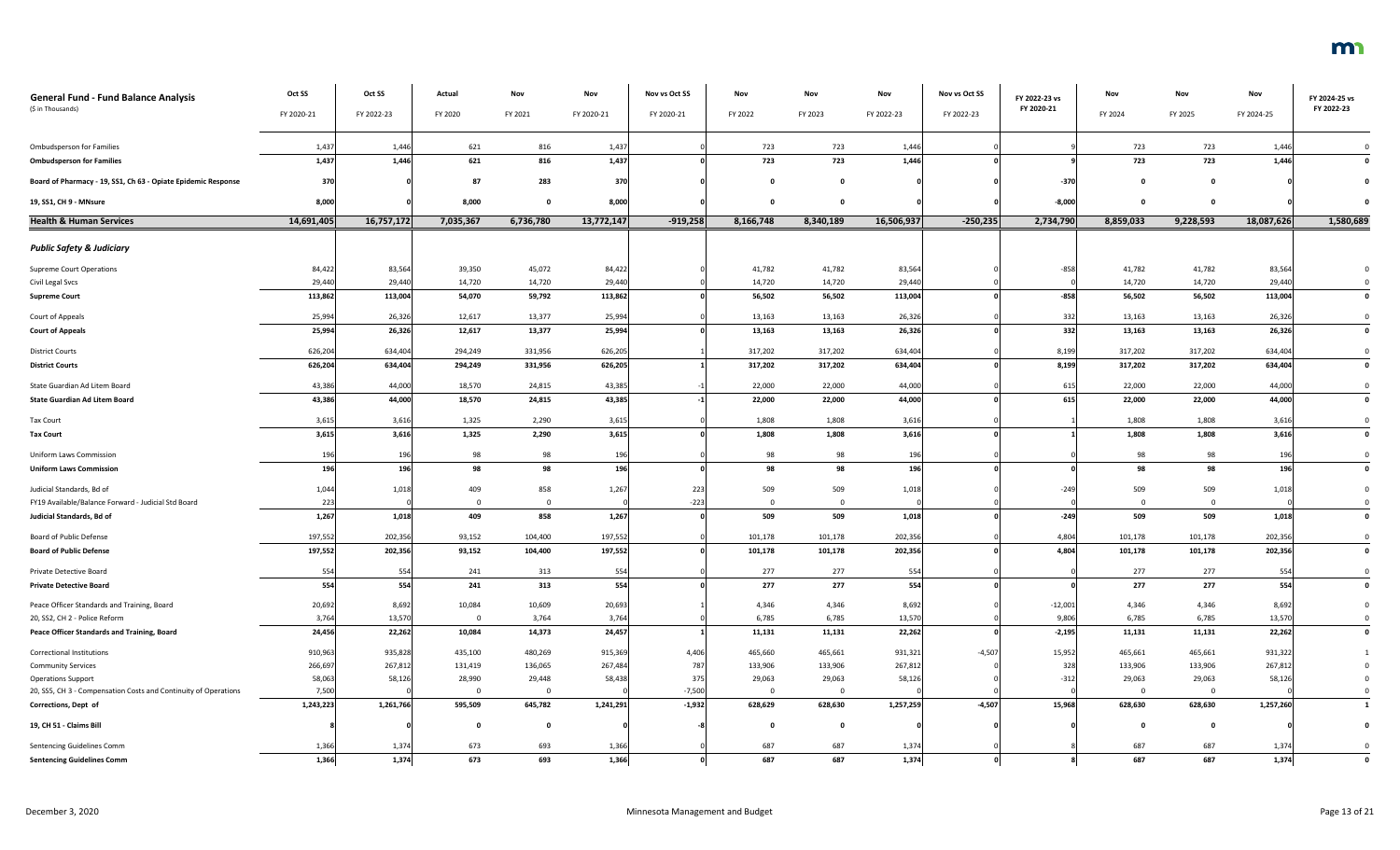| <b>General Fund - Fund Balance Analysis</b><br>(\$ in Thousands)        | Oct SS<br>FY 2020-21 | Oct SS<br>FY 2022-23 | Actual<br>FY 2020 | Nov<br>FY 2021 | Nov<br>FY 2020-21 | Nov vs Oct SS<br>FY 2020-21 | Nov<br>FY 2022 | Nov<br>FY 2023 | Nov<br>FY 2022-23 | Nov vs Oct SS<br>FY 2022-23 | FY 2022-23 vs<br>FY 2020-21 | Nov<br>FY 2024 | Nov<br>FY 2025 | Nov<br>FY 2024-25 | FY 2024-25 vs<br>FY 2022-23 |
|-------------------------------------------------------------------------|----------------------|----------------------|-------------------|----------------|-------------------|-----------------------------|----------------|----------------|-------------------|-----------------------------|-----------------------------|----------------|----------------|-------------------|-----------------------------|
|                                                                         |                      |                      |                   |                |                   |                             |                |                |                   |                             |                             |                |                |                   |                             |
| Homeland Security & Emergency Mgmt                                      | 6,580                | 5,290                | 3,093             | 3,939          | 7,032             | 452                         | 2,595          | 2,595          | 5,190             | $-100$                      | $-1,842$                    | 2,595          | 2,595          | 5,190             |                             |
| <b>Criminal Apprehension</b>                                            | 122,162              | 125,744              | 55,648            | 67,995         | 123,643           | 1,481                       | 62,864         | 62,864         | 125,728           |                             | 2,085                       | 62,864         | 62,864         | 125,728           |                             |
| Gambling & Alcohol Enforcement                                          | 3,988                | 4,012                | 1,781             | 2,075          | 3,856             | $-132$                      | 2,006          | 2,006          | 4,012             |                             | 156                         | 2,006          | 2,006          | 4,012             |                             |
| Office of Justice Programs                                              | 80,037               | 79,458               | 39,758            | 40,066         | 79,824            | $-213$                      | 39,729         | 39,729         | 79,458            |                             | $-366$                      | 39,729         | 39,729         | 79,458            |                             |
| <b>State Fire Marshal</b>                                               |                      |                      |                   | 69             | 100               | 100                         | 50             | 50             | 100               |                             |                             | 50             | 50             | 100               |                             |
| 19, SS1, CH 6 - Melrose Fire Remediation Grant                          | 644                  |                      |                   | 644            | 644               |                             |                |                |                   |                             | $-644$                      |                |                |                   |                             |
| 19, CH 63 - Opiate Epidemic Response                                    |                      |                      | 650               | 21             | 671               |                             |                |                |                   |                             | $-67.$                      |                |                |                   |                             |
| FY19 Available/Balance Forward - Public Saftey                          | 1,849                |                      |                   |                |                   | $-1,849$                    |                |                |                   |                             |                             |                |                |                   |                             |
| 20, SS5, CH 3 - BCA - Sexual Assault Examination Kits                   | 3,096                | 4,134                |                   | 3,096          | 3,096             |                             | 2,067          | 2,067          | 4,134             |                             | 1,038                       | 2,067          | 2,067          | 4,134             |                             |
| 20, SS5, CH 3 - BCA - Crime Laboratory                                  | 1,386                | 1,688                |                   | 1,386          | 1,386             |                             | 844            | 844            | 1,688             |                             | 302                         | 844            | 844            | 1,688             |                             |
| 20, SS5, CH 3 - Public Safety - Civil Unrest Deployment                 | 893                  |                      |                   | 893            | 893               |                             |                |                |                   |                             | $-893$                      |                |                |                   |                             |
| FY21 Administrative Holdback - Public Safety                            |                      |                      |                   | 345            | 345               |                             |                |                |                   |                             | $-345$                      |                |                |                   |                             |
| Public Safety, Dept of                                                  | 221,307              | 220,326              | 100,961           | 120,529        | 221,490           | 183                         | 110,155        | 110,155        | 220,310           |                             | $-1,180$                    | 110,155        | 110,155        | 220,310           | $\mathbf{0}$                |
| Human Rights, Dept of                                                   | 10,042               | 10,262               | 4,526             | 5,516          | 10,042            |                             | 5,131          | 5,131          | 10,262            |                             | 220                         | 5,131          | 5,131          | 10,26             |                             |
| Human Rights, Dept of                                                   | 10,042               | 10,262               | 4,526             | 5,516          | 10,042            |                             | 5,131          | 5,131          | 10,262            |                             | 220                         | 5,131          | 5,131          | 10,262            |                             |
| <b>Transfer to Disaster Contingency Account</b>                         | 50,000               |                      | 50,000            |                | 50,000            |                             |                |                |                   |                             | $-50,000$                   |                |                |                   |                             |
| Transfer out to Community Justice Acct.                                 | 922                  | 922                  | 461               | 461            | 922               |                             | 461            | 461            | 922               |                             |                             | 461            | 461            | 922               |                             |
| <b>Public Safety &amp; Judiciary</b>                                    | 2,563,954            | 2,542,386            | 1,236,945         | 1,325,253      | 2,562,198         | $-1,756$                    | 1,268,931      | 1,268,932      | 2,537,863         | $-4,523$                    | $-24,335$                   | 1,268,932      | 1,268,932      | 2,537,864         |                             |
|                                                                         |                      |                      |                   |                |                   |                             |                |                |                   |                             |                             |                |                |                   |                             |
| <b>Transportation</b>                                                   |                      |                      |                   |                |                   |                             |                |                |                   |                             |                             |                |                |                   |                             |
| Multimodal Systems                                                      | 39,446               | 38,636               | 19,864            | 20,489         | 40,353            | 907                         | 19,318         | 19,318         | 38,636            |                             | $-1,717$                    | 19,318         | 19,318         | 38,636            |                             |
| State Roads                                                             | 1,068                |                      | 71                | 997            | 1,068             |                             |                |                |                   |                             | $-1,062$                    |                |                |                   |                             |
| Agency Management                                                       | 735                  |                      | 279               | 185            | 464               | $-271$                      |                | 54             |                   |                             | $-356$                      |                |                |                   |                             |
| FY19 Available/Balance Forward - Transportation                         | 1,261                |                      |                   |                |                   | $-1,261$                    |                |                |                   |                             |                             |                |                |                   |                             |
| FY21 Administrative Holdback - Transportation                           |                      |                      |                   | 271            | 271               | 271                         | $\Omega$       |                |                   |                             | $-271$                      |                | $\mathbf 0$    |                   | $\Omega$                    |
| <b>Transportation, Dept of</b>                                          | 42,510               | 38,750               | 20,214            | 21,942         | 42,156            | $-354$                      | 19,375         | 19,375         | 38,750            |                             | $-3,406$                    | 19,375         | 19,375         | 38,750            | $\mathbf 0$                 |
| <b>Transit System Operations</b>                                        | 65,508               | 65,308               | 32,854            | 32,654         | 65,508            |                             | 32,654         | 32,654         | 65,308            |                             | $-200$                      | 32,654         | 32,654         | 65,308            |                             |
| <b>Metro Mobility</b>                                                   | 150,502              | 112,392              | 80,336            | 70,166         | 150,502           |                             | 56,416         | 55,976         | 112,392           |                             | $-38,110$                   | 55,976         | 55,976         | 111,952           | $-440$                      |
| <b>Metropolitan Council</b>                                             | 216,010              | 177,700              | 113,190           | 102,820        | 216,010           |                             | 89,070         | 88,630         | 177,700           |                             | $-38,310$                   | 88,630         | 88,630         | 177,260           | $-440$                      |
| Admin & Related Services                                                | 11,883               | 11,032               | 5,211             | 6,452          | 11,663            | $-220$                      | 5,516          | 5,516          | 11,032            |                             | $-631$                      | 5,516          | 5,516          | 11,032            |                             |
| State Patrol                                                            | 18,445               | 18,574               | 9,147             | 9,297          | 18,444            |                             | 9,287          | 9,287          | 18,574            |                             | 130                         | 9,287          | 9,287          | 18,574            |                             |
| MnCRASH System Maintenance (Traffic Safety)                             | 940                  | 940                  | 248               | 692            | 940               |                             | 470            | 470            | 940               |                             |                             | 470            | 470            | 940               |                             |
| 19, SS1, CH 3 - Driver and Vehicle Services                             | 55,669               |                      | 26,810            | 28,968         | 55,778            |                             |                |                |                   |                             | $-55,778$                   |                |                |                   |                             |
| 19, SS1, CH 3 - Emergency Contacts on DLs - Update BCA Software         | -29                  |                      |                   |                |                   |                             |                |                |                   |                             |                             |                |                |                   |                             |
| FY19 Available/Balance Forward - Public Saftey                          | 3,151                |                      |                   |                |                   | $-3,151$                    |                |                |                   |                             |                             |                |                |                   |                             |
| 20, SS5, CH 3 - Public Safety - Civil Unrest Deployment                 | 2,688                |                      |                   | 2,688          | 2,688             |                             |                |                |                   |                             | $-2,688$                    |                |                |                   |                             |
| 20, SS5, CH 3 - State Patrol Operating Adjustment - Capitol Security    | 1,278                | 2,556                |                   | 1,278          | 1,278             |                             | 1,278          | 1,278          | 2,556             |                             | 1,278                       | 1,278          | 1,278          | 2,556             |                             |
| 20, SS5, CH 3 - State Patrol Trooper Salary Increase - Capitol Security | 193                  |                      |                   | 193            | 193               |                             |                |                |                   |                             | $-193$                      |                |                |                   |                             |
| FY21 Administrative Holdback - PS Transp                                |                      |                      |                   | 220            | 220               | 220                         |                |                |                   |                             | $-220$                      | $\Omega$       | $\Omega$       |                   |                             |
| Public Safety, Dept of                                                  | 94,276               | 33,102               | 41,416            | 49,788         | 91,204            | $-3,072$                    | 16,551         | 16,551         | 33,102            |                             | $-58,102$                   | 16,551         | 16,551         | 33,102            | $\mathbf{0}$                |
| Transportation                                                          | 352,796              | 249,552              | 174,820           | 174,550        | 349,370           | $-3,426$                    | 124,996        | 124,556        | 249,552           |                             | $-99,818$                   | 124,556        | 124,556        | 249,112           | $-440$                      |

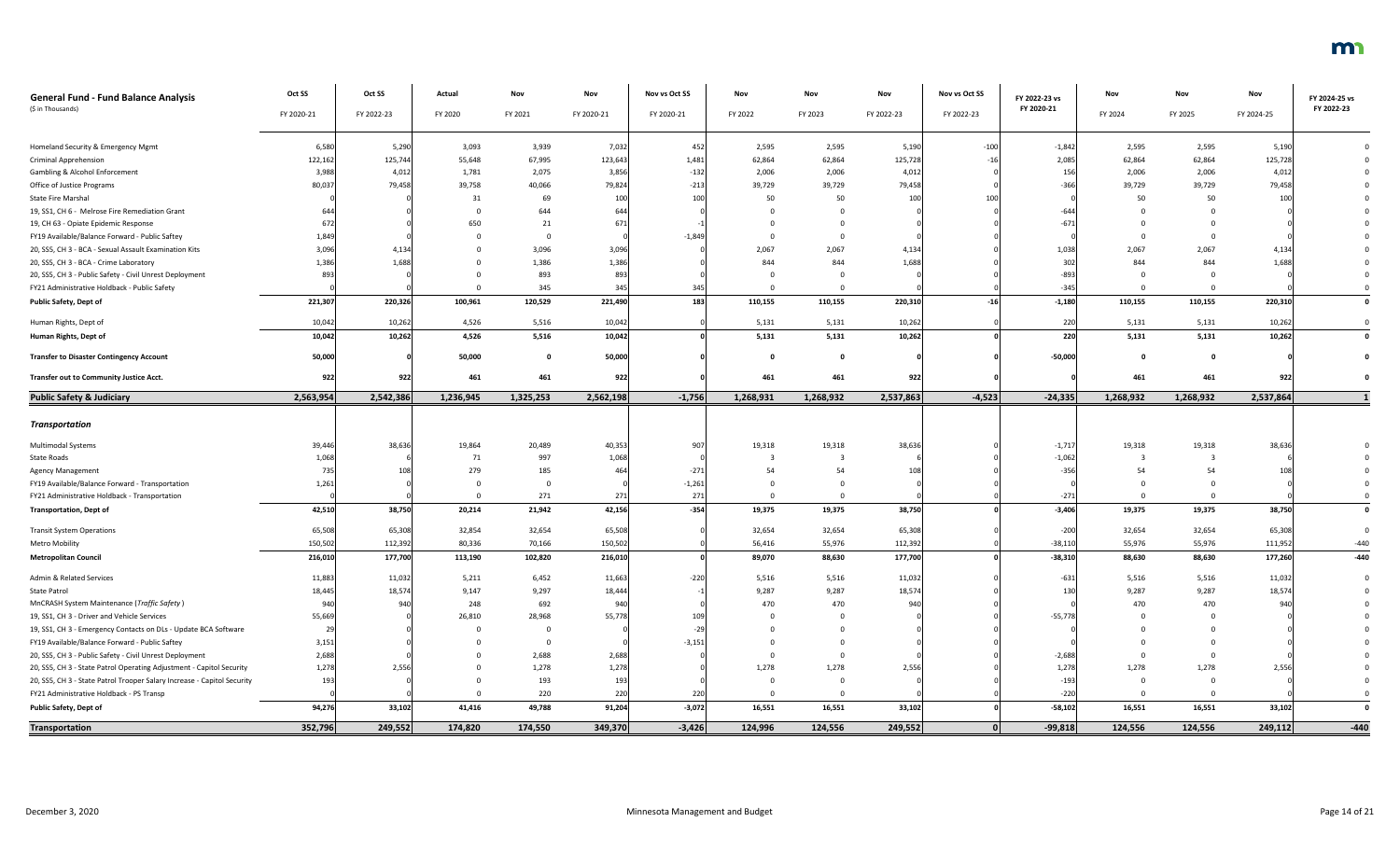| <b>General Fund - Fund Balance Analysis</b>                   | Oct SS     | Oct SS     | Actual      | Nov      | Nov        | Nov vs Oct SS | Nov            | Nov      | Nov        | Nov vs Oct SS | FY 2022-23 vs<br>FY 2020-21 | Nov      | Nov         | Nov        | FY 2024-25 vs<br>FY 2022-23 |
|---------------------------------------------------------------|------------|------------|-------------|----------|------------|---------------|----------------|----------|------------|---------------|-----------------------------|----------|-------------|------------|-----------------------------|
| (\$ in Thousands)                                             | FY 2020-21 | FY 2022-23 | FY 2020     | FY 2021  | FY 2020-21 | FY 2020-21    | FY 2022        | FY 2023  | FY 2022-23 | FY 2022-23    |                             | FY 2024  | FY 2025     | FY 2024-25 |                             |
| Environment                                                   |            |            |             |          |            |               |                |          |            |               |                             |          |             |            |                             |
| <b>Environmental Analysis and Outcomes Division</b>           | 410        | 408        | 197         | 213      | 410        |               | 204            | 204      | 408        |               |                             | 204      | 204         | 408        |                             |
| <b>Municipal Division</b>                                     | 328        | 328        | 147         | 181      | 328        |               | 164            | 164      | 328        |               |                             | 164      | 164         | 328        |                             |
| <b>Operations Division</b>                                    | 4,980      | 4,980      | 2,490       | 2,490    | 4,980      |               | 2,490          | 2,490    | 4,980      |               |                             | 2,490    | 2,490       | 4,980      |                             |
| <b>Remediation Division</b>                                   | 216        |            | 216         |          | 216        |               |                |          |            |               | $-216$                      |          |             |            |                             |
| Resource Management and Assistance Division                   | 1,325      | 600        | 700         | 1,325    | 2,025      | 70            | 300            | 300      | 600        |               | $-1,425$                    | 300      | 300         | 600        |                             |
| <b>Watershed Division</b>                                     | 3,918      | 3,918      | 1,959       | 1,959    | 3,918      |               | 1,959          | 1,959    | 3,918      |               |                             | 1,959    | 1,959       | 3,918      |                             |
| <b>Environmental Quality Board</b>                            | 2,162      | 2,162      | 1,020       | 1,201    | 2,221      |               | 1,081          | 1,081    | 2,162      |               |                             | 1,081    | 1,081       | 2,16       |                             |
| FY19 Available/Balance Forward - Pollution Control            |            |            | - 0         |          |            |               |                |          |            |               |                             |          |             |            |                             |
| <b>Pollution Control Agency</b>                               | 13,398     | 12,396     | 6,729       | 7,369    | 14,098     | 700           | 6,198          | 6,198    | 12,396     |               | $-1,702$                    | 6,198    | 6,198       | 12,396     | $\mathbf{0}$                |
| Land and Mineral Resources Management                         | 3,671      | 3,692      | 1,522       | 2,137    | 3,659      | $-12$         | 1,846          | 1,846    | 3,692      |               | 33                          | 1,846    | 1,846       | 3,692      |                             |
| <b>Ecological &amp; Water Resources</b>                       | 37,740     | 37,094     | 17,610      | 19,691   | 37,301     | $-439$        | 18,547         | 18,547   | 37,094     |               | $-207$                      | 18,547   | 18,547      | 37,094     |                             |
| Forest Management                                             | 66,951     | 66,074     | 31,786      | 36,459   | 68,245     | 1,294         | 33,037         | 33,037   | 66,074     |               | $-2,171$                    | 33,037   | 33,037      | 66,074     |                             |
| Parks & Trails Mgmt                                           | 54,198     | 54,460     | 24,353      | 29,230   | 53,583     | $-615$        | 27,230         | 27,230   | 54,460     |               | 877                         | 27,230   | 27,230      | 54,460     |                             |
| Fish and Wildlife Management                                  | 2,052      | 550        | 1,774       | 271      | 2,045      |               | 275            | 275      | 550        |               | $-1,495$                    | 275      | 275         | 55C        |                             |
| Enforcement Natural Res Laws-Rules                            | 14,757     | 14,723     | 6,995       | 7,594    | 14,589     | $-168$        | 7,361          | 7,362    | 14,723     |               | 134                         | 7,362    | 7,362       | 14,724     |                             |
| <b>Operations Support</b>                                     | 2,700      |            | 1,619       | 875      | 2,494      | $-206$        | 0              |          |            |               | $-2,494$                    |          | 0           |            |                             |
| Office of School Trust Lands                                  | 374        | 374        | 170         | 204      | 374        |               | 187            | 187      | 374        |               |                             | 187      | 187         | 374        |                             |
| DNR Firefighting (OPEN)                                       | 36,000     | 36,000     | 17,825      | 17,900   | 35,725     | $-275$        | 17,900         | 17,900   | 35,800     | $-200$        | 75                          | 17,900   | 17,900      | 35,800     |                             |
| 1854 Treaty (OPEN)                                            | 12,714     | 12,657     | 6,355       | 6,792    | 13,147     | 433           | 6,399          | 6,253    | 12,652     |               | -495                        | 6,097    | 5,973       | 12,070     | $-582$                      |
| Leech Lake White Earth (OPEN)                                 | 6,157      | 6,078      | 3,296       | 3,100    | 6,396      | 239           | 3,026          | 2,948    | 5,974      | $-104$        | $-422$                      | 2,886    | 2,826       | 5,71       | $-262$                      |
| Con Con Areas (OPEN)                                          |            |            |             | 31       |            |               | 31             | -31      |            |               |                             | 31       | 31          |            |                             |
| State Forest Cost Certification (OPEN)                        |            |            |             |          |            |               |                |          |            |               |                             |          |             |            |                             |
| FY19 Available/Balance Forward - Natural Resources            | 2,989      |            |             |          |            | $-2,989$      |                |          |            |               |                             |          |             |            |                             |
| 20, SS5, CH 3 - Civil Unrest Deployment                       | 2,112      |            | $\Omega$    | 2,112    | 2,112      |               |                |          |            |               | $-2,112$                    |          |             |            |                             |
| FY21 Administrative Holdback - Natural Resources              |            |            |             | 2,008    | 2,008      | 2,008         |                |          |            |               | $-2,008$                    |          |             |            |                             |
| <b>Natural Resources, Dept of</b>                             | 242,491    | 231,778    | 113,310     | 128,409  | 241,719    | $-772$        | 115,844        | 115,621  | 231,465    | $-313$        | $-10,254$                   | 115,403  | 115,219     | 230,622    | $-843$                      |
| Transfer to Mining and Env Regulatory Account (OPEN)          | 1,822      | 1,904      | 873         | 949      | 1,822      |               | 953            | 951      | 1,904      |               | 82                          | 951      | 951         | 1,902      | $-2$                        |
| Board of Water & Soil Resources                               | 30,079     | 29,744     | 21,096      | 9,163    | 30,259     | 180           | 14,872         | 14,872   | 29,744     |               | $-515$                      | 14,872   | 14,872      | 29,744     |                             |
| FY19 Available/Balance Forward - Bd of Water & Soil Resources | 108        |            | $\mathbf 0$ | $\Omega$ |            | $-108$        | $\overline{0}$ | $\Omega$ |            |               |                             | $\Omega$ | $\mathbf 0$ |            |                             |
| <b>Board of Water &amp; Soil Resources</b>                    | 30,187     | 29,744     | 21,096      | 9,163    | 30,259     |               | 14,872         | 14,872   | 29,744     |               | $-515$                      | 14,872   | 14,872      | 29,744     | $\mathbf 0$                 |
| <b>MN Conservation Corps</b>                                  | 910        | 910        | 455         | 455      | 910        |               | 455            | 455      | 910        |               |                             | 455      | 455         | 910        |                             |
| Metropolitan Council Parks                                    | 5,080      | 5,080      | 2,540       | 2,540    | 5,080      |               | 2,540          | 2,540    | 5,080      |               |                             | 2,540    | 2,540       | 5,080      | $\mathbf 0$                 |
| <b>Metropolitan Council Parks</b>                             | 5,080      | 5,080      | 2,540       | 2,540    | 5,080      |               | 2,540          | 2,540    | 5,080      |               |                             | 2,540    | 2,540       | 5,080      | $\mathbf 0$                 |
| Zoological Board                                              | 19,474     | 19,618     | 9,665       | 9,809    | 19,474     |               | 9,809          | 9,809    | 19,618     |               | 144                         | 9,809    | 9,809       | 19,618     | 0                           |
| <b>Zoological Board</b>                                       | 19,474     | 19,618     | 9,665       | 9,809    | 19,474     |               | 9,809          | 9,809    | 19,618     |               | 144                         | 9,809    | 9,809       | 19,618     | $\mathbf 0$                 |
| <b>Science Museum of Minnesota</b>                            | 2,158      | 2,158      | 1,079       | 1,079    | 2,158      |               | 1,079          | 1,079    | 2,158      |               |                             | 1,079    | 1,079       | 2,158      | $\mathbf 0$                 |
| Explore Minnesota Tourism                                     | 28,748     | 28,688     | 10,675      | 18,399   | 29,074     | 326           | 14,144         | 14,244   | 28,388     | $-300$        | $-686$                      | 14,344   | 14,344      | 28,688     | 300                         |
| FY19 Available/Balance Forward - Explore Minnesota Tourism    |            |            | $\Omega$    |          |            | $-24$         | $\Omega$       |          |            |               |                             |          |             |            | $\Omega$                    |
| <b>Explore Minnesota Tourism</b>                              | 28,772     | 28,688     | 10,675      | 18,399   | 29,074     | 302           | 14,144         | 14,244   | 28,388     | $-300$        | $-686$                      | 14,344   | 14,344      | 28,688     | 300                         |
| <b>Environment</b>                                            | 344,292    | 332,276    | 166,422     | 178,172  | 344,594    | 302           | 165,894        | 165,769  | 331,663    | $-613$        | $-12,931$                   | 165,651  | 165,467     | 331,118    | $-545$                      |
|                                                               |            |            |             |          |            |               |                |          |            |               |                             |          |             |            |                             |

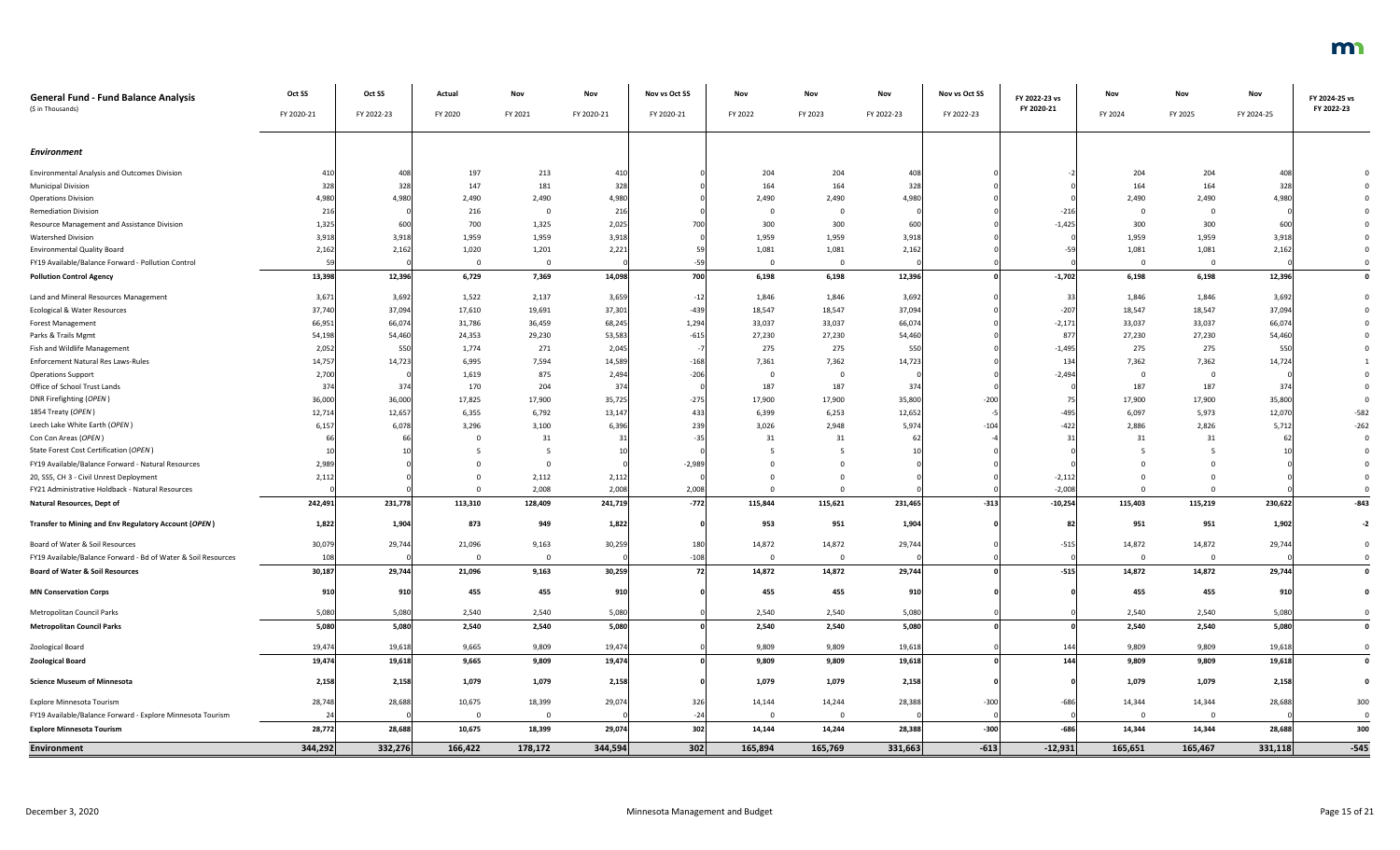| <b>General Fund - Fund Balance Analysis</b>                     | Oct SS     | Oct SS     | Actual       | Nov     | Nov        | Nov vs Oct SS   | Nov            | Nov      | Nov        | Nov vs Oct SS | FY 2022-23 vs   | Nov     | Nov      | Nov        | FY 2024-25 vs |
|-----------------------------------------------------------------|------------|------------|--------------|---------|------------|-----------------|----------------|----------|------------|---------------|-----------------|---------|----------|------------|---------------|
| (\$ in Thousands)                                               | FY 2020-21 | FY 2022-23 | FY 2020      | FY 2021 | FY 2020-21 | FY 2020-21      | FY 2022        | FY 2023  | FY 2022-23 | FY 2022-23    | FY 2020-21      | FY 2024 | FY 2025  | FY 2024-25 | FY 2022-23    |
| <b>Agriculture</b>                                              |            |            |              |         |            |                 |                |          |            |               |                 |         |          |            |               |
| <b>Protection Service</b>                                       | 37,300     | 36,750     | 17,653       | 18,228  | 35,881     | $-1,41$         | 18,125         | 18,125   | 36,250     | $-500$        | 369             | 18,125  | 18,125   | 36,250     |               |
| Promotion & Marketing                                           | 7,992      | 7,892      | 3,617        | 4,240   | 7,857      | $-135$          | 3,946          | 3,946    | 7,892      |               | 35 <sub>l</sub> | 3,946   | 3,946    | 7,892      |               |
| Value-Added Products                                            | 47,30      | 47,986     | 25,996       | 24,097  | 50,093     | 2,786           | 23,993         | 23,993   | 47,986     |               | $-2,107$        | 23,993  | 23,993   | 47,986     |               |
| Admin & Financial Assistance                                    | 15,018     | 14,428     | 8,981        | 7,730   | 16,711     | 1,693           | 7,789          | 7,789    | 15,578     | 1,150         | $-1,133$        | 7,789   | 7,789    | 15,578     |               |
| 19, SS1, CH 10 - Healthy Eating Grant                           |            |            |              |         |            |                 |                |          |            | $-650$        |                 |         |          |            |               |
| 20, CH 73 - COVID-19 Response (Second Harvest Heartland Grants) | 1,250      |            |              |         |            | $-1,250$        |                |          |            |               |                 |         |          |            |               |
| FY21 Administrative Holdback - Agriculture                      |            |            | $\Omega$     | 1,330   | 1,330      | 1,330           |                |          |            |               | $-1,330$        |         |          |            |               |
| Agriculture, Dept of                                            | 108,86     | 107,706    | 56,247       | 55,625  | 111,872    | 3,005           | 53,853         | 53,853   | 107,706    |               | $-4,166$        | 53,853  | 53,853   | 107,706    | $\mathbf 0$   |
| Agricultural Utilization Research Institute                     | 7,786      | 7,786      | 3,893        | 3,893   | 7,786      |                 | 3,893          | 3,893    | 7,786      |               |                 | 3,893   | 3,893    | 7,786      | $\Omega$      |
| <b>Agricultural Utilization Research Institute</b>              | 7,786      | 7,786      | 3,893        | 3,893   | 7,786      |                 | 3,893          | 3,893    | 7,786      |               |                 | 3,893   | 3,893    | 7,786      | $\mathbf 0$   |
|                                                                 |            |            |              |         |            |                 |                |          |            |               |                 |         |          |            |               |
| <b>Board of Animal Health</b>                                   | 11,354     | 11,354     | 5,421        | 5,764   | 11,185     | $-169$          | 5,677          | 5,677    | 11,354     |               | 169             | 5,677   | 5,677    | 11,354     |               |
| 19, SS1, CH 4 - CWD Monitoring                                  | 320        | 40         | 120          | 200     | 320        |                 | 200            | 200      | 400        |               |                 | 200     | 200      | 400        |               |
| FY19 Available/Balance Forward - Board of Animal Health         |            |            | $\mathbf 0$  |         |            |                 | $\overline{0}$ | 0        |            |               |                 |         | 0        |            |               |
| <b>Board of Animal Health</b>                                   | 11,71      | 11,754     | 5,541        | 5,964   | 11,505     | $-205$          | 5,877          | 5,877    | 11,754     |               | 249             | 5,877   | 5,877    | 11,754     | $\mathbf 0$   |
| Housing Finance Agency (TR OUT)                                 | 120,596    | 115,596    | 64,048       | 56,548  | 120,596    |                 | 57,798         | 57,798   | 115,596    |               | $-5,000$        | 57,798  | 57,798   | 115,596    |               |
| <b>Housing Finance Agency</b>                                   | 120,596    | 115,596    | 64,048       | 56,548  | 120,596    |                 | 57,798         | 57,798   | 115,596    |               | $-5,000$        | 57,798  | 57,798   | 115,596    | $\Omega$      |
| <b>Agriculture &amp; Housing</b>                                | 248,959    | 242,842    | 129,729      | 122,030 | 251,759    | 2,800           | 121,421        | 121,421  | 242,842    |               | $-8,917$        | 121,421 | 121,421  | 242,842    |               |
|                                                                 |            |            |              |         |            |                 |                |          |            |               |                 |         |          |            |               |
| <b>Jobs, Economic Development &amp; Commerce</b>                |            |            |              |         |            |                 |                |          |            |               |                 |         |          |            |               |
| <b>Financial Institutions</b>                                   | 800        | 800        | 400          | 400     | 800        |                 | 400            | 400      | 800        |               |                 | 400     | 400      | 800        |               |
| <b>Administrative Services</b>                                  | 17,465     | 17,820     | 6,232        | 10,247  | 16,479     | $-986$          | 9,122          | 8,498    | 17,620     | $-200$        | 1,141           | 8,290   | 8,290    | 16,580     | $-1,040$      |
| Enforcement                                                     | 12,024     | 12,114     | 5,586        | 6,141   | 11,727     | $-297$          | 6,057          | 6,057    | 12,114     |               | 387             | 6,057   | 6,057    | 12,114     |               |
| Telecommunications                                              | 2,064      | 2,094      | 896          | 1,111   | 2,007      | -5              | 1,047          | 1,047    | 2,094      |               |                 | 1,047   | 1,047    | 2,094      |               |
| <b>Energy Resources</b>                                         | 9,107      | 8,760      | 4,518        | 4,228   | 8,746      | $-361$          | 4,380          | 4,380    | 8,760      |               |                 | 4,380   | 4,380    | 8,760      |               |
| Insurance                                                       | 10,136     | 10,192     | 4,933        | 5,423   | 10,356     | 220             | 5,111          | 5,081    | 10,192     |               | $-164$          | 5,081   | 5,081    | 10,162     |               |
| 19, CH 39 - Lic Reg Pharm Benefit Managers                      | 723        | 85         | 358          | 403     | 761        |                 | 425            | 425      | 850        |               |                 | 425     | 425      | 850        |               |
| 19 SS1, CH 9 - Pediatric Autoimmune Coverage Admin              |            |            | 25           | 54      |            |                 | 27             | 27       |            |               |                 | 27      | 27       |            |               |
| 19 SS1, CH 9 - Pediatric Autoimmune Coverage Pymts (OPEN)       |            |            | 100          |         | 100        |                 |                |          |            | $-176$        | $-100$          |         |          |            |               |
| FY21 Administrative Holdback - Commerce                         |            |            | $\mathbf{0}$ | 1,220   | 1,220      | 1,220           |                | $\Omega$ |            |               | $-1,220$        |         |          |            |               |
| Commerce, Department of                                         | 52,528     | 52,860     | 23,048       | 29,227  | 52,275     | $-253$          | 26,569         | 25,915   | 52,484     | $-376$        | 209             | 25,707  | 25,707   | 51,414     | $-1,070$      |
| <b>Public Utilities Commission</b>                              | 15,586     | 15,586     | 7,363        | 8,223   | 15,586     |                 | 7,793          | 7,793    | 15,586     |               |                 | 7,793   | 7,793    | 15,586     | $\mathbf 0$   |
| <b>Public Utilities Commission</b>                              | 15,58      | 15,586     | 7,363        | 8,223   | 15,586     |                 | 7,793          | 7,793    | 15,586     |               |                 | 7,793   | 7,793    | 15,586     | $\mathbf 0$   |
| <b>Business &amp; Community Development</b>                     | 78,962     | 71,962     | 48,270       | 46,582  | 94,852     | 15,890          | 36,143         | 36,143   | 72,286     | 324           | $-22,566$       | 36,143  | 36,143   | 72,286     |               |
| <b>Employment and Training Programs</b>                         | 11,064     | 13,592     | 5,529        | 5,532   | 11,061     |                 | 6,796          | 6,796    | 13,592     |               | 2,531           | 6,796   | 6,796    | 13,592     |               |
| <b>General Support Services</b>                                 | 8,342      | 8,342      | 1,580        | 4,434   | 6,014      | $-2,328$        | 4,171          | 4,171    | 8,342      |               | 2,328           | 4,171   | 4,171    | 8,342      |               |
| Minnesota Trade Office                                          | 4,584      | 4,584      | 2,103        | 2,459   | 4,562      | $-2i$           | 2,292          | 2,292    | 4,584      |               | 22              | 2,292   | 2,292    | 4,584      |               |
| <b>Vocational Rehabilitation</b>                                | 57,722     | 57,722     | 28,973       | 31,234  | 60,207     | 2,485           | 28,861         | 28,861   | 57,722     |               | $-2,485$        | 28,861  | 28,861   | 57,722     |               |
| Services for the Blind                                          | 12,850     | 12,850     | 6,551        | 6,551   | 13,102     | 252             | 6,425          | 6,425    | 12,850     |               | $-252$          | 6,425   | 6,425    | 12,850     |               |
| Broadband Development Office (TR-OUT)                           | 40,500     | 500        | 20,144       | 20,456  | 40,600     | 10 <sup>C</sup> | 350            | 350      | 700        | 200           | $-39,900$       | 350     | 350      | 700        |               |
| 19, SS1, CH 7 - Dairy Assistance - DAIRI (TR OUT)               | 3,000      |            | $\Omega$     |         |            | $-3,000$        | $\Omega$       | $\Omega$ |            |               |                 |         | 0        |            |               |
| 19, SS1, CH 10 - Film & TV Board Grant                          |            | 324        | $\Omega$     |         |            |                 | $\Omega$       | - 0      |            | $-324$        |                 |         | $\Omega$ |            |               |

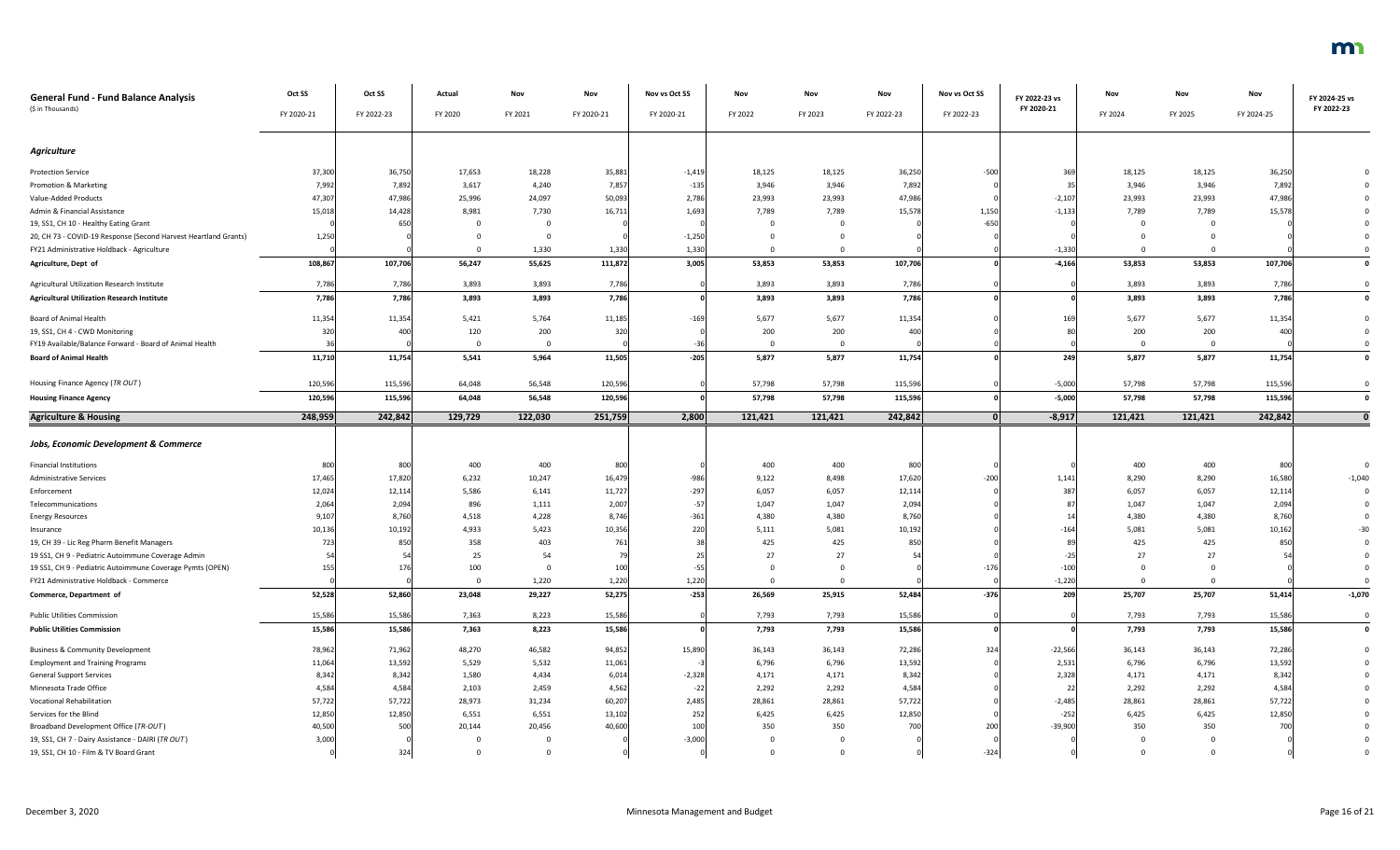| <b>General Fund - Fund Balance Analysis</b><br>(\$ in Thousands) | Oct SS<br>FY 2020-21 | Oct SS<br>FY 2022-23 | Actual<br>FY 2020 | Nov<br>FY 2021 | Nov<br>FY 2020-21 | Nov vs Oct SS<br>FY 2020-21 | Nov<br>FY 2022 | Nov<br>FY 2023 | Nov<br>FY 2022-23 | Nov vs Oct SS<br>FY 2022-23 | FY 2022-23 vs<br>FY 2020-21 | Nov<br>FY 2024 | Nov<br>FY 2025 | Nov<br>FY 2024-25 | FY 2024-25 vs<br>FY 2022-23 |
|------------------------------------------------------------------|----------------------|----------------------|-------------------|----------------|-------------------|-----------------------------|----------------|----------------|-------------------|-----------------------------|-----------------------------|----------------|----------------|-------------------|-----------------------------|
| FY19 Available/Balance Forward - DEED                            | 33,485               |                      |                   |                |                   | $-33,485$                   |                |                |                   |                             |                             |                |                |                   |                             |
| 20, CH 71 - Small Business Loan Guarantee Program (TR OUT)       | 10,000               |                      | 10,000            |                | 10,000            |                             |                |                |                   |                             | $-10,000$                   |                |                |                   |                             |
| FY21 Administrative Holdback - Employment & Economic Development |                      |                      |                   | 1,022          | 1,022             | 1,022                       |                |                |                   |                             | $-1,022$                    |                |                |                   |                             |
| <b>Employment &amp; Economic Development</b>                     | 260,509              | 169,876              | 123,150           | 118,270        | 241,420           | $-19,089$                   | 85,038         | 85,038         | 170,076           | 200                         | $-71,344$                   | 85,038         | 85,038         | 170,076           |                             |
| <b>Destination Medical Center (Open)</b>                         | 34,963               | 71,149               | 13,493            | 20,977         | 34,470            | $-493$                      | 25,803         | 33,151         | 58,954            | $-12,195$                   | 24,484                      | 37,500         | 36,455         | 73,955            | 15,001                      |
| Labor & Industry, Dept of                                        | 7,688                | 8,488                | 2,581             | 5,453          | 8,034             | 346                         | 4,244          | 4,244          | 8,488             |                             | 454                         | 3,344          | 3,344          | 6,688             | $-1,800$                    |
| FY21 Administrative Holdback - Labor & Industry                  |                      |                      |                   | 203            | 203               | 203                         |                |                |                   |                             | $-203$                      | $\Omega$       | $\Omega$       |                   |                             |
| Labor & Industry, Dept of                                        | 7,688                | 8,488                | 2,581             | 5,656          | 8,237             | 549                         | 4,244          | 4,244          | 8,488             |                             | 251                         | 3,344          | 3,344          | 6,688             | $-1,800$                    |
| <b>Mediation Services</b>                                        | 5,282                | 5,282                | 1,768             | 2,616          | 4,384             | -898                        | 2,243          | 2,243          | 4,486             | $-796$                      | 102                         | 2,243          | 2,243          | 4,486             |                             |
| 20, SS2, CH 2 - Police Reform                                    | 120                  |                      |                   | 120            | 120               |                             |                | 47             |                   |                             |                             | 47             | 47             |                   |                             |
| FY21 Administrative Holdback - Mediation Services                |                      |                      |                   | 102            | 102               | 102                         |                |                |                   |                             | $-102$                      | $\Omega$       | $\Omega$       |                   |                             |
| <b>Mediation Services</b>                                        | 5,402                | 5,376                | 1,768             | 2,838          | 4,606             | $-796$                      | 2,290          | 2,290          | 4,580             | $-796$                      | $-26$                       | 2,290          | 2,290          | 4,580             |                             |
| GF Tr to IRRR Region 3 (Carlton & Koochiching Counties) (OPEN)   | 1,142                | 1,149                | 570               | 526            | 1,096             |                             | 503            | 505            | 1,008             | $-141$                      | -88                         | 505            | 505            | 1,010             |                             |
| GF Tr to IRRR School Consolidation Acct (OPEN)                   | 4,566                | 4,598                | 2,278             | 2,104          | 4,382             | $-184$                      | 2,012          | 2,020          | 4,032             | $-566$                      | $-350$                      | 2,020          | 2,020          | 4,040             |                             |
| <b>General Fund Transfer to IRRR</b>                             | 5,708                | 5,747                | 2,848             | 2,630          | 5,478             | $-230$                      | 2,515          | 2,525          | 5,040             | $-707$                      | $-438$                      | 2,525          | 2,525          | 5,050             | 10                          |
| 16A.152, Subd. 2a. (6) - Tr. to MN 21st century fund             |                      |                      |                   | 4,906          | 4,906             | 4,906                       |                |                |                   |                             | $-4,906$                    |                |                |                   |                             |
| <b>Jobs, Economic Development &amp; Commerce</b>                 | 382,384              | 329,082              | 174,251           | 192,727        | 366,978           | $-15,406$                   | 154,252        | 160,956        | 315,208           | $-13,874$                   | $-51,770$                   | 164,197        | 163,152        | 327,349           | 12,141                      |
|                                                                  |                      |                      |                   |                |                   |                             |                |                |                   |                             |                             |                |                |                   |                             |
| <b>State Government &amp; Veterans</b>                           |                      |                      |                   |                |                   |                             |                |                |                   |                             |                             |                |                |                   |                             |
| House of Representatives                                         | 76,277               | 77,714               | 38,525            | 46,090         | 84,615            | 8,338                       | 38,857         | 38,857         | 77,714            |                             | $-6,901$                    | 38,857         | 38,857         | 77,714            |                             |
| FY19 Available/Balance Forward - House                           | 8,337                |                      |                   | $\Omega$       |                   | $-8,337$                    |                |                |                   |                             |                             | 0              | - 0            |                   |                             |
| Senate                                                           | 70,520               | 71,308               | 33,310            | 47,314         | 80,624            | 10,104                      | 35,654         | 35,654         | 71,308            |                             | $-9,316$                    | 35,654         | 35,654         | 71,308            |                             |
| FY19 Available/Balance Forward - Senate                          | 10,104               |                      |                   |                |                   | $-10,104$                   |                |                |                   |                             |                             |                |                |                   |                             |
| Legislative Coordinating Commission                              | 40,554               | 41,561               | 19,207            | 26,410         | 45,617            | 5,063                       | 20,780         | 20,781         | 41,561            |                             | $-4,056$                    | 20,781         | 20,781         | 41,562            |                             |
| FY19 Available/Balance Forward - LCC                             | 5,039                |                      |                   |                |                   | $-5,039$                    |                |                |                   |                             |                             |                |                |                   |                             |
| 19, SS1, CH 3 - DPS and MNDOT program audits                     | 200                  |                      |                   |                |                   | $-200$                      |                |                |                   |                             |                             |                |                |                   |                             |
| Legislature                                                      | 211,031              | 190,583              | 91,042            | 119,814        | 210,856           | $-175$                      | 95,291         | 95,292         | 190,583           |                             | $-20,273$                   | 95,292         | 95,292         | 190,584           |                             |
| Governor's Office                                                | 7,244                | 7,244                | 3,296             | 3,948          | 7,244             |                             | 3,622          | 3,622          | 7,244             |                             |                             | 3,622          | 3,622          | 7,244             |                             |
| <b>Governor's Office</b>                                         | 7,244                | 7,244                | 3,296             | 3,948          | 7,244             |                             | 3,622          | 3,622          | 7,244             |                             |                             | 3,622          | 3,622          | 7,244             | $\mathbf 0$                 |
| <b>State Auditor</b>                                             | 20,938               | 21,204               | 8,481             | 12,458         | 20,939            |                             | 10,602         | 10,602         | 21,204            |                             | 265                         | 10,602         | 10,602         | 21,204            |                             |
| <b>Statutory Local Performance Measurement Rptg</b>              |                      |                      |                   |                |                   |                             |                |                |                   |                             |                             |                |                |                   |                             |
| <b>State Auditor</b>                                             | 20,942               | 21,208               | 8,481             | 12,460         | 20,941            |                             | 10,604         | 10,604         | 21,208            |                             | 267                         | 10,604         | 10,604         | 21,208            |                             |
| <b>Attorney General</b>                                          | 46,341               | 47,026               | 22,047            | 24,294         | 46,341            |                             | 23,513         | 23,513         | 47,026            |                             | 685                         | 23,513         | 23,513         | 47,026            |                             |
| <b>Attorney General</b>                                          | 46,341               | 47,026               | 22,047            | 24,294         | 46,341            |                             | 23,513         | 23,513         | 47,026            |                             | 685                         | 23,513         | 23,513         | 47,026            |                             |
| Secretary of State                                               | 14,463               | 14,584               | 6,962             | 7,501          | 14,463            |                             | 7,292          | 7,292          | 14,584            |                             | 121                         | 7,292          | 7,292          | 14,584            |                             |
| 19, SS1, CH 10 - Election Equipment Grants                       | 2,000                |                      | 2,000             |                | 2,000             |                             |                |                |                   |                             | $-2,000$                    |                |                |                   |                             |
| 19, SS1, CH 10 - State Match for Help America Vote Act           | 163                  |                      | 163               |                | 163               |                             |                |                |                   |                             | $-163$                      |                |                |                   |                             |
| CH 77 - HELP AMERICA VOTE ACT (TR OUT)                           | 1,478                |                      | 1,478             |                | 1,478             |                             |                |                |                   |                             | $-1,478$                    |                |                |                   |                             |
| CH 77 - HAVA, State Match for CARES Act (TR OUT)                 | 1,386                |                      |                   | 1,386          | 1,386             |                             |                |                |                   |                             | $-1,386$                    |                |                |                   |                             |
| <b>Secretary of State</b>                                        | 19,490               | 14,584               | 10,603            | 8,887          | 19,490            |                             | 7,292          | 7,292          | 14,584            |                             | $-4,906$                    | 7,292          | 7,292          | 14,584            |                             |
| Presidential Primary (OPEN) (TR OUT)                             | 11,941               |                      | 11,941            | 0              | 11,941            |                             |                | 0              |                   |                             | $-11,941$                   | 9,690          | 0              | 9,690             | 9,690                       |

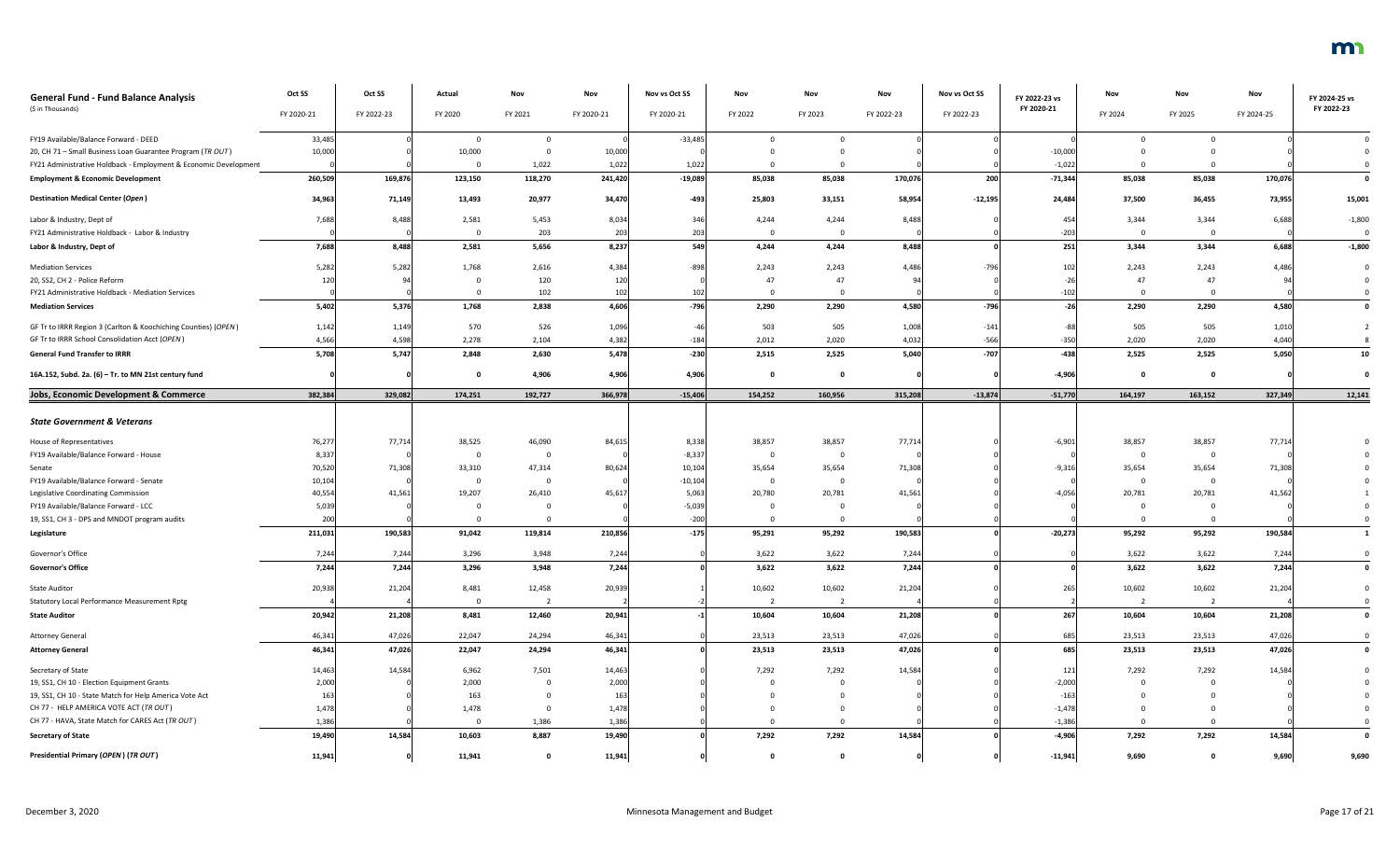| <b>General Fund - Fund Balance Analysis</b><br>(\$ in Thousands) | Oct SS     | Oct SS     | Actual   | Nov     | Nov        | Nov vs Oct SS | Nov      | Nov      | Nov        | Nov vs Oct SS   | FY 2022-23 vs<br>FY 2020-21 | Nov      | Nov      | Nov        | FY 2024-25 vs<br>FY 2022-23 |
|------------------------------------------------------------------|------------|------------|----------|---------|------------|---------------|----------|----------|------------|-----------------|-----------------------------|----------|----------|------------|-----------------------------|
|                                                                  | FY 2020-21 | FY 2022-23 | FY 2020  | FY 2021 | FY 2020-21 | FY 2020-21    | FY 2022  | FY 2023  | FY 2022-23 | FY 2022-23      |                             | FY 2024  | FY 2025  | FY 2024-25 |                             |
| Campaign Finance & Public Disclosure Bd                          | 2,246      | 2,246      | 1,059    | 1,187   | 2,246      |               | 1,123    | 1,123    | 2,246      |                 |                             | 1,123    | 1,123    | 2,24       |                             |
| Campaign Finance 10A.31                                          | 1,020      | 1,020      | 0        | 1,020   | 1,020      |               |          | 1,020    | 1,020      |                 |                             |          | 1,020    | 1,020      |                             |
| Campaign Finance (OPEN) (TR OUT)                                 | 1,417      | 1,339      | 109      | 1,456   | 1,565      |               | 104      | 1,410    | 1,514      | 17              | $-51$                       | 104      | 1,410    | 1,514      |                             |
| <b>Campaign Finance</b>                                          | 4,683      | 4,605      | 1,168    | 3,663   | 4,831      | 148           | 1,227    | 3,553    | 4,780      | 175             | $-51$                       | 1,227    | 3,553    | 4,780      | $\mathbf{0}$                |
| <b>Investment Board</b>                                          | 278        | 278        | 139      | 139     | 278        |               | 139      | 139      | 278        |                 |                             | 139      | 139      | 278        |                             |
| <b>MNIT Services</b>                                             | 5,358      | 5,358      | 2,454    | 2,657   | 5,111      | $-247$        | 2,679    | 2,679    | 5,358      |                 | 247                         | 2,679    | 2,679    | 5,358      |                             |
| 19, SS1, CH 10 - Cybersecurity                                   | 10,000     | 10,000     | 1,995    | 7,906   | 9,901      |               | 5,000    | 5,000    | 10,000     |                 |                             | 5,000    | 5,000    | 10,000     |                             |
| FY19 Available/Balance Forward - MN.IT Services                  |            |            |          |         |            |               |          |          |            |                 |                             |          |          |            |                             |
| FY21 Administrative Holdback - MN-IT                             |            |            |          | 379     | 379        |               |          |          |            |                 | $-379$                      |          |          |            |                             |
| <b>MN-IT Services</b>                                            | 15,359     | 15,358     | 4,449    | 10,942  | 15,391     |               | 7,679    | 7,679    | 15,358     |                 | $-33$                       | 7,679    | 7,679    | 15,358     | $\mathbf 0$                 |
| <b>Campaign Violations</b>                                       | 230        | 230        | 60       | 115     | 175        |               | 115      | 115      | 230        |                 | 55                          | 115      | 115      | 230        |                             |
| <b>Data Practices</b>                                            |            |            | 76       | 23      |            |               | 22       | 22       |            |                 | $-55$                       | 22       | 22       |            |                             |
| Municipal Boundary Adjustments                                   | 526        | 526        | 240      | 285     | 525        |               | 263      | 263      | 526        |                 |                             | 263      | 263      | 526        |                             |
| <b>Administrative Hearings Office</b>                            | 800        | 800        | 376      | 423     | 799        |               | 400      | 400      | 800        |                 |                             | 400      | 400      | 800        |                             |
| Government and Citizen Services                                  | 20,484     | 18,884     | 11,516   | 10,516  | 22,032     | 1,548         | 10,367   | 10,367   | 20,734     | 1,850           | $-1,298$                    | 10,367   | 10,367   | 20,734     |                             |
| <b>Strategic Management Services</b>                             | 5,322      | 5,302      | 1,990    | 2,277   | 4,267      | $-1,055$      | 2,124    | 2,124    | 4,248      | $-1,054$        | $-19$                       | 2,124    | 2,124    | 4,248      |                             |
| <b>Fiscal Agent</b>                                              | 25,244     | 25,420     | 12,210   | 12,710  | 24,920     | $-324$        | 12,710   | 12,710   | 25,420     |                 | 500                         | 12,710   | 12,710   | 25,420     |                             |
| WCRA (OPEN)                                                      | 1,352      | 1,446      | 661      | 725     | 1,386      |               | 747      | 785      | 1,532      |                 | 146                         | 809      | 825      | 1,634      | 102                         |
| Historic Structure Grants MS 290.0681 (OPEN)                     |            | 1,504      |          |         |            |               | 503      | 1,131    | 1,634      | 13 <sub>0</sub> | 1,634                       | 1,275    | 1,275    | 2,550      | 916                         |
| FY21 Administrative Holdback - Admin                             |            |            |          | 300     | 300        | 300           | - 0      | $\Omega$ |            |                 | $-300$                      | $\Omega$ | $\Omega$ |            | $\Omega$                    |
| <b>Administration, Dept of</b>                                   | 52,432     | 52,556     | 26,377   | 26,528  | 52,905     | 473           | 26,451   | 27,117   | 53,568     | 1,012           | 663                         | 27,285   | 27,301   | 54,586     | 1,018                       |
| Capitol Area Arch & Plng Bd                                      | 702        | 702        | 351      | 351     | 702        |               | 351      | 351      | 702        |                 |                             | 351      | 351      | 702        |                             |
| Capitol Area Arch & Ping Bd                                      | 702        | 702        | 351      | 351     | 702        |               | 351      | 351      | 702        |                 |                             | 351      | 351      | 702        | $\mathbf{0}$                |
| Minnesota Management and Budget                                  | 53,528     | 53,446     | 26,288   | 26,727  | 53,015     | $-513$        | 26,723   | 26,723   | 53,446     |                 | 431                         | 26,723   | 26,723   | 53,44      |                             |
| 19, SS1, CH 10 - Becker, Wright Counties' Legal Fees             | 141        |            | 141      |         | 141        |               |          |          |            |                 | $-141$                      | $\Omega$ |          |            |                             |
| 19, SS1, CH 9 - Evaluation Activites                             | 996        |            | 252      | 478     | 730        | $-266$        |          | 498      |            |                 | 266                         | 498      | 498      |            |                             |
| 19, CH 63 - Opiate Epidemic Response                             | 300        |            | 125      |         | 125        | $-175$        |          |          |            |                 | $-125$                      |          |          |            |                             |
| FY21 Administrative Holdback - MMB                               |            |            |          | 1,367   | 1,367      | 1,367         |          |          |            |                 | $-1,367$                    |          |          |            |                             |
| Minnesota Management & Budget                                    | 54,965     | 54,442     | 26,806   | 28,572  | 55,378     | 413           | 27,221   | 27,221   | 54,442     |                 | $-936$                      | 27,221   | 27,221   | 54,442     |                             |
| Tax System Management                                            | 264,413    | 266,830    | 128,311  | 128,797 | 257,108    | $-7,305$      | 133,415  | 133,415  | 266,830    |                 | 9,722                       | 133,415  | 133,415  | 266,830    |                             |
| 19, SS1, CH 10 - Taxpayer Assistance Grants                      | 800        | 800        | 400      | 400     | 800        |               | 400      | 400      | 800        |                 |                             | 400      | 400      | 800        |                             |
| 19, SS1, CH 6 - Taxpayer Assistance Grants                       | 400        | 400        | 197      | 200     | 397        |               | 200      | 200      | 400        |                 |                             | 200      | 200      | 400        |                             |
| <b>Debt Collection Management</b>                                | 58,102     | 58,632     | 28,769   | 28,364  | 57,133     | $-969$        | 29,316   | 29,316   | 58,632     |                 | 1,499                       | 29,316   | 29,316   | 58,632     |                             |
| Collections, Seized Property, Recording Fees (OPEN)              | 2,000      | 2,000      | 405      | 1,000   | 1,405      | $-595$        | 1,000    | 1,000    | 2,000      |                 | 595                         | 1,000    | 1,000    | 2,000      |                             |
| Property Tax Benchmark Study MS 270C.991                         |            |            | 25       | 25      |            |               | 25       | 25       |            |                 |                             | 25       | 25       |            |                             |
| 19, SS1, CH 6 - 2019 Tax Bill Administration                     | 6,000      | 6,000      | 3,000    | 3,000   | 6,000      |               | 3,000    | 3,000    | 6,000      |                 |                             | 3,000    | 3,000    | 6,000      |                             |
| FY21 Administrative Holdback - Revenue                           |            |            | $\Omega$ | 8,274   | 8,274      | 8,274         | $\Omega$ |          |            |                 | $-8,274$                    | $\Omega$ | $\Omega$ |            |                             |
| Revenue, Dept of                                                 | 331,765    | 334,712    | 161,107  | 170,060 | 331,167    | $-598$        | 167,356  | 167,356  | 334,712    |                 | 3,545                       | 167,356  | 167,356  | 334,712    | $\mathbf 0$                 |
| <b>Amateur Sports Commission</b>                                 | 647        | 612        | 290      | 357     | 647        |               | 306      | 306      | 612        |                 | $-35$                       | 306      | 306      | 612        | $\Omega$                    |
| <b>Amateur Sports Commission</b>                                 | 647        | 612        | 290      | 357     | 647        |               | 306      | 306      | 612        |                 | $-35$                       | 306      | 306      | 612        | $\mathbf 0$                 |
| Council on Minnesotans of African Heritage                       | 1,063      | 1,064      | 439      | 624     | 1,063      |               | 532      | 532      | 1,064      |                 |                             | 532      | 532      | 1,064      |                             |
| <b>Council on Minnesotans of African Heritage</b>                | 1,063      | 1,064      | 439      | 624     | 1,063      |               | 532      | 532      | 1,064      |                 |                             | 532      | 532      | 1,064      |                             |

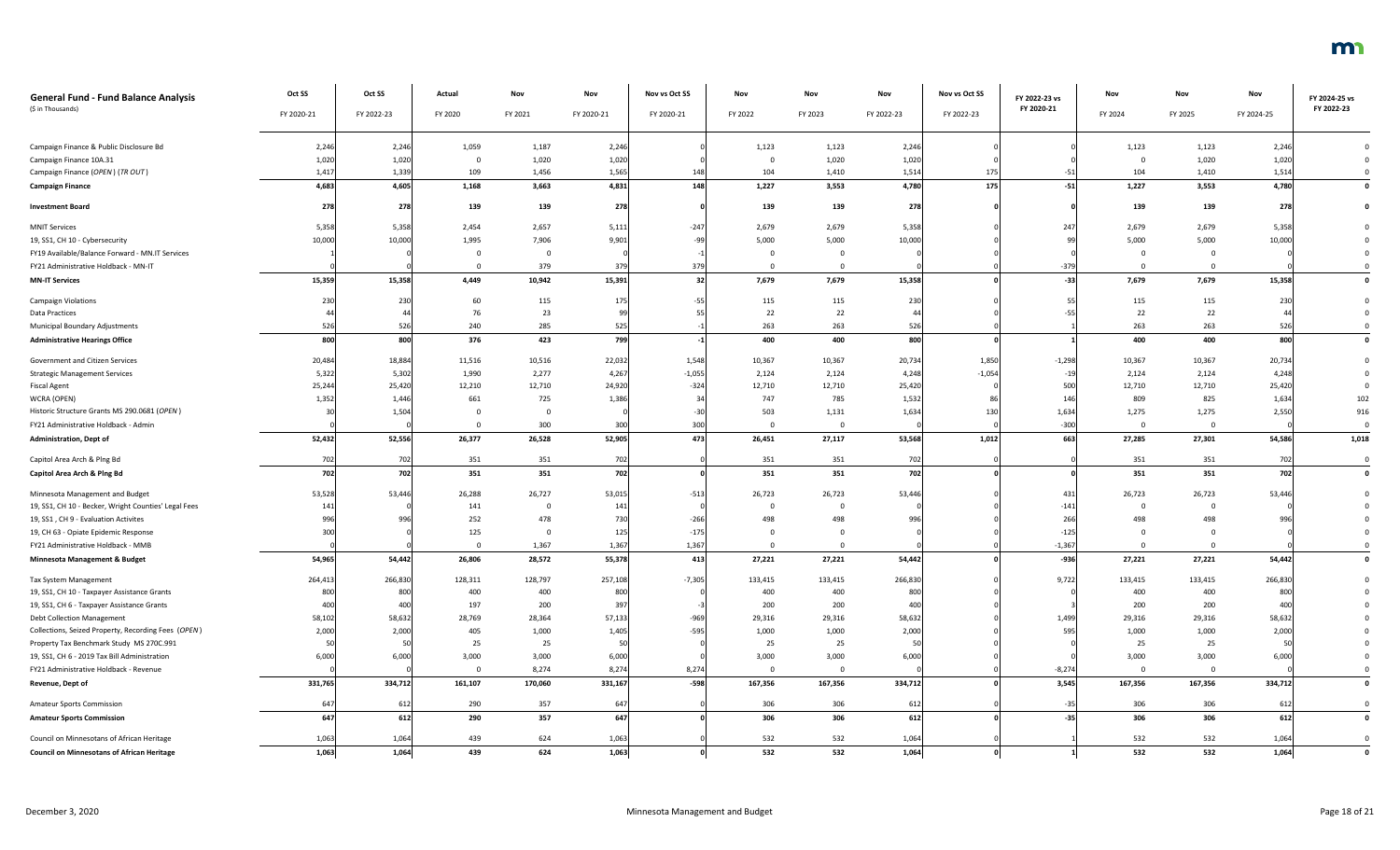| <b>General Fund - Fund Balance Analysis</b><br>(\$ in Thousands) | Oct SS<br>FY 2020-21 | Oct SS<br>FY 2022-23 | Actual<br>FY 2020 | Nov<br>FY 2021 | Nov<br>FY 2020-21 | Nov vs Oct SS<br>FY 2020-21 | Nov<br>FY 2022 | Nov<br>FY 2023 | Nov<br>FY 2022-23 | Nov vs Oct SS<br>FY 2022-23 | FY 2022-23 vs<br>FY 2020-21 | Nov<br>FY 2024 | Nov<br>FY 2025 | Nov<br>FY 2024-25 | FY 2024-25 vs<br>FY 2022-23 |
|------------------------------------------------------------------|----------------------|----------------------|-------------------|----------------|-------------------|-----------------------------|----------------|----------------|-------------------|-----------------------------|-----------------------------|----------------|----------------|-------------------|-----------------------------|
|                                                                  |                      |                      |                   |                |                   |                             |                |                |                   |                             |                             |                |                |                   |                             |
| Minnesota Council on Latino Affairs                              | 1,044                | 1,050                | 389               | 655            | 1,044             |                             | 525            | 525            | 1,050             |                             |                             | 525            | 525            | 1,050             |                             |
| Minnesota Council on Latino Affairs                              | 1,044                | 1,050                | 389               | 655            | 1,044             |                             | 525            | 525            | 1,050             |                             |                             | 525            | 525            | 1,050             |                             |
| Council on Asian-Pacific Minnesotans                             | 1,025                | 1,030                | 487               | 538            | 1,025             |                             | 515            | 515            | 1,030             |                             |                             | 515            | 515            | 1,030             |                             |
| <b>Council on Asian-Pacific Minnesotans</b>                      | 1,025                | 1,030                | 487               | 538            | 1,025             |                             | 515            | 515            | 1,030             |                             |                             | 515            | 515            | 1,030             | $\mathbf 0$                 |
|                                                                  |                      |                      |                   |                |                   |                             |                |                |                   |                             |                             |                |                |                   |                             |
| Indian Affairs Council<br><b>Indian Affairs Council</b>          | 1,699<br>1,699       | 1,692<br>1,692       | 565<br>565        | 1,134<br>1,134 | 1,699<br>1,699    |                             | 846<br>846     | 846<br>846     | 1,692<br>1,692    |                             |                             | 846<br>846     | 846<br>846     | 1,692<br>1,692    | $\mathbf 0$                 |
|                                                                  |                      |                      |                   |                |                   |                             |                |                |                   |                             |                             |                |                |                   |                             |
| Programs & Operations                                            | 45,844               | 46,394               | 22,647            | 23,197         | 45,844            |                             | 23,197         | 23,197         | 46,394            |                             | 550                         | 23,197         | 23,197         | 46,394            |                             |
| <b>Fiscal Agents</b>                                             | 642                  | 642                  | 321               | 321            | 642               |                             | 321            | 321            | 642               |                             |                             | 321            | 321            | 642               |                             |
| <b>Historical Society</b>                                        | 46,486               | 47,036               | 22,968            | 23,518         | 46,486            |                             | 23,518         | 23,518         | 47,036            |                             | 550                         | 23,518         | 23,518         | 47,036            |                             |
| <b>Operations and Services</b>                                   | 1,904                | 1,204                | 1,120             | 784            | 1,904             |                             | 602            | 602            | 1,204             |                             | $-700$                      | 602            | 602            | 1,204             |                             |
| <b>Grants Programs</b>                                           | 9,600                | 9,600                | 4,800             | 4,800          | 9,600             |                             | 4,800          | 4,800          | 9,600             |                             |                             | 4,800          | 4,800          | 9,600             |                             |
| <b>Regional Arts Council</b>                                     | 4,278                | 4,278                | 2,139             | 2,139          | 4,278             |                             | 2,139          | 2,139          | 4,278             |                             |                             | 2,139          | 2,139          | 4,278             |                             |
| <b>Arts Board</b>                                                | 15,782               | 15,082               | 8,059             | 7,723          | 15,782            |                             | 7,541          | 7,541          | 15,082            |                             | $-700$                      | 7,541          | 7,541          | 15,082            |                             |
| <b>MN Humanities Center</b>                                      | 1,400                | 750                  | 670               | 730            | 1,400             |                             | 375            | 375            | 750               |                             | $-650$                      | 375            | 375            | 750               |                             |
| <b>Veterans Services</b>                                         | 36,333               | 36,306               | 17,264            | 19,068         | 36,332            |                             | 18,153         | 18,153         | 36,306            |                             | -26                         | 18,153         | 18,153         | 36,306            |                             |
| Veterans Homes (TR OUT)                                          | 115,522              | 115,522              | 57,761            | 57,761         | 115,522           |                             | 57,761         | 57,761         | 115,522           |                             |                             | 57,761         | 57,761         | 115,522           |                             |
| GI Bill (OPEN)                                                   | 4,000                | 4,000                | 2,099             | 2,000          | 4,099             |                             | 2,000          | 2,000          | 4,000             |                             |                             | 2,000          | 2,000          | 4,000             |                             |
| GI Bill OJT and Apprenticeships (OPEN)                           | 2,200                | 2,200                | 929               | 1,000          | 1,929             | $-27.$                      | 1,000          | 1,000          | 2,000             | $-200$                      |                             | 1,000          | 1,000          | 2,000             |                             |
| 20, CH 71 - COVID-19 Special Emergency Grants                    | 6,200                |                      | 2,315             | 3,885          | 6,200             |                             | $\Omega$       | $\Omega$       |                   |                             | $-6,200$                    | $\Omega$       | $\mathbf 0$    |                   |                             |
| Veteran Affairs, Dept of                                         | 164,255              | 158,028              | 80,368            | 83,714         | 164,082           | $-173$                      | 78,914         | 78,914         | 157,828           | $-200$                      | $-6,254$                    | 78,914         | 78,914         | 157,828           |                             |
| Main-Military Training Facility                                  | 19,402               | 19,402               | 9,085             | 10,317         | 19,402            |                             | 9,701          | 9,701          | 19,402            |                             |                             | 9,701          | 9,701          | 19,402            |                             |
| <b>General Support</b>                                           | 6,764                | 6,764                | 3,147             | 3,618          | 6,765             |                             | 3,382          | 3,382          | 6,764             |                             |                             | 3,382          | 3,382          | 6,764             |                             |
| <b>Enlistment Incentives</b>                                     | 22,228               | 22,228               | 9,127             | 14,095         | 23,222            | 994                         | 11,114         | 11,114         | 22,228            |                             | $-994$                      | 11,114         | 11,114         | 22,228            |                             |
| Emergency Services / Military Support (OPEN)                     | 394                  | 394                  | 12,443            | 8,662          | 21,105            | 20,711                      | 1,582          | 1,582          | 3,164             | 2,770                       | $-17,941$                   | 1,582          | 1,582          | 3,164             |                             |
| FY19 Available/Balance Forward - Military Affairs                | 99                   |                      |                   |                |                   | $-995$                      | $\Omega$       |                |                   |                             |                             | $\Omega$       | $\mathbf 0$    |                   |                             |
| <b>Military Affairs, Dept of</b>                                 | 49,783               | 48,788               | 33,802            | 36,692         | 70,494            | 20,711                      | 25,779         | 25,779         | 51,558            | 2,770                       | $-18,936$                   | 25,779         | 25,779         | 51,558            |                             |
| <b>Board of Accountancy</b>                                      | 1,369                | 1,350                | 584               | 785            | 1,369             |                             | 675            | 675            | 1,350             |                             | -19                         | 675            | 675            | 1,350             |                             |
| <b>Board of Accountancy</b>                                      | 1,369                | 1,350                | 584               | 785            | 1,369             |                             | 675            | 675            | 1,350             |                             | $-19$                       | 675            | 675            | 1,350             |                             |
| Board of Architectural/Eng                                       | 1,706                | 1,702                | 685               | 1,021          | 1,706             |                             | 851            | 851            | 1,702             |                             |                             | 851            | 851            | 1,702             |                             |
| <b>Board of Architectural/Eng</b>                                | 1,706                | 1,702                | 685               | 1,021          | 1,706             |                             | 851            | 851            | 1,702             |                             |                             | 851            | 851            | 1,702             | 0                           |
| Board of Cosmetologist Examiners                                 | 5,827                | 5,846                | 2,752             | 3,075          | 5,827             |                             | 2,923          | 2,923          | 5,846             |                             |                             | 2,923          | 2,923          | 5,846             |                             |
| <b>Board of Cosmetologist Examiners</b>                          | 5,827                | 5,846                | 2,752             | 3,075          | 5,827             |                             | 2,923          | 2,923          | 5,846             |                             |                             | 2,923          | 2,923          | 5,846             |                             |
| <b>Board of Barber Examiners</b>                                 |                      | 686                  | 284               | 402            | 686               |                             | 343            | 343            | 686               |                             |                             | 343            | 343            |                   |                             |
|                                                                  | 686<br>686           | 686                  | 284               | 402            | 686               |                             | 343            | 343            | 686               |                             |                             | 343            |                | 686<br>686        |                             |
| <b>Board of Barber Examiners</b>                                 |                      |                      |                   |                |                   |                             |                |                |                   |                             |                             |                | 343            |                   |                             |
| <b>Contingent Accounts</b>                                       | 500                  | 500                  | 100               | 400            | 500               |                             | 500            | $\Omega$       | 500               |                             |                             | 500            | $\overline{0}$ | 500               |                             |
| <b>Contingent Accounts</b>                                       | 500                  | 500                  | 100               | 400            | 500               |                             | 500            | $\mathbf{0}$   | 500               |                             |                             | 500            | $\mathbf 0$    | 500               |                             |
| <b>Tort Claims</b>                                               | 322                  | 322                  | $\mathbf{0}$      | 322            | 322               |                             | 161            | 161            | 322               |                             |                             | 161            | 161            | 322               |                             |
| <b>Tort Claims</b>                                               | 322                  | 322                  | - 0               | 322            | 322               |                             | 161            | 161            | 322               |                             |                             | 161            | 161            | 322               |                             |
| Consolidated Leg & Const Officers Retire (OPEN)                  | 18,241               | 18,310               | 8,850             | 9,151          | 18,001            | $-240$                      | 9,171          | 9,190          | 18,361            | 51                          | 360                         | 9,208          | 9,230          | 18,438            | 77                          |

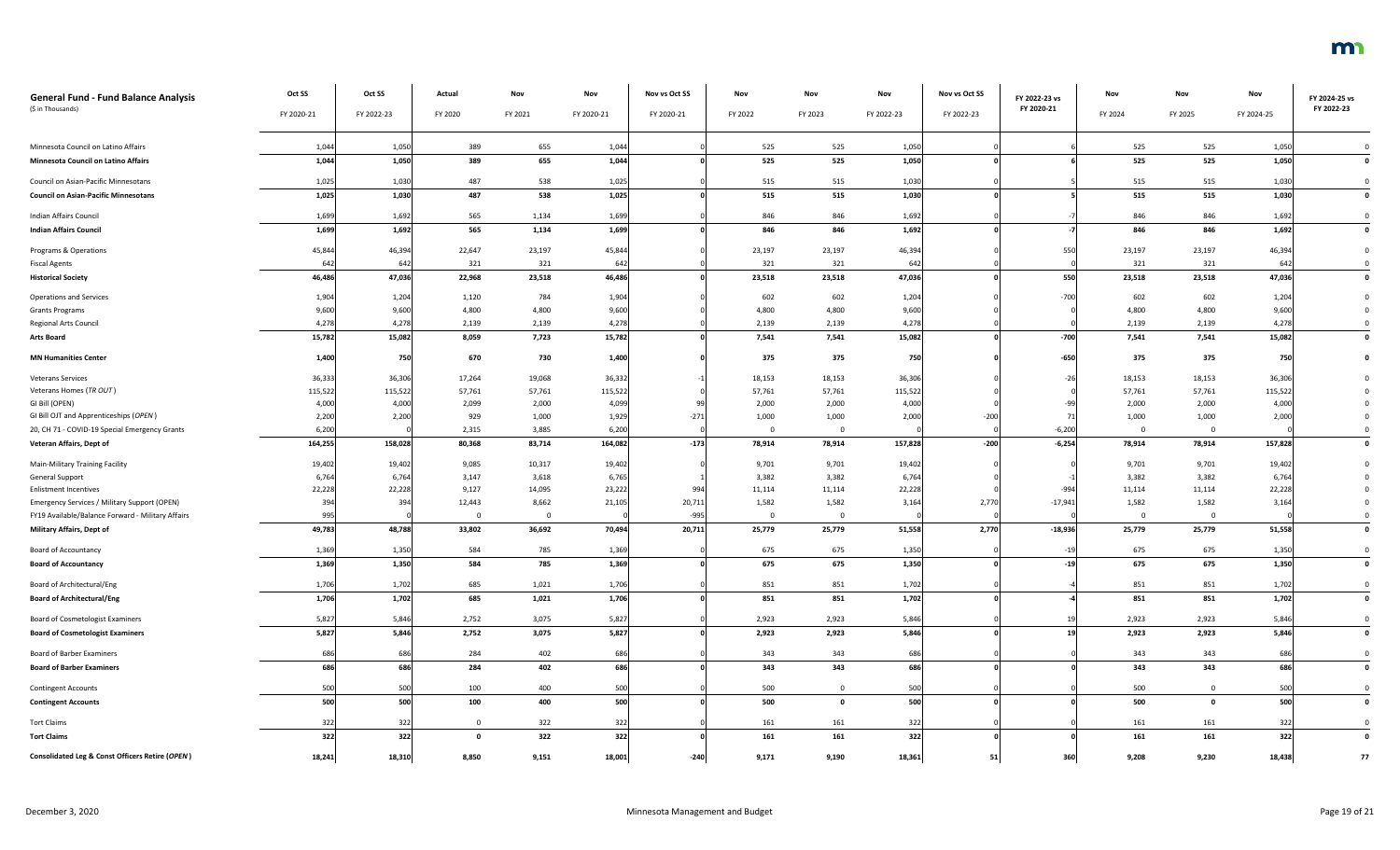| <b>General Fund - Fund Balance Analysis</b>        | Oct SS     | Oct SS     | Actual    | Nov       | Nov        | Nov vs Oct SS | Nov       | Nov       | Nov        | Nov vs Oct SS | FY 2022-23 vs | Nov       | Nov       | <b>Nov</b> | FY 2024-25 vs |
|----------------------------------------------------|------------|------------|-----------|-----------|------------|---------------|-----------|-----------|------------|---------------|---------------|-----------|-----------|------------|---------------|
| (\$ in Thousands)                                  | FY 2020-21 | FY 2022-23 | FY 2020   | FY 2021   | FY 2020-21 | FY 2020-21    | FY 2022   | FY 2023   | FY 2022-23 | FY 2022-23    | FY 2020-21    | FY 2024   | FY 2025   | FY 2024-25 | FY 2022-23    |
| <b>Judges Retirement Plan Direct Appropriation</b> | 12,000     | 12,000     | 6,000     | 6,000     | 12,000     |               | 6,000     | 6,000     | 12,000     |               |               | 6,000     | 6,000     | 12,000     |               |
| 18, CH 211 - Pension, PERA Police and Fire         | 13,500     | 18,000     | 4,500     | 9,000     | 13,500     |               | 9,000     | 9,000     | 18,000     |               | 4,500         | 9,000     | 9,000     | 18,000     |               |
| PERA / Mpls Employee Retirement Aid (OPEN)         | 32,000     | 32,000     | 16,000    | 16,000    | 32,000     |               | 16,000    | 16,000    | 32,000     |               |               | 16,000    | 16,000    | 32,000     |               |
| 1993 TRA / Mpls Teacher Retire Aid (OPEN)          | 5,000      | 5,000      | 2,500     | 2,500     | 5,000      |               | 2,500     | 2,500     | 5,000      |               |               | 2,500     | 2,500     | 5,000      |               |
| 1997 TRA / Mpls Teacher Retire Aid (OPEN)          | 54,662     | 54,662     | 27,331    | 27,331    | 54,662     |               | 27,331    | 27,331    | 54,662     |               |               | 27,331    | 27,331    | 54,662     |               |
| St Paul Teacher Retirement Aid 1997 (OPEN)         | 5,654      | 5,654      | 2,827     | 2,827     | 5,654      |               | 2,827     | 2,827     | 5,654      |               |               | 2,827     | 2,827     | 5,654      |               |
| 14, CH 296 - Pension Bill - St Paul Teachers       | 14,000     | 14,000     | 7,000     | 7,000     | 14,000     |               | 7,000     | 7,000     | 14,000     |               |               | 7,000     | 7,000     | 14,000     |               |
| 18, CH 211 - Pension, St Paul Dir Aid              | 10,000     | 10,000     | 5,000     | 5,000     | 10,000     |               | 5,000     | 5,000     | 10,000     |               |               | 5,000     | 5,000     | 10,000     |               |
| <b>St Paul Teacher Retirement Aid</b>              | 29,654     | 29,654     | 14,827    | 14,827    | 29,654     |               | 14,827    | 14,827    | 29,654     |               |               | 14,827    | 14,827    | 29,654     | $\mathbf{0}$  |
| <b>State Government Appropriations</b>             | 1,236,624  | 1,199,262  | 600,633   | 656,580   | 1,257,213  | 20,589        | 600,279   | 602,791   | 1,203,070  | 3,808         | $-54,143$     | 610,841   | 603,015   | 1,213,856  | 10,786        |
| DNR Police State Aid (TR OUT)                      | 2,77       | 3,025      | 1,356     | 1,470     | 2,826      |               | 1,470     | 1,470     | 2,940      | -85           | 114           | 1,470     | 1,470     | 2,940      | $\mathbf 0$   |
| DPS Police State Aid (TR OUT)                      | 9,052      | 9,880      | 3,937     | 4,291     | 8,228      | $-824$        | 4,291     | 4,291     | 8,582      | $-1,298$      | 354           | 4,291     | 4,291     | 8,582      |               |
| DPS/DNR Police State Aid GF [Cancel]               | [4, 421]   | [4, 421]   | [2,652]   | [2,814]   | [5, 466]   | [1,421]       | [3, 199]  | [3,609]   | [6, 808]   | [2, 387]      | [1, 342]      | [4,019]   | [4, 459]  | [8, 478]   | [1,670]       |
| <b>MMB Non-Operating</b>                           | 11,823     | 12,905     | 5,293     | 5,761     | 11,054     | $-769$        | 5,761     | 5,761     | 11,522     | $-1,383$      | 468           | 5,761     | 5,761     | 11,522     | $\mathbf 0$   |
| <b>Indirect Cost Receipts Offset</b>               | $-39,954$  | $-39,954$  | $-19,078$ | $-19,977$ | $-39,055$  | 899           | $-19,977$ | $-19,977$ | $-39,954$  |               | $-899$        | $-19,977$ | $-19,977$ | $-39,954$  |               |
| MMB - Public Defender Aid                          |            |            | 453       | 500       | 953        | 953           |           |           |            |               | $-953$        |           |           |            |               |
| One time Transfer to HCAF (TR OUT)                 | 7,200      |            | 7,200     |           | 7,200      |               |           |           |            |               | $-7,200$      |           |           |            |               |
| <b>CMA Interest Liability</b>                      |            |            | 214       |           | 214        | 214           |           |           |            |               | $-214$        |           |           |            |               |
| 20, CH 71, Transfer to COVID-19 Minnesota Fund     | 200,000    |            | 200,000   | 0         | 200,000    |               |           | 0         |            |               | $-200,000$    | 0         |           |            | 0             |
| <b>State Government &amp; Veterans</b>             | 1,415,693  | 1,172,213  | 794,715   | 642,864   | 1,437,579  | 21,886        | 586,063   | 588,575   | 1,174,638  | 2,425         | $-262,941$    | 596,625   | 588,799   | 1,185,424  | 10,786        |
| <b>Debt Service</b>                                |            |            |           |           |            |               |           |           |            |               |               |           |           |            |               |
| Debt Service (TR OUT)                              | 1,097,953  | 1,276,337  | 540,081   | 515,544   | 1,055,625  | $-42,328$     | 631,510   | 625,435   | 1,256,945  | $-19,392$     | 201,320       | 638,836   | 643,718   | 1,282,554  | 25,609        |
| <b>Debt Service</b>                                | 1,097,953  | 1,276,337  | 540,081   | 515,544   | 1,055,625  | $-42,328$     | 631,510   | 625,435   | 1,256,945  | $-19,392$     | 201,320       | 638,836   | 643,718   | 1,282,554  | 25,609        |
| <b>Debt Service</b>                                | 1,097,953  | 1,276,337  | 540,081   | 515,544   | 1,055,625  | $-42,328$     | 631,510   | 625,435   | 1,256,945  | $-19,392$     | 201,320       | 638,836   | 643,718   | 1,282,554  | 25,609        |